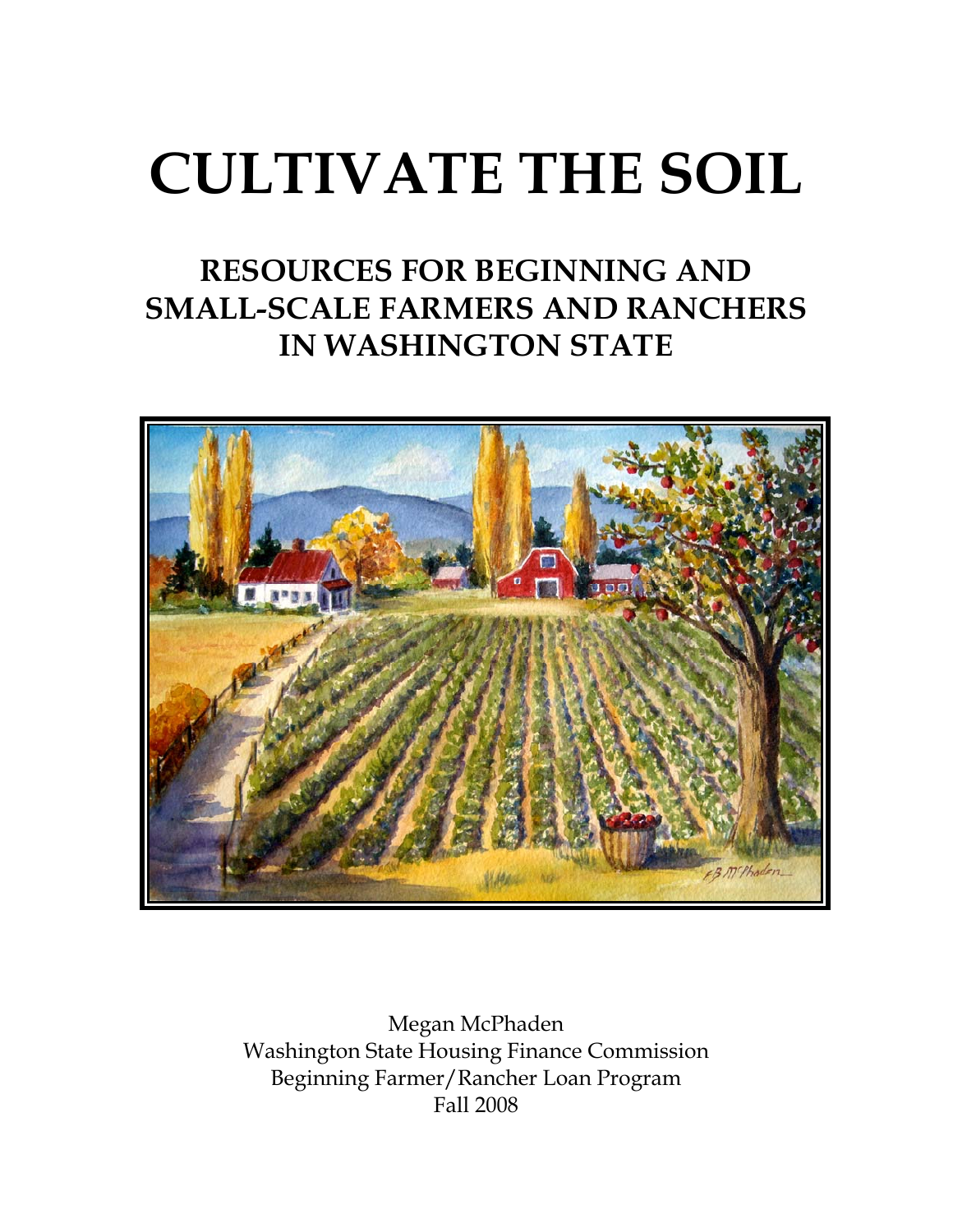### TABLE OF CONTENTS

| Chapter 1: INTRODUCTION                                                                                              | 3                    |
|----------------------------------------------------------------------------------------------------------------------|----------------------|
| Chapter 2: BEGINNING FARMER/RANCHER LOAN PROGRAM                                                                     | 6                    |
| Chapter 3: BUSINESS PLANNING                                                                                         | $\overline{7}$       |
| <b>Chapter 4: FINANCIAL RESOURCES</b>                                                                                | 13                   |
| Chapter 5: MARKETING<br>Production and Pricing<br><b>Direct Sales</b><br>Labeling and Advertising                    | 18<br>18<br>21<br>25 |
| Chapter 6: INSURANCE AND RISK MANAGEMENT                                                                             | 28                   |
| Chapter 7: LAND ACQUISITION<br><b>Finding Land</b><br>Soil, Water, and Zoning                                        | 33<br>34<br>35       |
| Chapter 8: EDUCATION                                                                                                 | 37                   |
| Chapter 9: SUSTAINABLE AND ORGANIC AGRICULTURE                                                                       | 41                   |
| Chapter 10: FARMLAND PRESERVATION AND CONSERVATION<br><b>National Resources</b><br><b>Washington State Resources</b> | 48<br>49<br>52       |
| Chapter 11: ENERGY EFFICIENCY                                                                                        | 54                   |
| Chapter 12: ADDITIONAL WASHINGTON RESOURCES                                                                          | 57                   |
| Chapter 13: MINORITY-SPECIFIC RESOURCES                                                                              | 59                   |
| Chapter 14: COUNTY AND REGION-SPECIFIC RESOURCES<br>Throughout Washington<br><b>Regions and Counties</b>             | 63<br>63<br>65       |
| <b>LIST OF RESOURCES</b>                                                                                             | 72                   |

**Cover Artwork by Betsy McPhaden**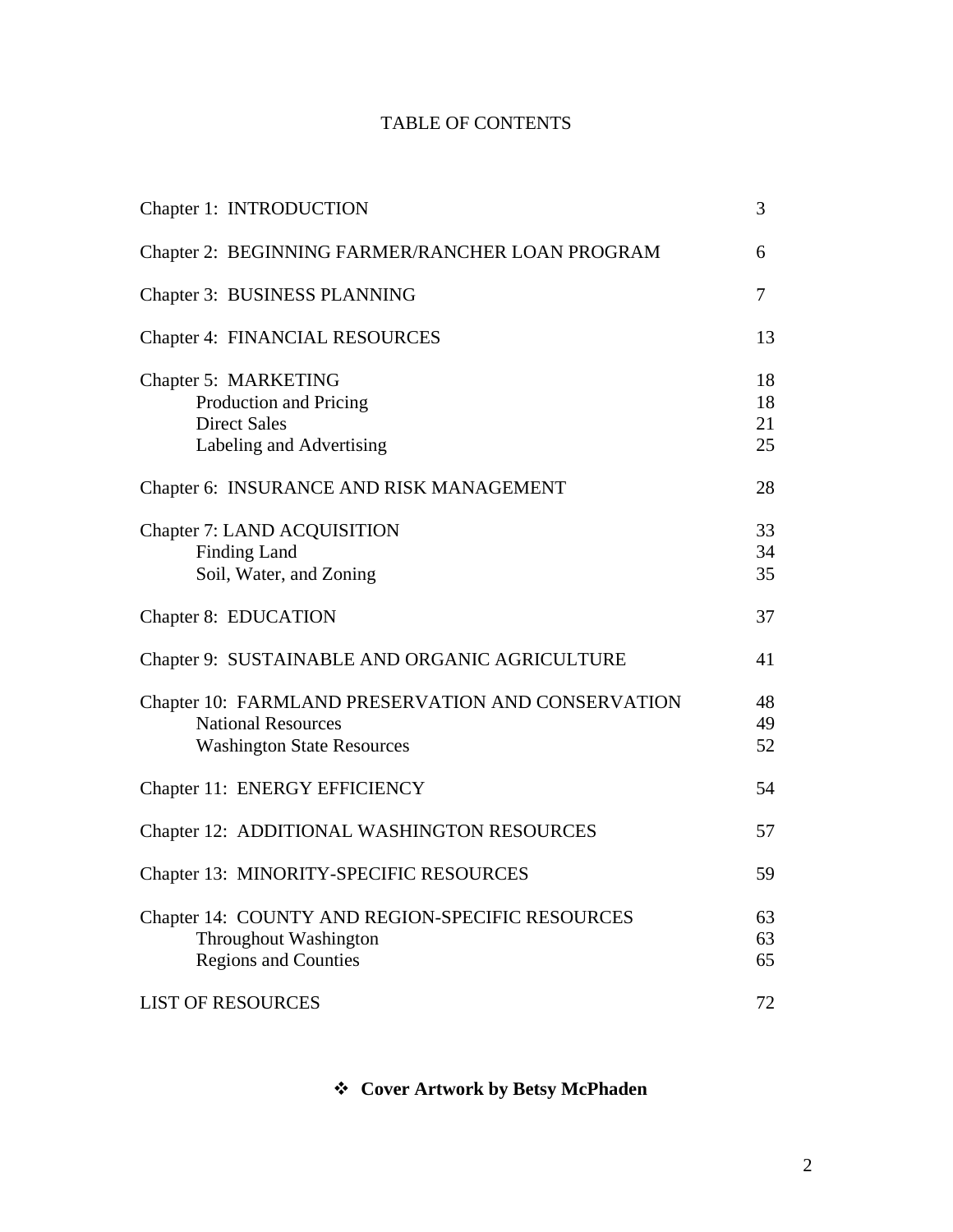## **CULTIVATE THE SOIL**

### **Chapter 1: INTRODUCTION**

As golden streams of late-afternoon sunlight fall across your apple orchard, you exhale deeply. It has been a long day of work, and you are tired but content. Biting into a crisp, sweet apple, you smile as you remember how the rich soil felt when you first planted trees and how your friends' and neighbors' faces lit up as they tasted the fruit for the first time. You marvel at the challenges you overcame and the skills and knowledge you gained in building your own agricultural business. This is it-- you are living your dream, here in beautiful Washington State. You are a farmer, and it sure feels good.

 $\begin{array}{ccc} \ast & \ast & \ast \end{array}$ 

Becoming a farmer or rancher will feel good, but before you can get to that sunset scene, you must put in a lot of work. There are many questions you must ask yourself, many things to think about, and many hours you must spend creating and implementing the plan for a new agricultural enterprise.

- Why do you want to be a beginning farmer or rancher?
- What do you know thus far about farming or ranching? What are your abilities?
- Where will you find land?
- How can you make sure you will have enough water and healthy soil?
- What do you want to produce?
- Will it be profitable?
- Will your land be appropriate for what you want to do?
- How will you finance this endeavor?
- Where can you get help learning how to run a small business?
- How will you market your product(s)? To who?
- What if your crop fails?
- Who can provide you with insurance?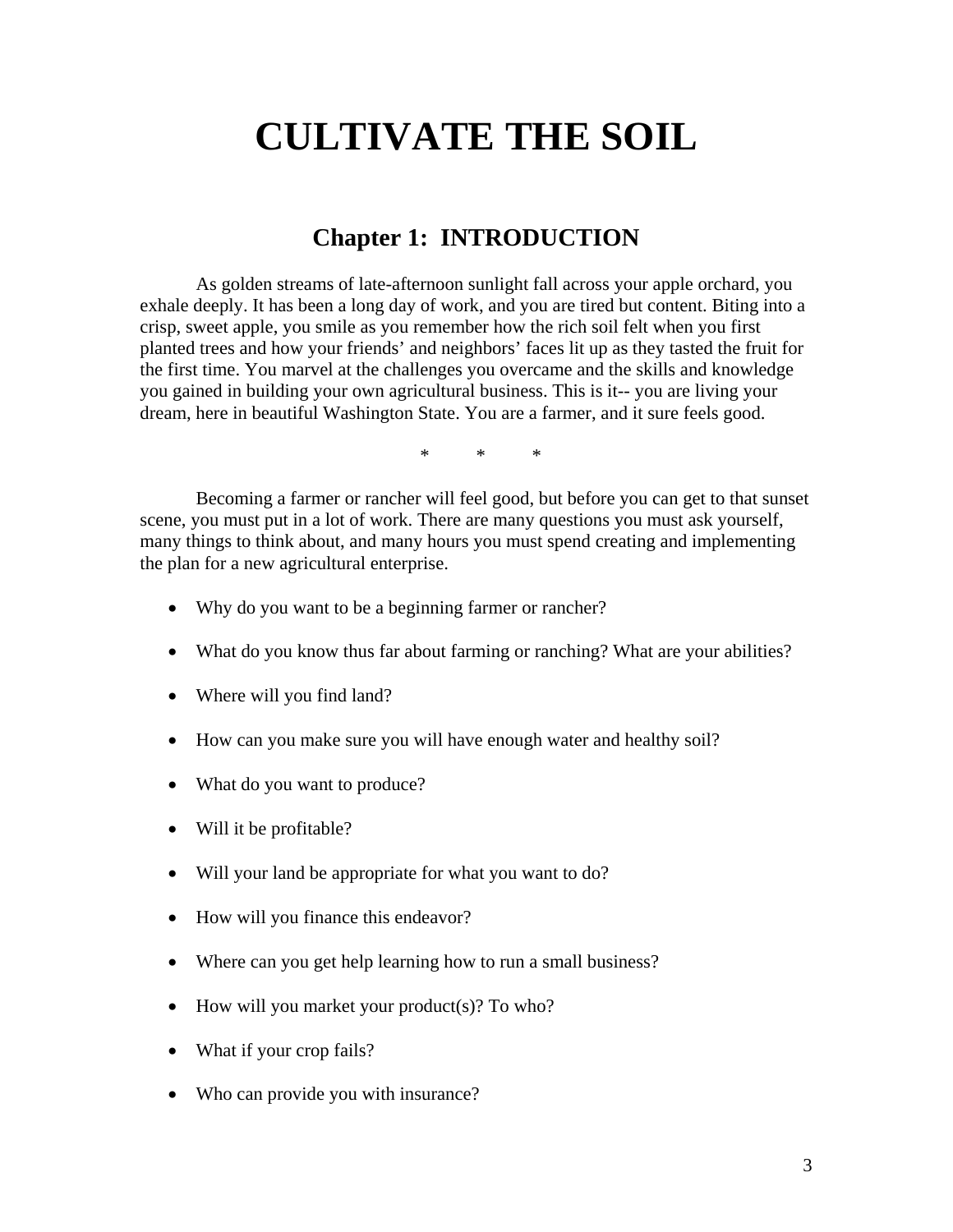- Will your business be able to support you or will you have off-farm income to have a year-round supply of money?
- If demand shifts for your product, how will you adapt?
- Are you interested in agricultural education?
- Do you want to grow organically?
- Do you want to incorporate sustainable practices?
- Can you save money and farmland through agricultural land conservation programs?
- Can you reduce costs through energy efficiency?
- What support networks are out there for minority farmers and ranchers in Washington State?
- What are the additional resources in your county or region?

Although you will have many questions about your new agricultural enterprise, there are numerous resources out there to help you find answers. You should expect planning to take awhile. In order to develop a thorough and solid plan, remember to have patience and give yourself time. It will be well worth it. So grab an apple, have a seat, and see what you can learn by reading this guide. *Cultivate the Soil* will help you through the process of becoming a successful farmer or rancher in Washington State.

*Cultivate the Soil* directs beginning and small-scale farmers and ranchers to resources which support agricultural enterprises in Washington State. Although the guide is divided into separate sections, reading through the entire booklet will be most useful, as this information is intended to be considered as a whole. *Cultivate the Soil* first presents details of the Beginning Farmer/Rancher Loan Program, offered through a partnership between the Washington State Housing Finance Commission and Northwest Farm Credit Services. The guide then provides many useful resources within outlined chapters to address the questions above. At the beginning of each chapter you will find a list of more specific questions, designed to help you think about the importance of each subject. These questions are then addressed within the text and resources of each chapter. *Cultivate the Soil* is specifically designed for Washington State farmers and ranchers, although the questions and subjects within this guide should be relevant to all new farmers and ranchers across the country.

By farming or ranching, you provide an invaluable asset to your community, the State of Washington, the United States, and the world at large. Local individual and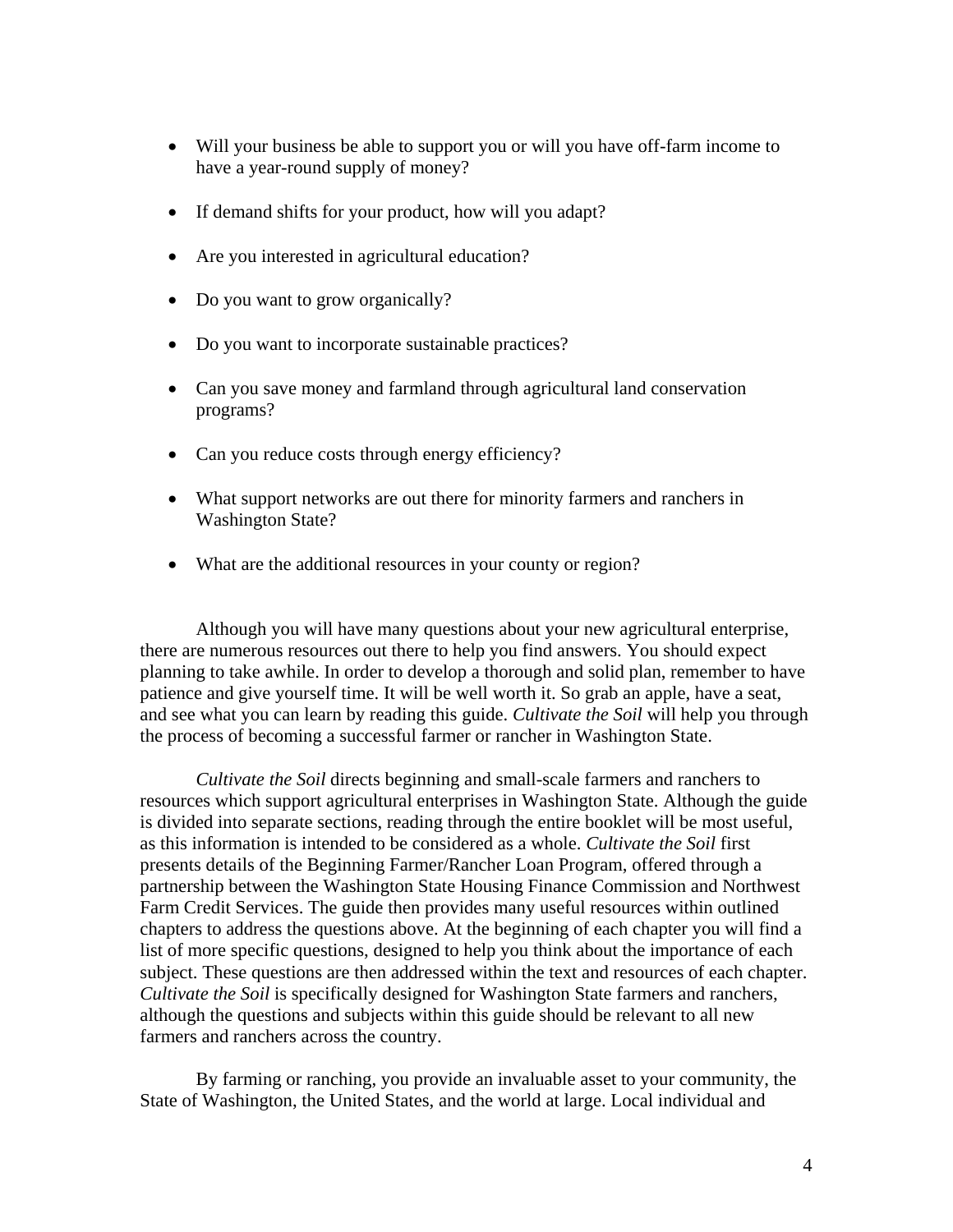family farms and ranches provide crucial environmental, economic, cultural, and social functions. These farms and ranches protect critical agricultural land from division and development, help build and support local economies, ensure food security, and provide fresh, healthy food for our communities. By farming or ranching in Washington, you are supporting and promoting a sustainable local food economy. Know that your hard work is much appreciated.

Note:

Please be aware that some of the contact information, individuals involved, and services offered in the resources below will change over time. New programs, resources, and organizations that support farmers and ranchers are constantly being developed. *Cultivate the Soil* reflects this working list of resources, compiled in the fall of 2008.

 Many of the included resources offer multiple services, and could be placed under every chapter of this booklet, although they are listed under only one. Thus, I recommend reading the full descriptions of all resources listed, and reading this booklet as a whole, rather than isolating chapters.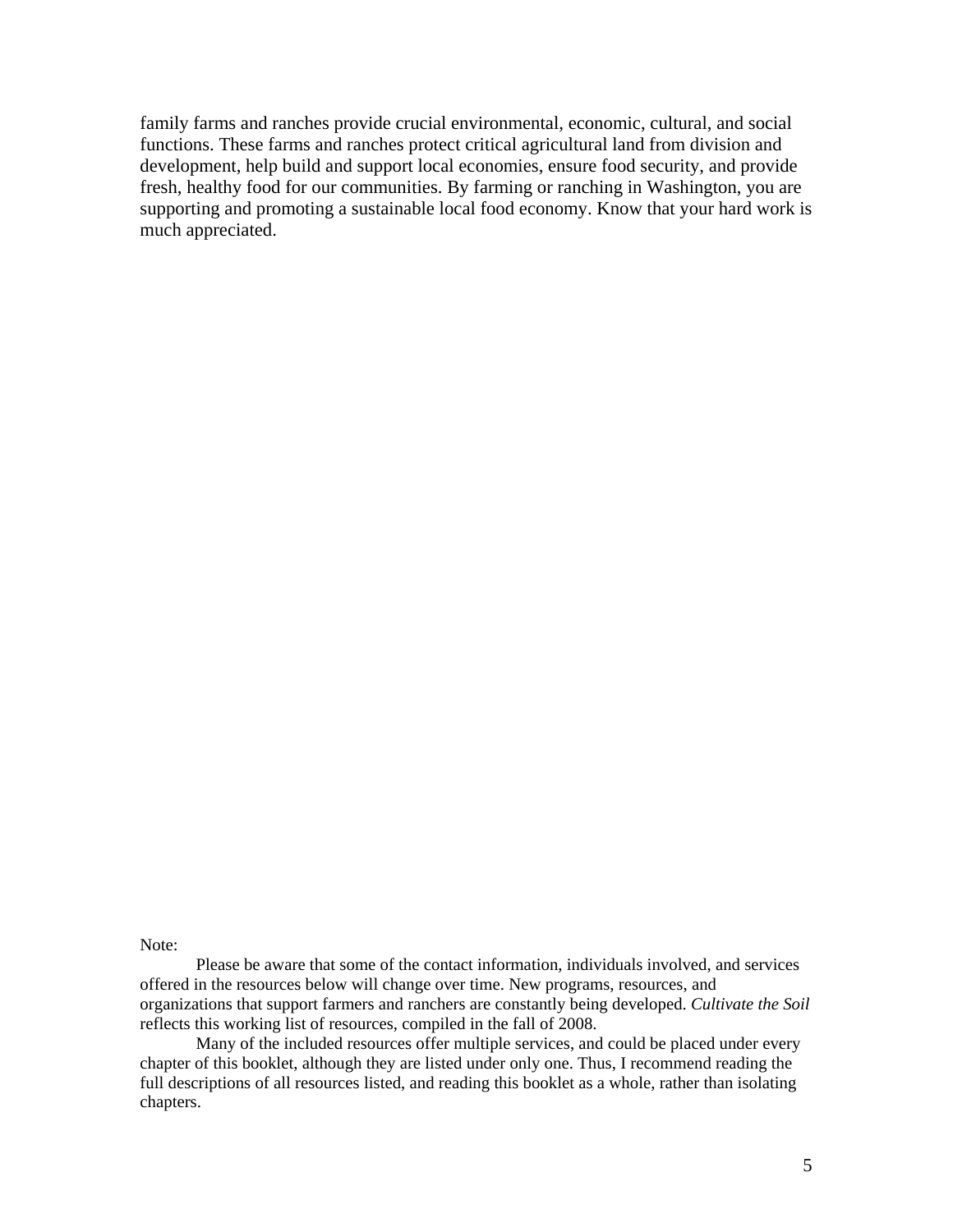## **Chapter 2: BEGINNING FARMER/RANCHER LOAN PROGRAM**

#### **[www.wshfc.org/FarmRanch/index.htm](http://www.wshfc.org/FarmRanch/index.htm)**

The Washington State Housing Finance Commission, in partnership with Northwest Farm Credit Services, provides below-market interest rate loans for beginning and small-scale farmers and ranchers in Washington State.

These loans are available for up to \$450,000.

Low-interest loans can be used for:

- Land acquisition
- Agricultural improvements (such as constructing or purchasing agricultural buildings, drainage systems, erosion control and soil improvements)
- New and used depreciable agricultural property and equipment (such as machinery, irrigation systems, and animals for work, breeding, and dairy)

To qualify for a loan, you must be:

- An individual or family who has not owned *and* operated a farm or ranch
- An individual or family who *has* owned and operated a farm or ranch that is less than 30% of the county's median farm size
- An individual or family prepared to directly manage and work the farm or ranch

Loan dollars may be distributed as follows:

- Land and improvements to land (\$450,000 max)
- New depreciable agricultural property/equipment (\$125,000 max)
- Used depreciable agricultural property/equipment (\$62,500 max)

For questions concerning eligibility for the Beginning Farmer/Rancher Program, contact:

Tia Peycheff, Washington State Housing Finance Commission 206-287-4416 or 800-767-4663

[tia.peycheff@wshfc.org.](mailto:tia.peycheff@wshfc.org)

For questions about loan terms and qualifications, contact: Wendy Knopp, Northwest Farm Credit Services 509-340-5476

[wendy.knopp@farm-credit.com.](mailto:wendy.knopp@farm-credit.com)

To find median county farm sizes, 30% of a county's median farm size, and to download an application, please visit:[www.wshfc.org/FarmRanch/index.htm](http://www.wshfc.org/FarmRanch/index.htm).

Beginning Farmer/Rancher Loans may be combined with other loans and grants, and beginning farmers and ranchers may have off-farm income.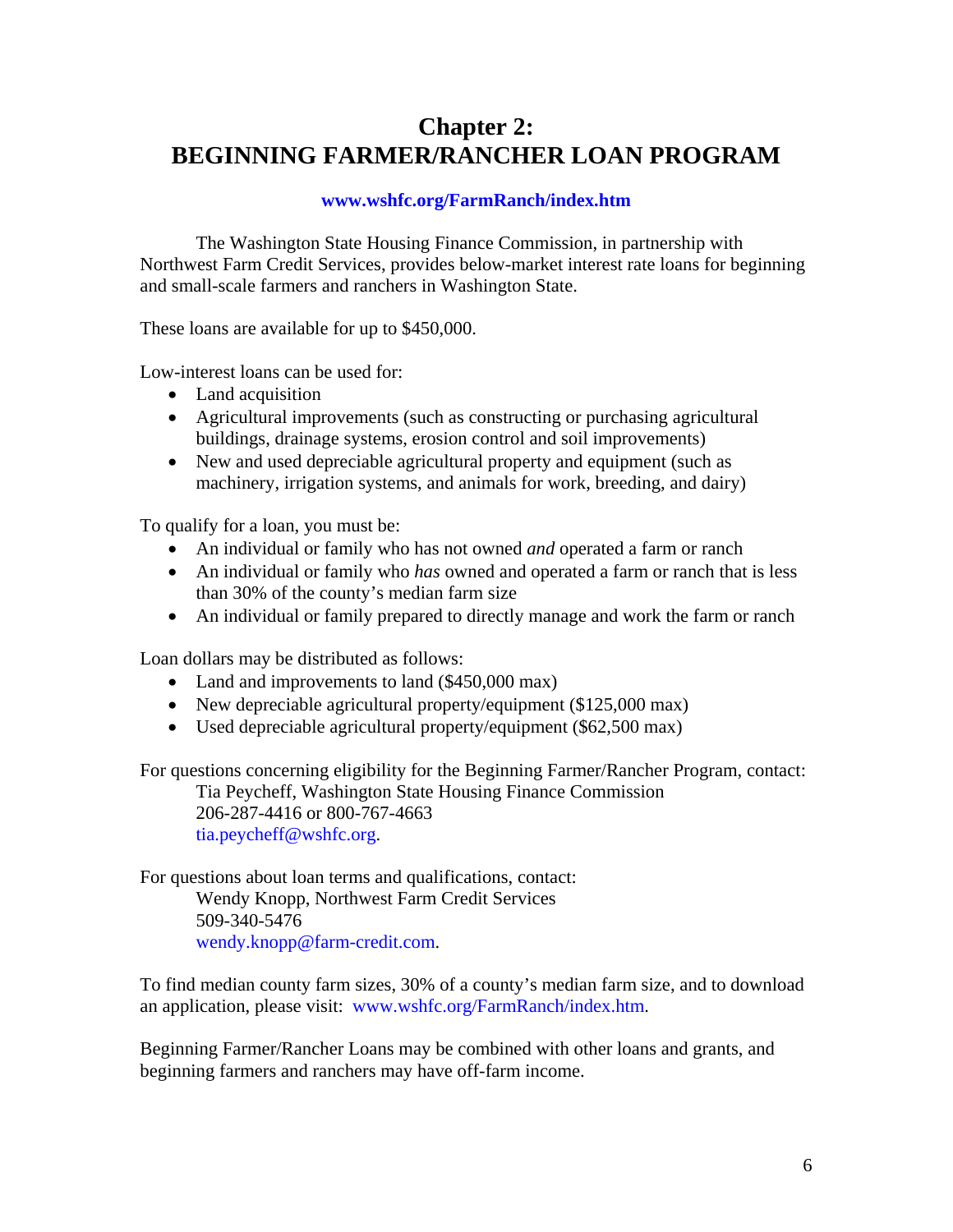## **Chapter 3: BUSINESS PLANNING**

- What do I need to do to become a farmer or rancher?
- What are my overall goals and how will I achieve them?
- How can I ensure this will be a successful enterprise now, and in the future?
- Where can I find business planning workshops worksheets?
- Where can I find information on how to keep records of my business?

It is imperative you develop and keep a business plan as an agricultural entrepreneur. A business plan outlines goals, objectives, and strategies for the management, finance, production, and marketing of a business. A thorough plan may include an overview of your project, your background and experience, your vision, mission, and goals, a production plan for your product(s), a financial plan with both current and projected balance sheets and income statements, and a defined marketing strategy.

While short-term planning keeps an operation running from day to day, long-term planning helps provide stability and success for the future. A business plan is needed to start and develop a successful operation, increase profits, develop and market products, and provide flexibility for unknowns. Remember there is a learning curve for anything new, and you may not reach your full potential of profits right away.

You will want to keep accurate and thorough records of your business and finances to ensure success in your agricultural enterprise. Records allow you to evaluate your business plan, financial situation, and how efficiently you are running your business. Records also help in planning for the future, making decisions, obtaining credit, and managing taxes.

The resources in this section provide:

- Informational business tool packets
- Worksheets and templates
- One-on-one assistance and training
- Publications
- Some possible sources of funding
- Workshops and classes to help you create and maintain a business plan
- Resources for keeping records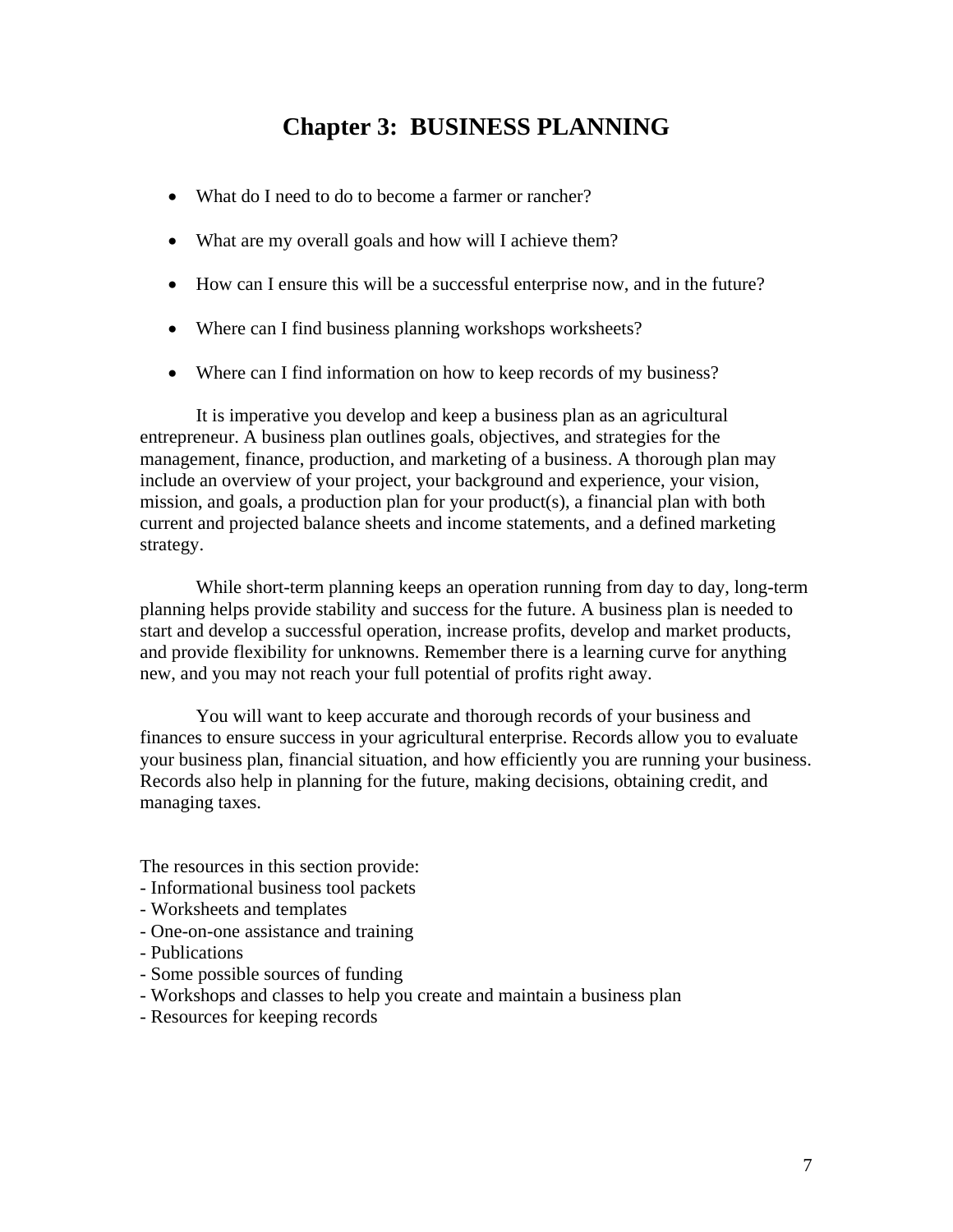#### **Northwest Farm Credit Services**

Administrative Offices for Northwest Farm Credit Services PO Box 2515 Spokane, WA. 99220-2515 509-838-9300 (phone) 509-838-9400 (fax) [www.farm-credit.com](http://www.farm-credit.com/)  [info@farm-credit.com](mailto:info@farm-credit.com) 

> Northwest Farm Credit Services makes loans for the purchase, improvement or refinancing of debt of real estate. They provide financing for expenses associated with the production, processing, and marketing of food and fiber, as well as equipment, facilities and livestock. Northwest Farm Credit Services also offers crop insurance, life insurance, country home and lot loans, leasing, financing for young and beginning producers, financing for agricultural cooperatives, management education and networking, and strategic planning facilitation, among other services.

The Business Management Center provides education, networking, and planning facilitation, as well as business management publications, industry and economic insights, financial tools, and links.

#### **Small Farms Team**

#### **Washington State University (WSU)**

7612 Pioneer Way East Puyallup, WA. 98371-4998 253-445-4514/4597 (phone) 253-445-4569 (fax) [www.smallfarms.wsu.edu](http://www.smallfarms.wsu.edu/)  Clayton Burrows, [claytonburrows@wsu.edu](mailto:claytonburrows@wsu.edu) Marcy Ostrom, [mrostrom@wsu.edu,](mailto:mrostrom@wsu.edu) 509-663-8181

> The WSU Small Farms Team develops research and educational programs targeted to the needs of small-scale and urban farmers. Courses and workshops are offered on an ongoing basis in agricultural entrepreneurship, sustainable small-scale farming techniques, and farm internships.

Find resources for considering a new agriculture business, business license, food handler's permit, reselling agricultural products, taxation and filing taxes electronically, labor, federal agricultural assistance, economics of scale here: [www.smallfarms.wsu.edu/marketing\\_business\\_planning.php](http://www.smallfarms.wsu.edu/marketing_business_planning.php)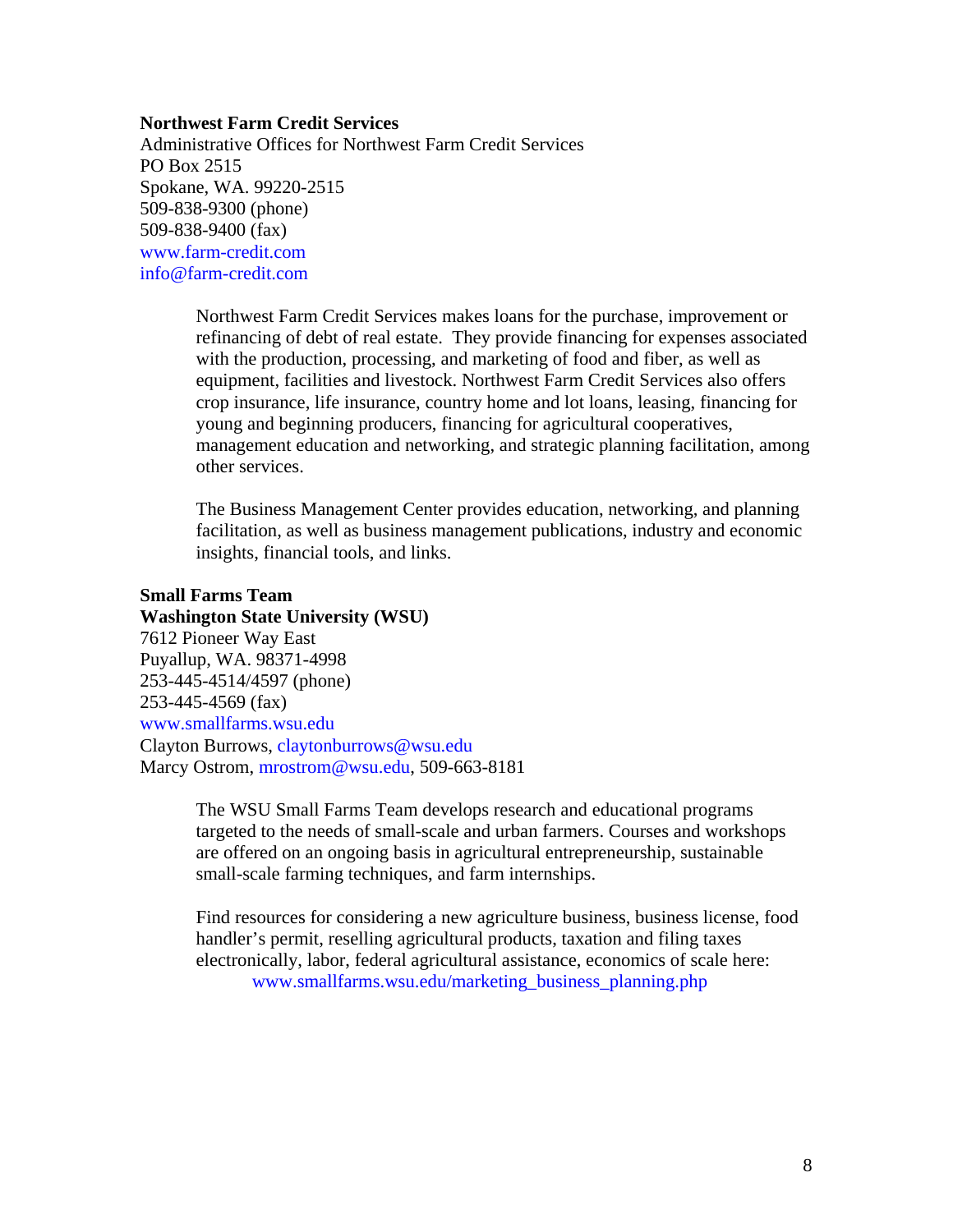**U.S. Small Business Administration, Seattle and Spokane Offices**  Seattle Washington District Office/ 2401 4th AVE Seattle, WA. 98121 206-553-7310 (phone) 206-553-7099 (fax) [www.sba.gov](http://www.sba.gov/)  District office in Spokane: 509-353-2800

> The U.S. Small Business Administration (SBA) offers technical and counseling assistance to small businesses in business planning, financial planning, management planning, marketing, and access to capital. It provides resources for SBA-backed loans including free SBA loan briefings in Seattle, Spokane, and Tacoma. It also provides research, lender lists, training programs, and other free workshops.

> "Small Business Resource Guide: Everything you need to know to start and grow your business," This Washington State specific guide includes downloadable templates for business plans and financial statements found here: [www.sba.gov/idc/groups/public/documents/wa\\_seattle/sdo2008rg.pdf](http://www.sba.gov/idc/groups/public/documents/wa_seattle/sdo2008rg.pdf)

Find resources to plan, start, and manage a small business here: [www.sba.gov/smallbusinessplanner.index.html](http://www.sba.gov/smallbusinessplanner.index.html)

Take free online courses here: [www.sba.gov/services/index.html](http://www.sba.gov/services/index.html)

Read free and informative publications on Financial Management, Management and Planning, Marketing, Emerging Business, and Products/Ideas/Inventions here: [www.sba.gov/tools/resourcelibrary/publications/index.html](http://www.sba.gov/tools/resourcelibrary/publications/index.html)

#### **Northwest Agriculture Business Center (NABC)**

419 South  $1<sup>st</sup>$  Street, Suite 200 P.O. Box 2924 Mt. Vernon, WA. 98273-2924 360-336-3727 (phone), 888-707-2021 (toll free) 360-336-3751 (fax) [www.agbizcenter.org](http://www.agbizcenter.org/)  [info@AgBizCenter.org](mailto:info@AgBizCenter.org) 

> The Northwest Agriculture Business Center provides Washington farmers with business development services, primarily for business training, producing valueadded products, and creating market opportunities. It offers one-on-one counseling services, local workshops, and on-farm training at the new CSA Training Center on Whidbey Island.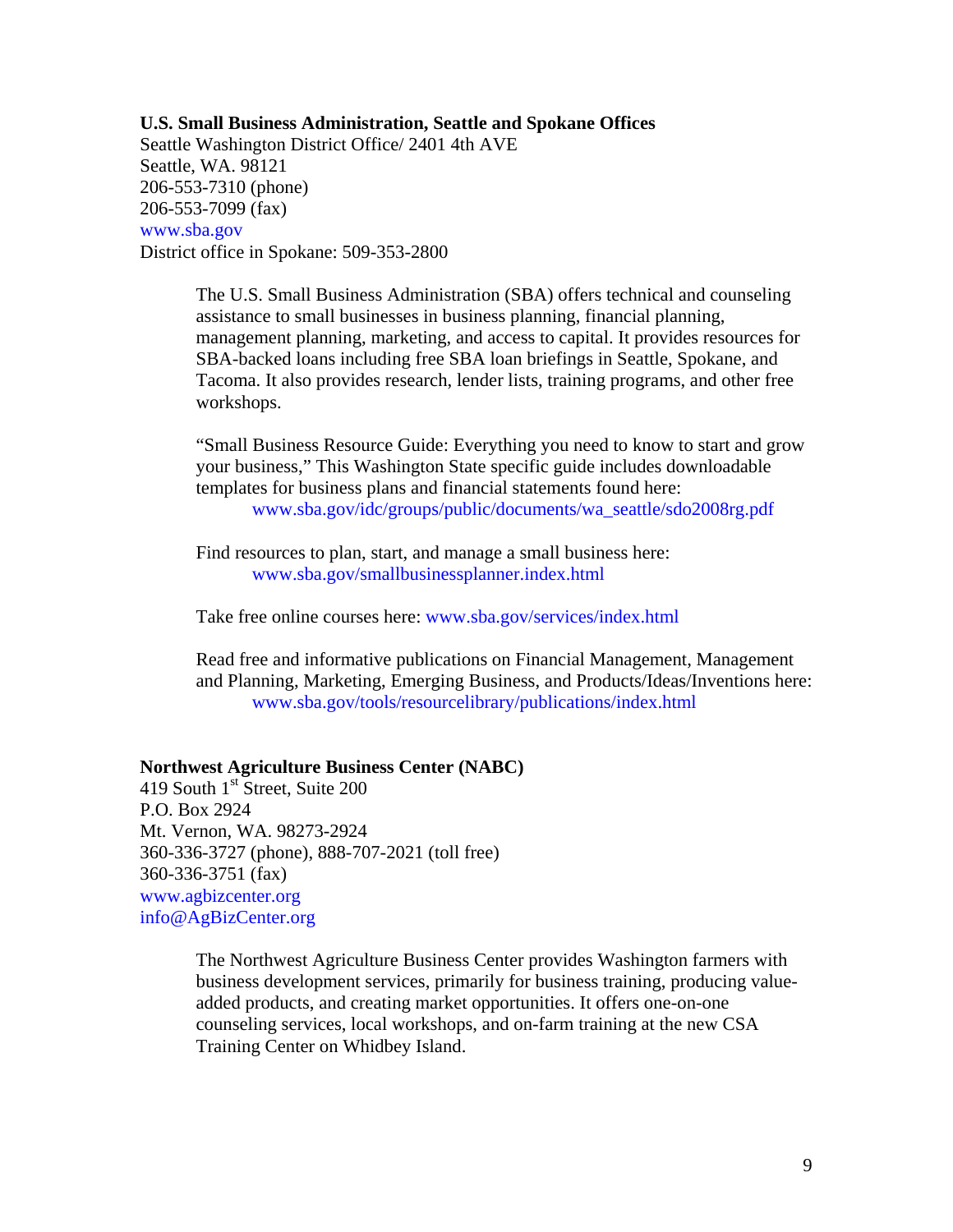#### **Washington Small Business Development Centers**

(Centers located throughout Washington State) [www.wsbdc.org](http://www.wsbdc.org/) 

> This website offers resources for small businesses in Washington, and provides access to local Small Business Development Centers and business advisors throughout Washington State.

#### **ShoreBank Enterprise Cascadia**

PO Box 826 203 Howerton Way, SE Ilwaco WA 98624 360-642-4265 or 206-447-9226 (phone) 360-642-4078 (fax) [www.sbpac.com](http://www.sbpac.com/)  [info@sbpac.com](mailto:info@sbpac.com)  (Regional Offices throughout Washington) Larry Baker, Fund Manager, [lbaker@sbpac.com](mailto:lbaker@sbpac.com) 

> This nonprofit conservation organization offers financing, marketing, and business consulting services. ShoreBank Enterprise Cascadia makes loans, with a maximum of \$750,000, to businesses in rural and urban areas, individuals and businesses owned by low-income people, minorities, women and immigrants, businesses that create family-wage jobs in low-income communities, and private businesses organized as sole proprietorships, partnerships, corporations or nonprofit organizations that benefit the trade area.

#### **National Agricultural Library United States Department of Agriculture (USDA)**  Abraham Lincoln Building 10301 Baltimore Avenue Beltsville, MD 20705-2351 [www.nal.usda.gov](http://www.nal.usda.gov/)

The National Agricultural Library is an excellent resource for farmers and ranchers, providing information on animals and livestock, education, food and nutrition, laws and regulations, marketing and trade, natural resources and the environment, plants and crops, research and technology, rural and community development, and farm bill updates.

 "Small Farm Funding Resources" includes articles and worksheets on Developing a Farm Business Plan, Financial and Planning Resources, Funding and Program Assistance, Farm Disaster Assistance, Organizations and Websites: [www.nal.usda.gov/ric/ricpubs/small\\_farm\\_funding.htm](http://www.nal.usda.gov/ric/ricpubs/small_farm_funding.htm)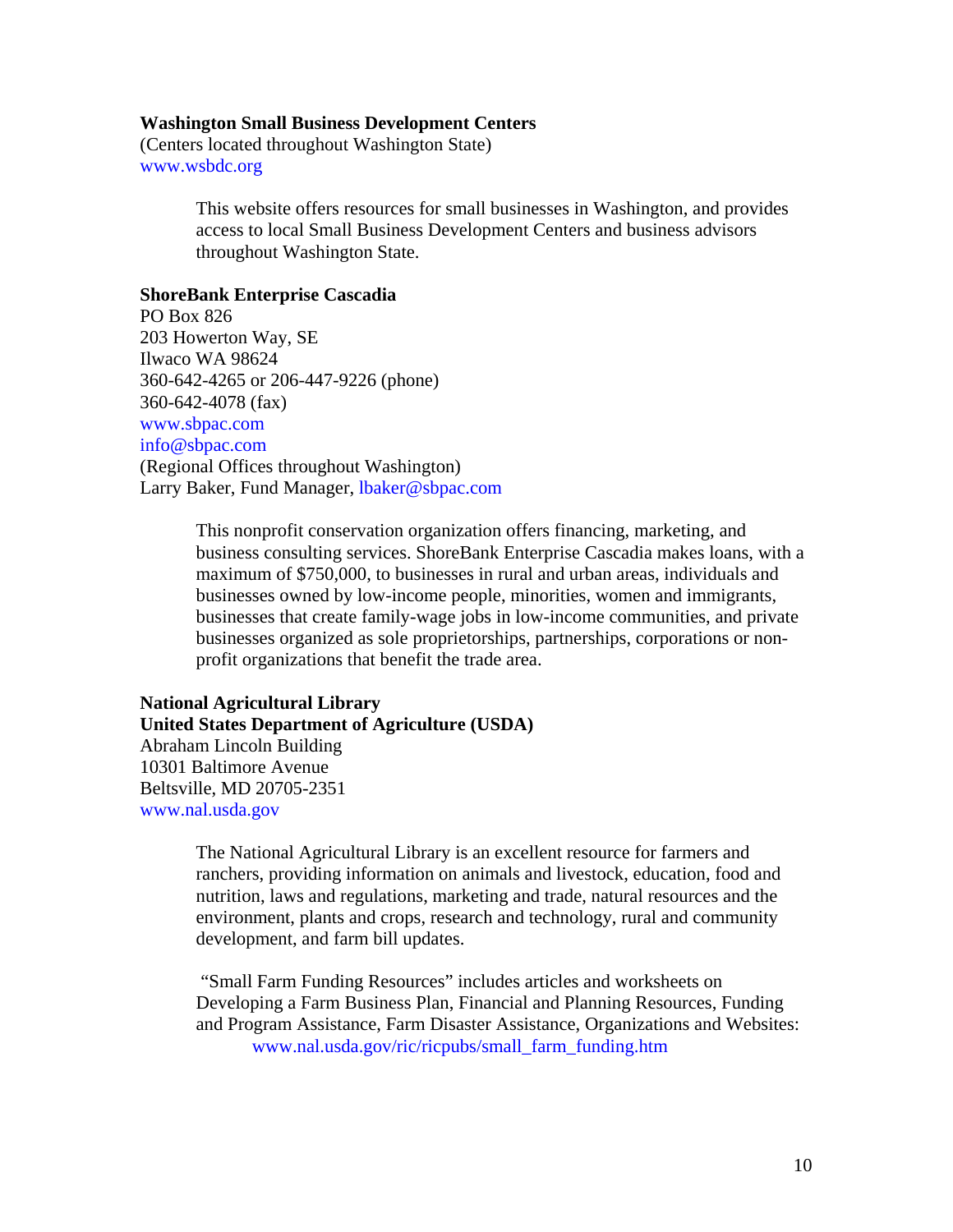**Sustainable Agriculture Research and Education (SARE)** 

Western Region SARE Utah State University, Room 305, Agricultural Science Building Logan, Utah. 84322-4865 [www.sare.org](http://www.sare.org/)  Bob Newhall, Western SARE Coordinator, 435-797-2183 Andy McGuire, WA Coordinator 509-754-2011 x413

> SARE helps farmers and ranchers adopt practices that are economically viable, environmentally sound, and socially responsible, and it administers a competitive grant program for research and education purposes. Western SARE provides grants to farmers and ranchers for on-site experiments, and for marketing and organic production projects. SARE Outreach, the communications and outreach arm of SARE, provides and exchanges information on sustainable agriculture systems, including information on weed management, cover crops, small dairy resources, soil, marketing, livestock, and more.

#### **Washington State Office of Minority and Women's Business Enterprises**

P.O. Box 41160 Olympia, WA 98504-1160 866-208-1064 (toll free) 360-586-7079 (fax) [www.omwbe.wa.gov/](http://www.omwbe.wa.gov/)  Cynthia Cooper, Director, [cynthiac@omwbe.wa.gov](mailto:cynthiac@omwbe.wa.gov), 360-753-9679, x105

Free seminars and workshops for all (not only minorities and women) beginning and current small businesses owners, offered often and throughout Washington State.

#### **Center for Rural Affairs, Beginning Farmer and Rancher Opportunities**

145 Main St, PO Box 136 Lyons, NE 68038 402-687-2100 (phone) 402-687-2200 (fax) [www.cfra.org](http://www.cfra.org/)  [info@cfra.org](mailto:info@cfra.org) Mike Heavrin, Executive Director, [mikeh@cfra.org](mailto:mikeh@cfra.org) 

> "Successful Strategies for Beginning Farmers:" This series of articles addresses what beginning farmers should consider before getting started:

[www.cfra.org/files/adviceforbeginners.pdf](http://www.cfra.org/files/adviceforbeginners.pdf)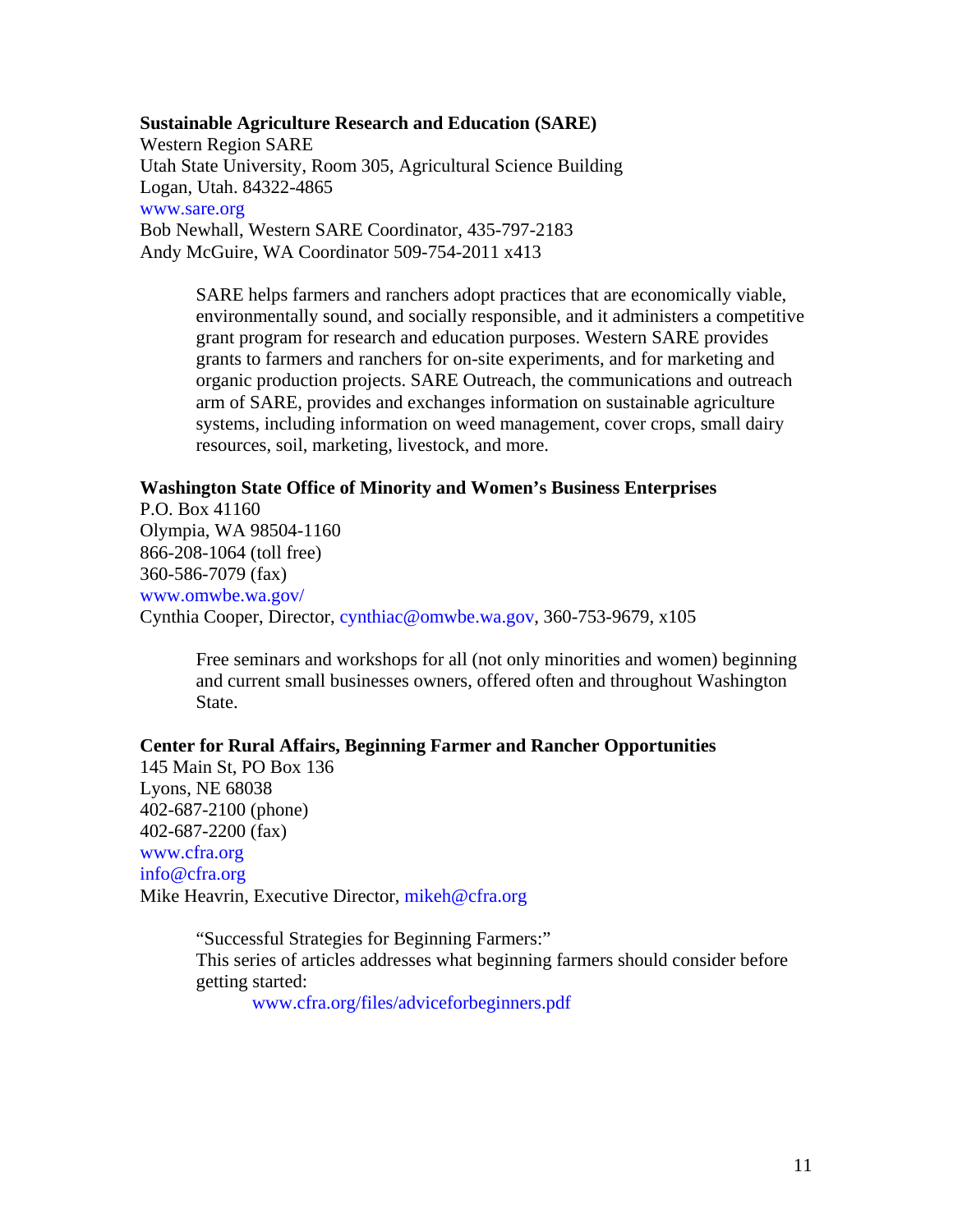#### **"Building a Sustainable Business: A Guide to Developing a Business Plan for Farms and Rural Businesses"**

Published by the Minnesota Institute for Sustainable Agriculture (2003), this guide to developing a business plan focuses on agricultural businesses and includes worksheets, farmer profiles, and testimonials: [www.sare.org/publications/business.htm](http://www.sare.org/publications/business.htm)

**"Exploring the Small Farm Dream: Is Starting an Agricultural Business Right for You?"**

Published by the New England Small Farm Institute (2003), this workbook assists individuals thinking about starting a small farm. To purchase (\$22), call The New England Small Farm Institute at (413) 323-4531.

#### **"Starting an Ag Business: A Pre-Planning Guide"**

Written by Steve Richards of New York FarmLink (2004), this guide includes worksheets to help beginning or diversifying farmers explore the feasibility of their agricultural business. Download for free at:

[http://beginningfarmers.cce.cornell.edu/Ag%20Biz%20PrePlanning%20G](http://beginningfarmers.cce.cornell.edu/Ag%20Biz%20PrePlanning%20Guide.pdf) [uide.pdf](http://beginningfarmers.cce.cornell.edu/Ag%20Biz%20PrePlanning%20Guide.pdf)

#### **"Farm Business Records: An Introduction"**

Written by Richard W. Carkner of Washington State University, this publication covers the importance of record keeping, tips on record keeping, and sample record-keeping templates:

<http://cru.cahe.wsu.edu/CEPublications/eb1904/eb1904.pdf>

#### **"Whole Farm Planning for Economic and Environmental Sustainability"**

Written by Rhonda Janke of Kansas State University, 2000, this publication includes information on Whole Farm Planning, with worksheets included:

[www.umassvegetable.org/food\\_farming\\_systems/farm\\_planning/pdf\\_files](http://www.umassvegetable.org/food_farming_systems/farm_planning/pdf_files/KSU_Whole_Farm_Planning.pdf)  [/KSU\\_Whole\\_Farm\\_Planning.pdf](http://www.umassvegetable.org/food_farming_systems/farm_planning/pdf_files/KSU_Whole_Farm_Planning.pdf)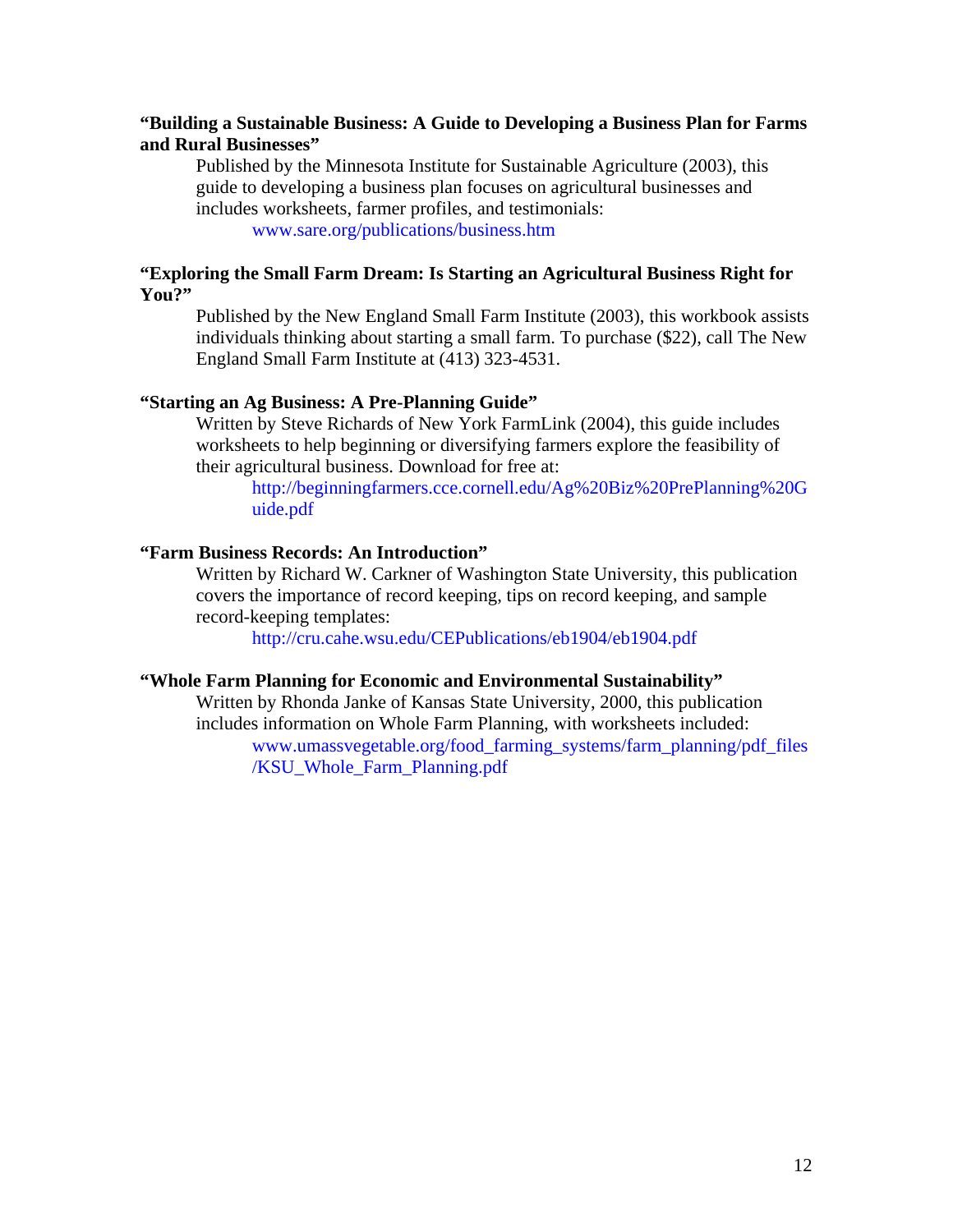## **Chapter 4: FINANCIAL RESOURCES**

- How will I finance my agricultural business?
- Where should I look for agricultural loans and grants?
- What do I need to know to approach a lender?
- What other sources of funding can I use with the Beginning Farmer/Rancher Loan Program?
- How do I save tax money if my agricultural land qualifies as "open space?"

Your business plan should include thorough and precise financial statements. These statements will help you effectively communicate your goals and needs to a lender, and will render you a desirable borrower. Financial statements include actual and projected balance sheets, income statements, profit and loss statements, cash flow projections, sources and uses of funding, tax returns, statements of owner equity, and schedules of existing indebtedness.

Funds for new businesses generally come from personal loans, but since beginning a farming or ranching enterprise is a relatively risky business, many conventional banks will not offer loans. Thus, beginning farmers and ranchers must often seek financing from alternative lenders dedicated to agriculture and rural affairs, such as Farm Credit Services, the USDA Farm Service Agency, and other organizations and entities. Although grants are a great opportunity because the funds do not need to be paid back, make sure to plan ahead for grants. Application processes are often lengthy and some accepted grants may take more than a year to process.

The Beginning Farmer/Rancher Loan Program (See Page 6) can be used with other loans and grants. However, not all loans and grants in this section may be used in conjunction with the Beginning Farmer/Rancher Program. Contact Northwest Farm Credit Services or the Washington State Housing Finance Commission for clarification.

This section provides:

- Sources of funding specific for beginning farmers and ranchers and small-scale farmers and ranchers in Washington State
- Information on the Washington State Open Space Taxation Act, which helps qualifying agricultural landowners save money.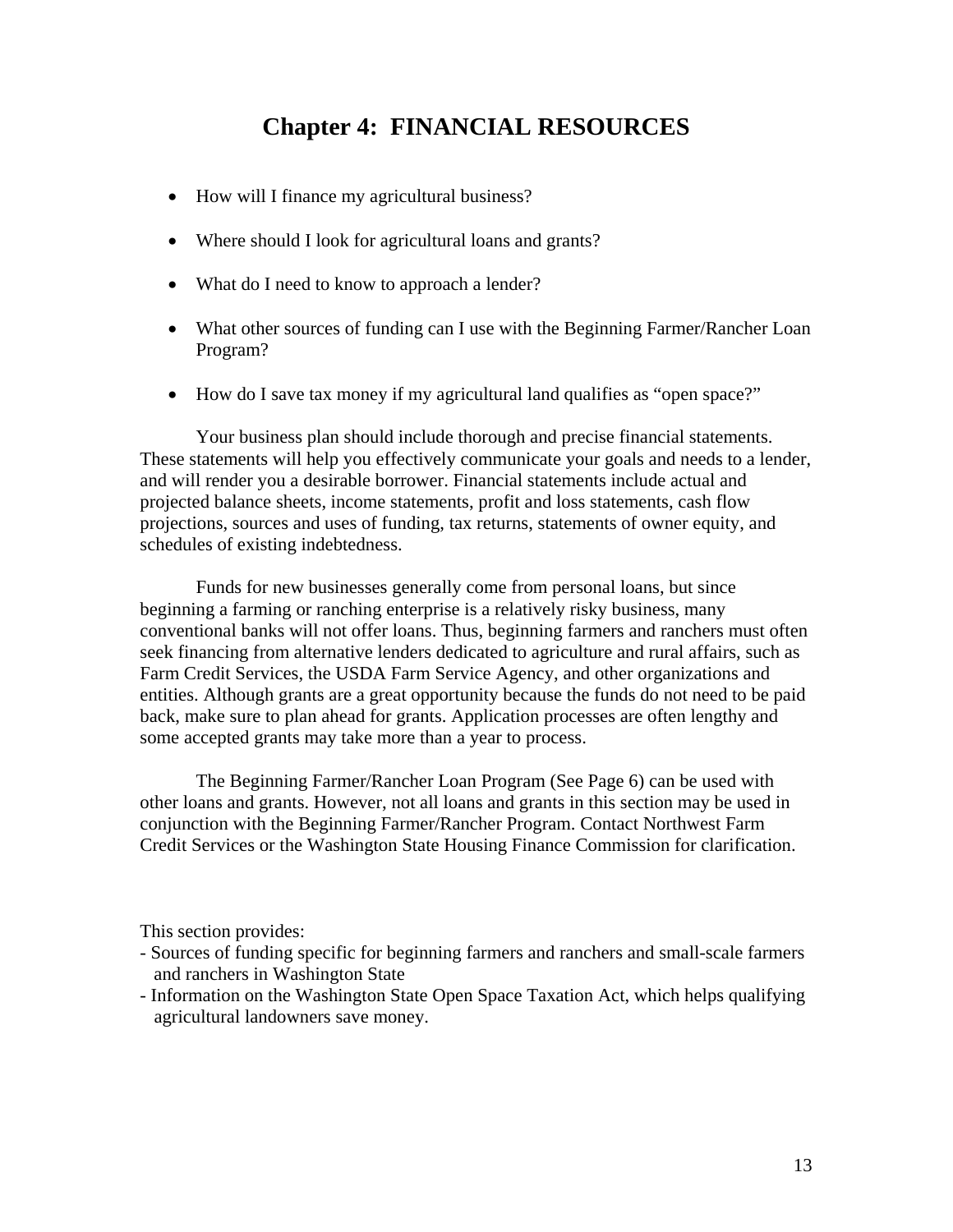#### **Northwest Farm Credit Services**

[www.farm-credit.com](http://www.farm-credit.com/)  (For more contact information, see the Business Planning chapter)

> Northwest Farm Credit Services makes loans for the purchase, improvement or refinancing of debt of real estate. They also provide financing for expenses associated with the production, processing, and marketing of food and fiber, as well as equipment, facilities and livestock.

Learn how to approach a lender through these thorough and concise informational brochures offered by Northwest Farm Credit Services: *The Borrower-Lender Relationship: A Two-Way Street; How Lending Decisions are Made; Business Planning; Managing Your Interest Rate Risk; Preparing Agricultural Financial Statements;* and *Understanding Key Financial Ratios and Benchmarks*.

#### **Young and Beginning Producer (AgVision) Program**

[www.farm-credit.com/Default.aspx?pageid=355](http://www.farm-credit.com/Default.aspx?pageid=355)

The AgVision Program offers financing, resources, and programs for young, beginning, minority, and/or small farmers. Financing is available at competitive rates with possible loan fee reductions for real estate purchases, operating expenses, livestock and equipment purchases, refinancing existing debt, and leasing. The program provides financial and business management skills, conferences and workshops for financial and management training, grants for education, and a mentorship program to increase business management skills.

#### **USDA Farm Service Agency**

Washington State FSA 316 West Boone Avenue, Suite 568 Rock Pointe Tower Spokane, WA. 99201-2350 509-323-3000 (phone) [http://www.fsa.usda.gov](http://www.fsa.usda.gov/)  Jack M. Silzel, State Executive Director, [jack.silzel@wa.usda.gov](mailto:jack.silzel@wa.usda.gov)

> The USDA Farm Service Agency provides subsidized direct and guaranteed farm ownership and operating loans for beginning farmers and ranchers. Direct and guaranteed loans are also offered for socially disadvantaged farmers and ranchers buying and operating family-sized farms and ranches. The 50% guaranteed FSA loans may be used with loans issued by the Washington State Housing Finance Commission for Beginning Farmers and Ranchers, although the 90% guaranteed FSA loans may not be used with this program. The maximum direct farm ownership or operating loan is \$300,000. The maximum guaranteed farm ownership or operating loan is currently \$949,000, and is adjusted for inflation. For direct loans, apply to your local FSA office, and for guaranteed loans, apply to a commercial lender who participates in the Guaranteed Loan Program. Find more information by clicking on "Farm Loan Programs" at [www.fsa.usda.gov](http://www.fsa.usda.gov/).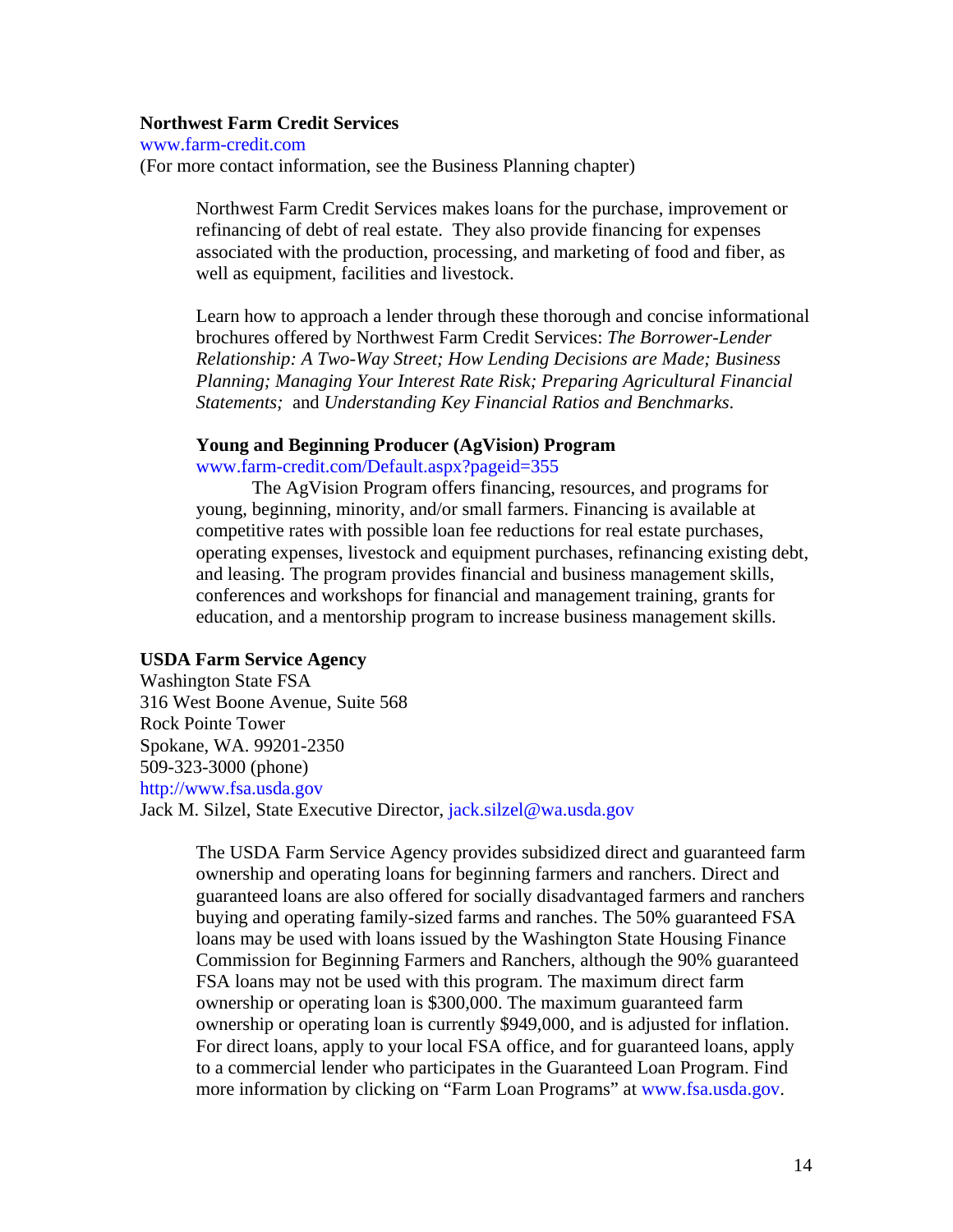#### **Evergreen Community Development**

(Western Washington Main Office) 901  $5<sup>th</sup>$  AVE, Suite 2900 Seattle, WA. 98164-1040 206-622-3731 (phone), 800-878-6613 (toll free) 206-623-6613 (fax) Philip Eng, President, [peng@ecda.com](mailto:peng@ecda.com) [www.ecda.com](http://www.ecda.com/) 

> Evergreen Community Development provides a revolving loan fund for rural businesses to finance land and/or building purchases, new construction and/or building renovation, machinery and equipment, inventory, working capital funds, and to refinance existing business debt. Evergreen Community Development provides low and long-term fixed interest rate financing.

#### **USDA Rural Development**

(WA State Office) 1835 Black Lake Blvd. SW, Suite B Olympia, WA. 98501-5715 360-704-7740 (phone) 360-704-7742 (fax) [john.brugger@wa.usda.gov](mailto:john.brugger@wa.usda.gov)  [www.rurdev.usda.gov](http://www.rurdev.usda.gov/)  Jon DeVaney, State Director, [jon.devaney@wa.usda.gov](mailto:jon.devaney@wa.usda.gov)

Value Added Producer Grant Program:

This grant can be used for producing and marketing value-added agricultural products, and can also be used for farm-based renewable energy: [www.rurdev.usda.gov/wa/BUSVAPG\\_26.htm](http://www.rurdev.usda.gov/wa/BUSVAPG_26.htm) 

Rural Business Loans:

Loans for businesses that create or preserve rural jobs and/or promote a clean rural environment: [www.rurdev.usda.gov/wa/busloans.htm](http://www.rurdev.usda.gov/wa/busloans.htm)

Additional possible grant and loan opportunities for business and cooperative programs: [www.rurdev.usda.gov/rbs/index.html](http://www.rurdev.usda.gov/rbs/index.html) 

#### **Open Space Taxation Act**

#### **Washington State Department of Revenue**

1-800-647-7706

[http://dor.wa.gov/docs/Pubs/Prop\\_Tax/OpenSpace.pdf](http://dor.wa.gov/docs/Pubs/Prop_Tax/OpenSpace.pdf)

The Open Space Taxation Act allows eligible landowners to have their farm and agricultural land valued for tax purposes at its current use (agriculture) rather than at its highest value use (development). Landowners can save through this tax program, if they apply and qualify for "open space land." Participation in this program alleviates pressures from development.

Go to [http://dor.wa.gov](http://dor.wa.gov/) for an application.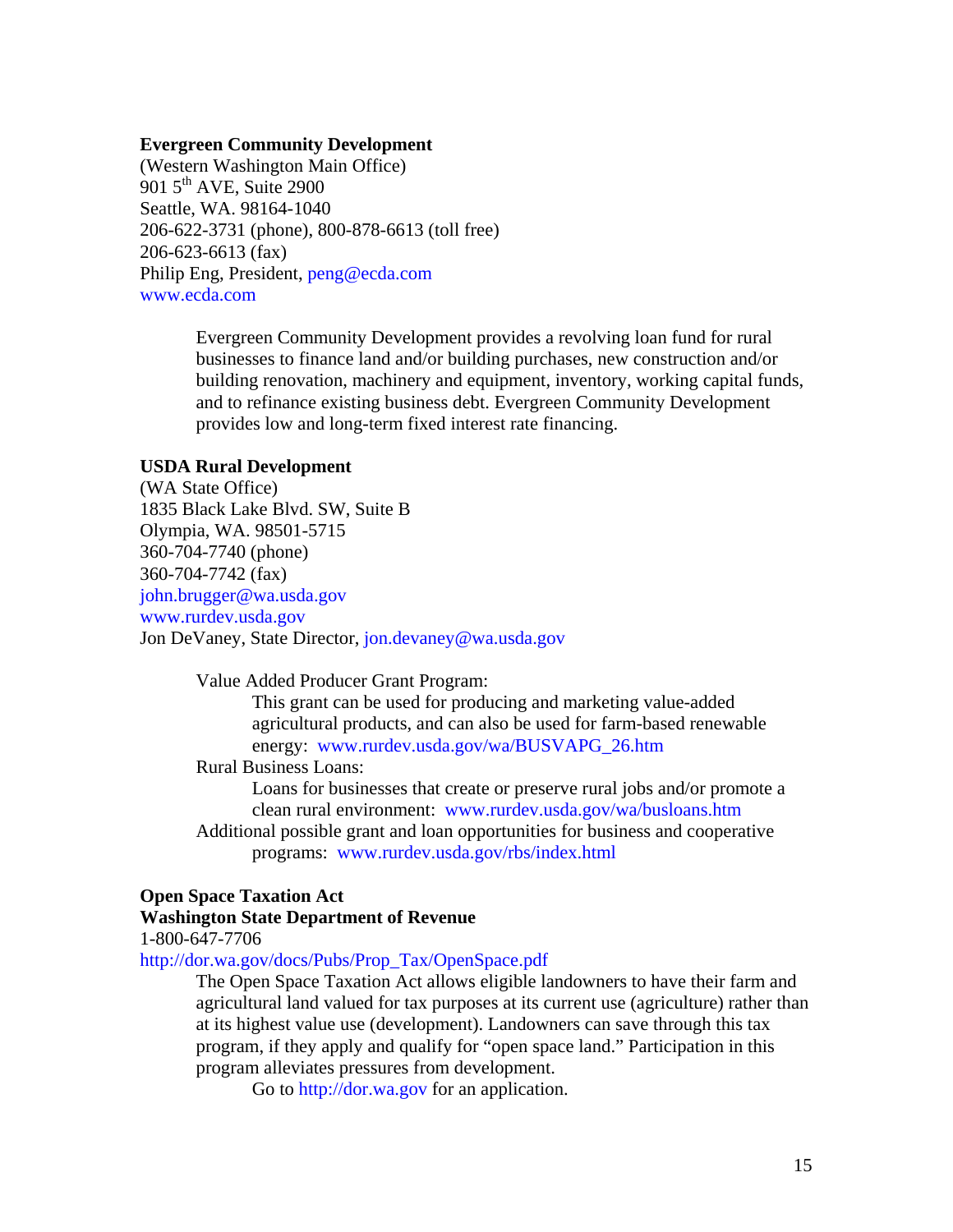#### **ShoreBank Pacific**

PO Box 400 Ilwaco, WA 98624 360-642-1166 (phone), 877-326-4326 (toll free) 360-642-3780 (fax) [http://eco-bank.com](http://eco-bank.com/)  [ecobank@shorebankpacific.com](mailto:ecobank@shorebankpacific.com)  Contact in Seattle: (206) 340-2700 Offers farm project financing and farm sustainability financing.

#### **Frontier Bank**

PO Box 1124 119 East College Way Mount Vernon, WA 98273 360-848-1200 (phone)

Scott DeGraw, VP & Commercial Loan Officer, sdegraw@frontierbank.com Provides loans for beginning farmers and ranchers and small-scale farmers and ranchers in Washington State, through a partnership with the Farm Service Agency.

#### **Bank of America**, Business Banking

230 E. Fairhaven Burlington, WA. 98233 360-676-2861 (phone) 360-755-9554 (fax)

Sigrid Schumacher, Client Manager, [Sigrid.W.Schumacher@bankofamerica.com](mailto:Sigrid.W.Schumacher@bankofamerica.com) Provides loans to full-time, part-time, and beginning farmers and ranchers with the Farm Service Agency Guarantee.

#### **Farm Bureau Bank**

P.O. Box 33427 San Antonio, Texas 78265-3427 1-800-492-3276 (toll free) [services@farmbureaubank.com](mailto:services@farmbureaubank.com)  [www.farmbureaubank.com](http://www.farmbureaubank.com/) 

> Offers farm equipment loans, part-time and full-time farm loans, vehicle loans, mortgage loans, and financial tools.

#### **Whole Foods Local Producer Loan Program**

[www.wholefoodsmarket.com/values/local-producer-loan-program.php](http://www.wholefoodsmarket.com/values/local-producer-loan-program.php) [LPLP@wholefoods.com](mailto:LPLP@wholefoods.com) 

> The Whole Foods Local Producer Loan Program provides low-interest loans to small, local producers in areas with Whole Foods stores. The loans range from \$1,000 to \$100,000 and can be used for purchasing more animals, investing in new equipment, or converting to organic production.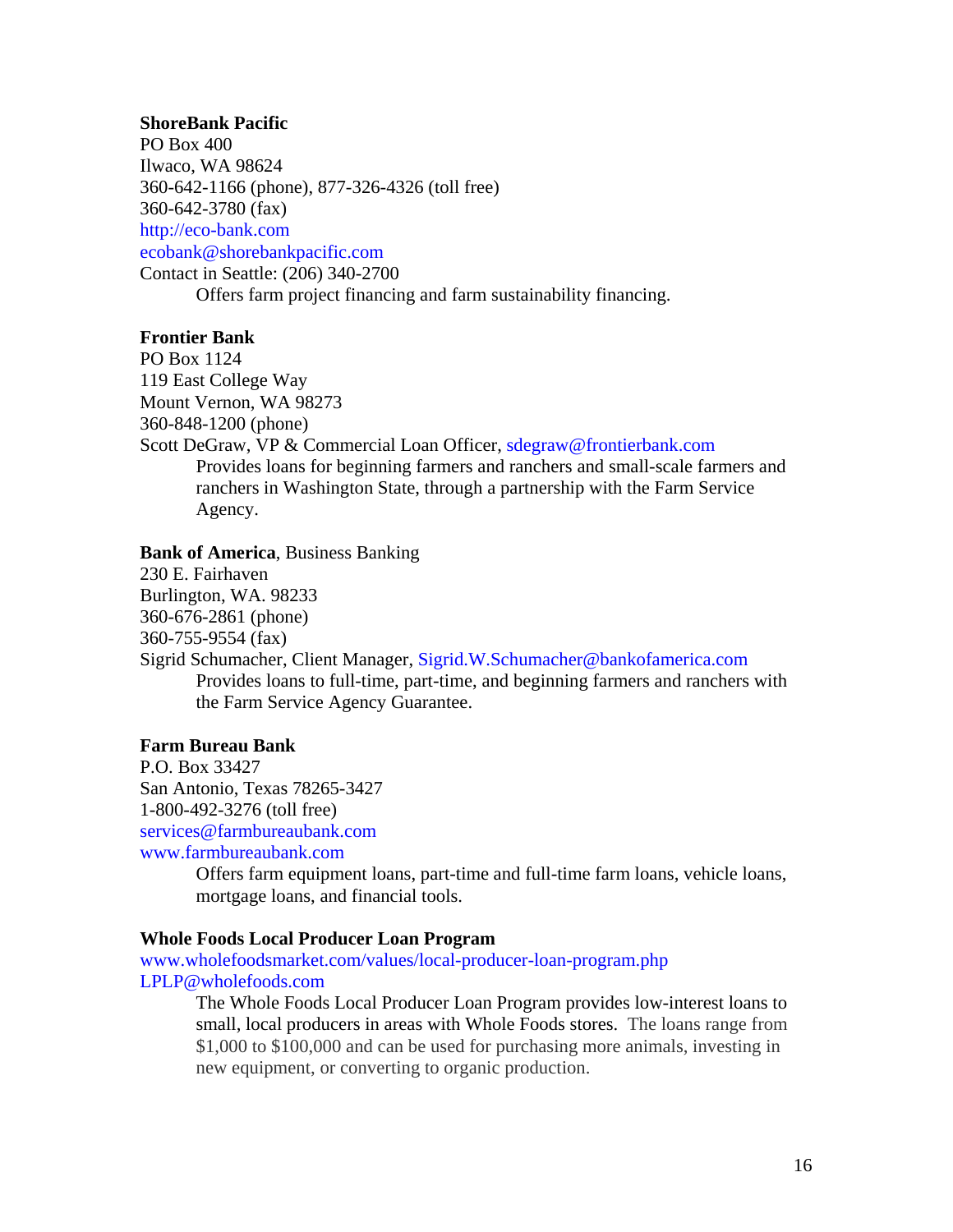#### **Iowa State University Extension Publications**

[www.extension.iastate.edu/store](http://www.extension.iastate.edu/store)

At the above website, these informative financial management publications are available to download for free: Your Farm Income Statement, Your Net Worth Statement, Farm Financial Statements, Twelve Steps to Cash Flow Budgeting, and Flexible Farm Lease Arrangements.

#### **"Strategies for Financing Beginning Farmers," Center for Rural Affairs**

This handout includes key sources of funding and explanations of USDA beginning farmer loans:

[www.cfra.org/files/BeginningFarmer\\_%20Financing\\_Strategies\\_0.pdf](http://www.cfra.org/files/BeginningFarmer_%20Financing_Strategies_0.pdf)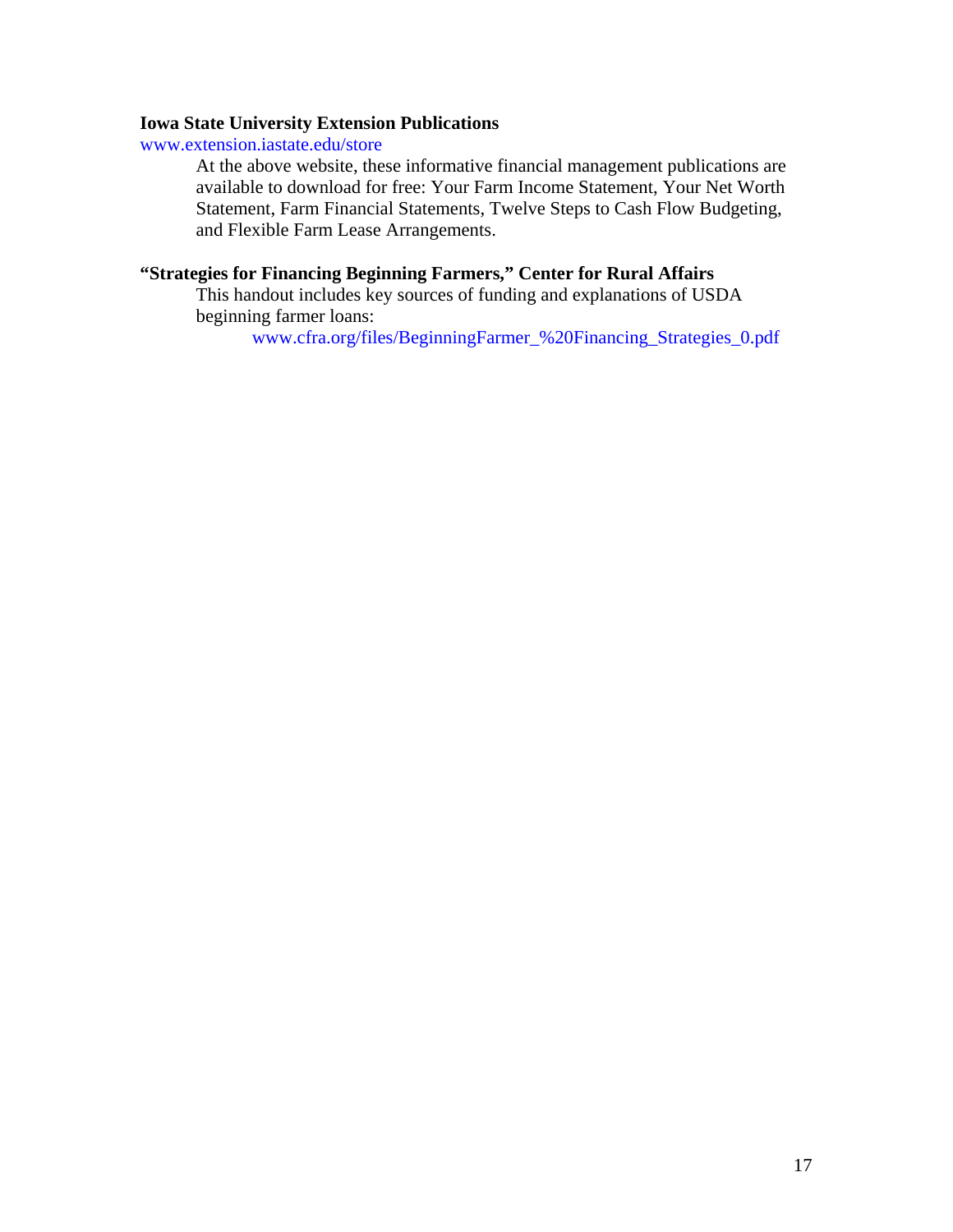## **Chapter 5: MARKETING**

#### *PRODUCTION AND PRICING*

- How does the location of my land affect what I can grow?
- Who are my potential customers, and when will they want my product(s)?
- During which season(s) do I want/need to focus on production?
- How will I price my product(s)?

All crops and livestock require certain environments in order to survive and thrive. The climate, location of your land, and your access to resources must be considered when choosing what to grow. It is important to choose a commodity that both interests you personally and will have market demand. If your product appeals to a specialty niche market, learn how to market appropriately. Consider many options. Do you have potential to make great profits growing organically, growing a new variety of a popular product, or growing for a local ethnic market? For example, ethnic markets are expanding and potentially lucrative, but are often not thoroughly tapped into. Ask potential consumers what they desire and see if it fits with your needs. Demand often varies with seasons and certain holidays. Think about what seasons you want/need to be growing and producing your product, and if you will operate year-round or not.

The price of your product(s) will depend on the cost of inputs, market prices, competition, transportation costs, and your customers. The scale of your farm/ranch, if you are growing organically or conventionally, and the geographic location of your land will also affect your budgeting. Thus, it is imperative you do some research to learn what you can grow on your land, and what kind of returns you may see from your product(s). Remember to incorporate the costs of your inputs, such as fertilizers, seeds, labor (hourly rates, benefits, workers compensation), machinery (both overhead and operating), and land into your pricing budget.

Along with the resources below, talking to local WSU Extension personnel and local farmers can help with planning the production and pricing of your commodity.

The resources in this section provide:

- Information and statistics on Washington agriculture
- Tools that can assist you with figuring out what to grow and how profitable your production may be
- General marketing support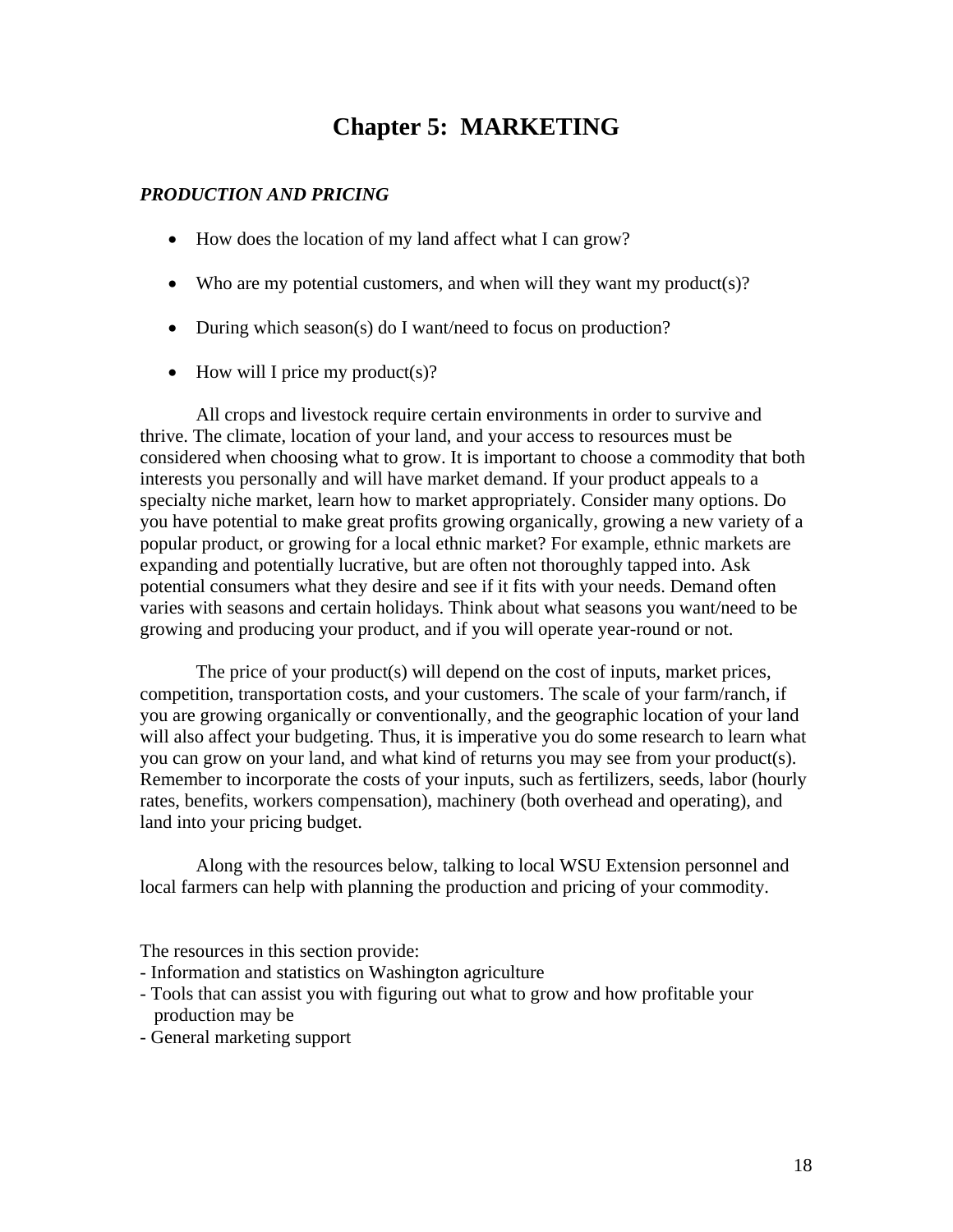#### **National Ag Statistics Service**

[www.nass.usda.gov/index.asp](http://www.nass.usda.gov/index.asp)

Access quick statistics on specific crops, and find information on crop plantings, harvests, yield, production, price, and value of production in Washington State. From this website, you can access state and county-level data, as well as the Census of Agriculture. To find additional statistics on Washington, and to sign up for electronic updates and reports for crops in your region, go here:

[www.nass.usda.gov/Statistics\\_by\\_State/Washington/index.asp](http://www.nass.usda.gov/Statistics_by_State/Washington/index.asp) 

#### **USDA Economic Research Service**

1800 M Street NW Washington, DC 20036-5831 202-694-5050 [www.ers.usda.gov](http://www.ers.usda.gov/) [InfoCenter@ers.usda.gov](mailto:InfoCenter@ers.usda.gov)

> The USDA Economic Research Service (ERS) measures and forecasts the economic performance of US agriculture, major crops, livestock and their products. It examines the supply, use, prices, and trade for certain commodities. The ERS also provides research data and briefs on extensive agricultural topics. See "Farm Economy" and "Farm Practices and Management" from the home webpage for detailed crop pricing and productivity, economics, and management assistance.

#### **Agricultural Marketing Resource Center**

1-866-277-5567 [www.agmrc.org](http://www.agmrc.org/) [AgMRC@iastate.edu](mailto:AgMRC@iastate.edu) Craig Chase, [cchase@iastate.edu,](mailto:cchase@iastate.edu) 319-882-4275

> The Agricultural Marketing Resource Center provides information on commodities and products, markets and industries, business development, and renewable energy.

Washington State resources, including individual contacts for producing specific value-added commodities found here:

[http://www.agmrc.org/directories\\_\\_state\\_resources/agmrc\\_directories/was](http://www.agmrc.org/directories__state_resources/agmrc_directories/washington_state_resources.cfm)  [hington\\_state\\_resources.cfm](http://www.agmrc.org/directories__state_resources/agmrc_directories/washington_state_resources.cfm) 

Worksheets and calculators to help project income and expenses for various commodities, as well as organic crop budgeting tools and vegetable budgeting tools found here:

[www.agmrc.org/agmrc/business/businessworkbench/enterprisebudgetingtools.htm](http://www.agmrc.org/agmrc/business/businessworkbench/enterprisebudgetingtools.htm)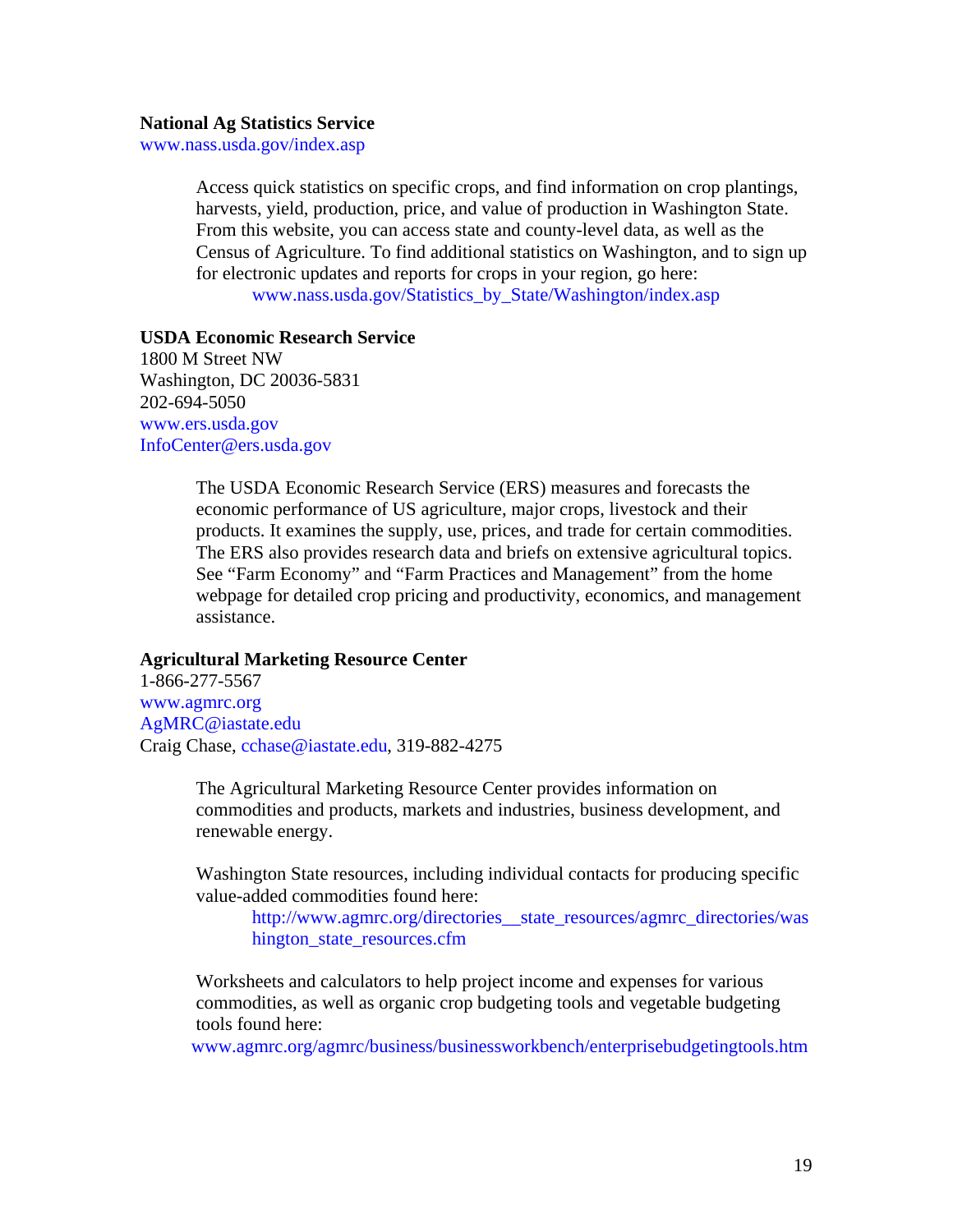#### **USDA Agricultural Marketing Service**

[www.ams.usda.gov](http://www.ams.usda.gov/) 

This website provides information on agricultural marketing including commodity areas, market news and transportation data, grading, certification and verification, science and research, the national organic program, commodity purchasing, agricultural transportation, wholesale and farmers markets (including a link to a list of all Washington farmers markets), fair trading regulations, industry marketing and promotion, and international marketing.

#### **FarmAid Farmer Resource Network**

[www.farmaid.org/ideas](http://www.farmaid.org/ideas)

The Farmer Resource Network connects family farmers to organizations delivering new approaches to agricultural production and marketing. This online searchable database provides resources specifically for beginners as well.

**"Enterprise Budgets A-Z" North Carolina State University**  [www.cals.ncsu.edu/value-added/profitable-agriculture.html](http://www.cals.ncsu.edu/value-added/profitable-agriculture.html)

> Enterprise Budgets help estimate costs and returns of crops and livestock production. North Carolina State University provides enterprise budgets for various agricultural commodities that are intended to be used only as examples, because every product differs in costs and returns depending on its location, the current market, and other factors.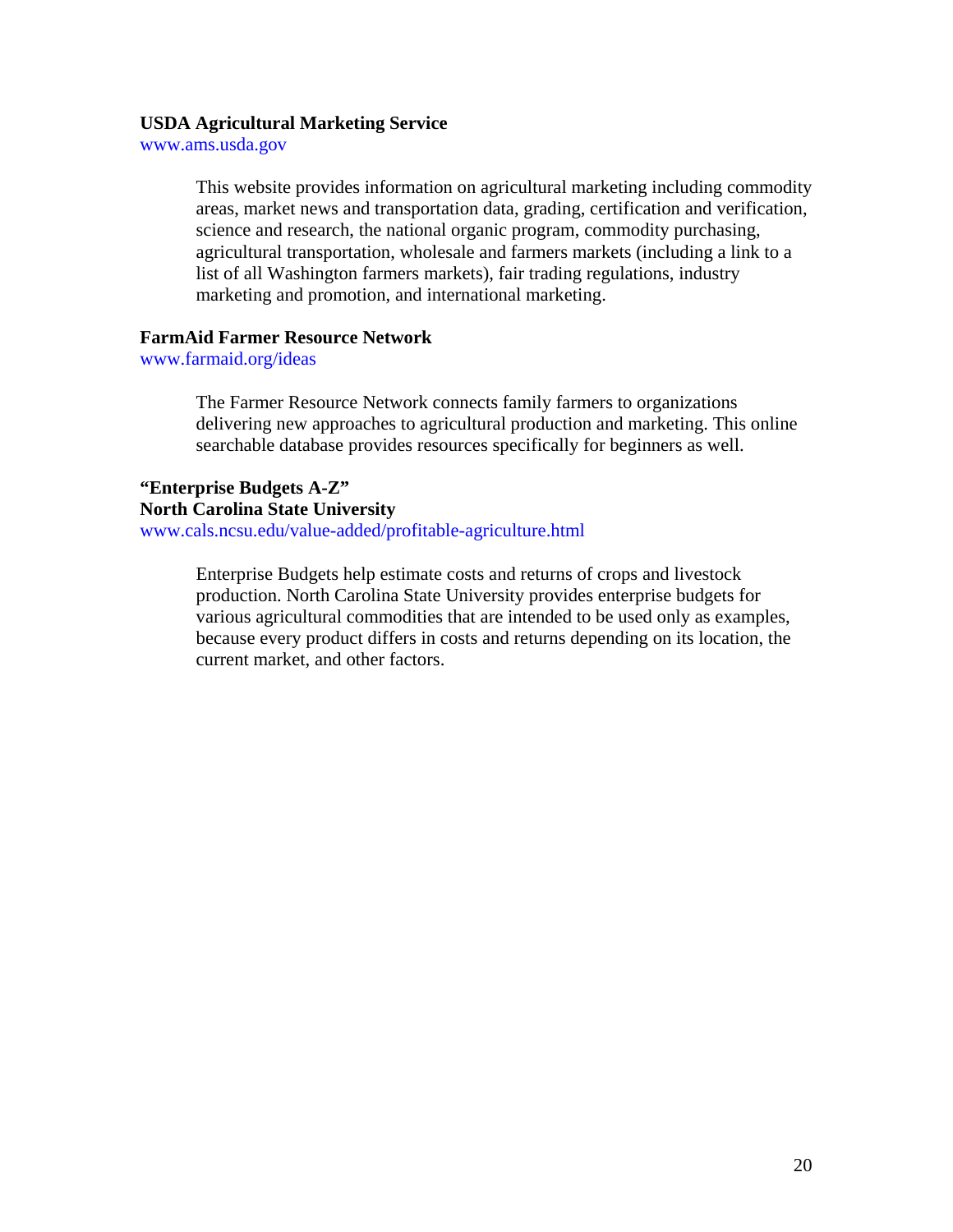#### *DIRECT SALES*

- Where and how should I market my product(s) for the highest profit?
- What should my strategy be? If I sell locally, where can I find local consumers, markets, restaurants, and grocery stores to purchase my food?
- How can I learn more about local farm-to-school and farm-to-cafeteria initiatives in Washington?

Your marketing strategy should be shaped by what you produce, the location of your land, the resources you seek, and the contacts you make. How close you are to a main road, markets, and a large population center will affect how you market your product. You could sell your products directly to consumers, restaurants, through wholesale, mail order, roadside stands, and/or grocery stores. Creating a website and selling your products online may dramatically increase your sales. You could collaborate with other producers to promote your products. If your business expands, you could think about working with brokers and distributors, and selling nationally or internationally.

Although there are various methods of marketing an agricultural product, for many beginners and small-scale producers, direct marketing is the best way to start. Direct marketers sell their products directly to a consumer, without going through a broker or wholesaler. It is difficult for small-scale producers to compete in the global agricultural market, and direct marketing helps small to medium-sized entities achieve economic stability and increase their revenue potential. When producers deal directly with consumers, each side can better understand what the other wants and needs. Cooperative marketing is also used by many farmers and ranchers, for it allows producers to supply larger volumes and wider varieties to consumers, and distributes responsibilities such as selling coordination, billing, and building relationships with buyers among the producers.

There is growing interest in and support for local food in Washington State. Washington farmers markets thrive, consumers flock to restaurants featuring seasonal local produce, grocery stores must carry local foods to stay competitive, and Farm to Cafeteria initiatives bring farm fresh food to school, college, university, hospital, nursing home, and business cafeterias. If you sell locally, it is important to build good relationships with the local community. Consistency with quality, supply, and service will help you with marketing and maintaining a reliable consumer base. Make sure to keep your good reputation by following food safety guidelines.

Do as much as you can to get your products out on the market, because this is how you will bring in revenue. Market aggressively and creatively. Approach your potential buyers, face to face. Do not underestimate the power of interacting in-person with potential customers-- by introducing yourself, your product, and your farm or ranch, you will leave a lasting impression. Most buyers will not be aware of your product until you introduce it to them, and you should try to contact buyers pre-season. Developing a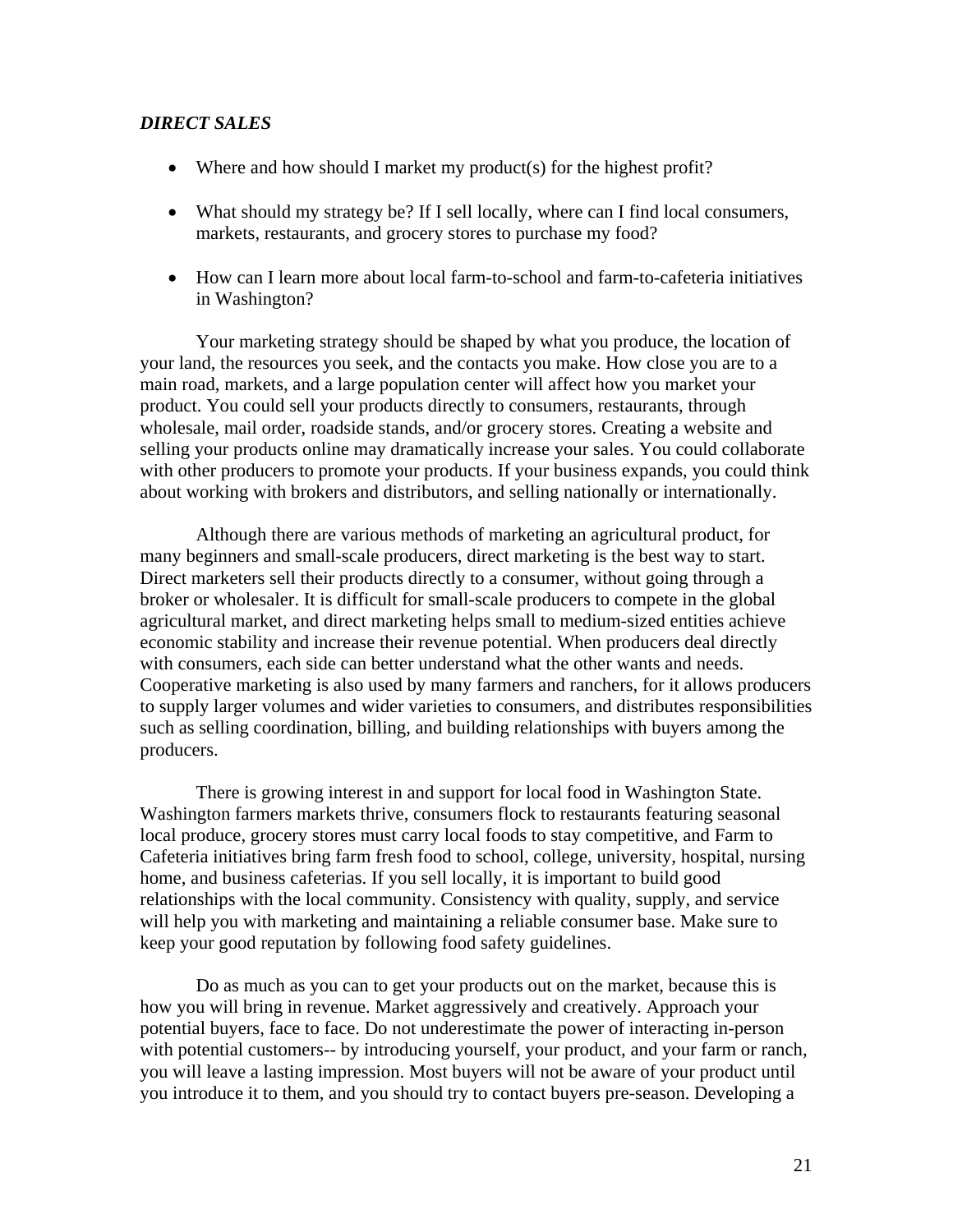successful relationship with buyers will foster customer loyalty, and will provide you with timely and constructive feedback. Once others see the passion for what you do, they will be drawn to your agricultural products.

Below you will find:

- Resources for selling your agricultural products, with a focus on local and direct sales
- Resources to help you locate food and agricultural suppliers and markets, including restaurants and grocers that purchase local products

#### **"The Green Book: The Handbook of Regulations for Direct Farm Marketing"**

Small Farm and Direct Marketing Program Washington State Department of Agriculture (WSDA) P.O. Box 42560 Olympia, WA. 98504 360-902-1884 [smallfarms@agr.wa.gov](mailto:smallfarms@agr.wa.gov) 

> The Green Book is a thorough publication on regulations governing the sale of farm products in Washington State. It is a comprehensive guide to direct marketing strategies, and provides resources for relevant organizations and publications. It includes information on licensing, taxation, farm labor and insurance in Washington, direct marketing strategies, information on selling specific products, labeling, certifications, publications, organizations, and local health department contact information, and is available in Spanish. This booklet has a list of resources in the back that can assist with marketing strategies, such as creating brochures. Farm Planning Publications and worksheets are included on pages 103-104.

Available for free: <http://agr.wa.gov/Marketing/SmallFarm/greenbook.htm>

#### **Tilth Producers Directory (of Washington Tilth)**

[www.tilthproducers.org/directory/tpdirportal.htm](http://www.tilthproducers.org/directory/tpdirportal.htm) 

(For WA Tilth contact information, see the Sustainable and Organic Agriculture section) An excellent directory of Washington organic and sustainable growers, CSA farms, farmers markets, grocers, restaurants, caterers, and inns who purchase locally, as well as local wholesalers, brokers, packers and shippers, processors, farm suppliers, seed companies and nurseries, consultants and services, and resources and education.

#### **Farmer Chef Connection**

#### [www.farmerchefconnection.org](http://www.farmerchefconnection.org/)

This updated directory assists farmers with finding retailers and restaurants in Washington to sell their local products to, and assists these buyers in finding local farms. It provides a directory of restaurants, retailers, and local producers, with detailed contact information. The Farmer Chef Connection provides information on farm products that are commonly requested by buyers, as well as the monthly availability of products from each farm listed.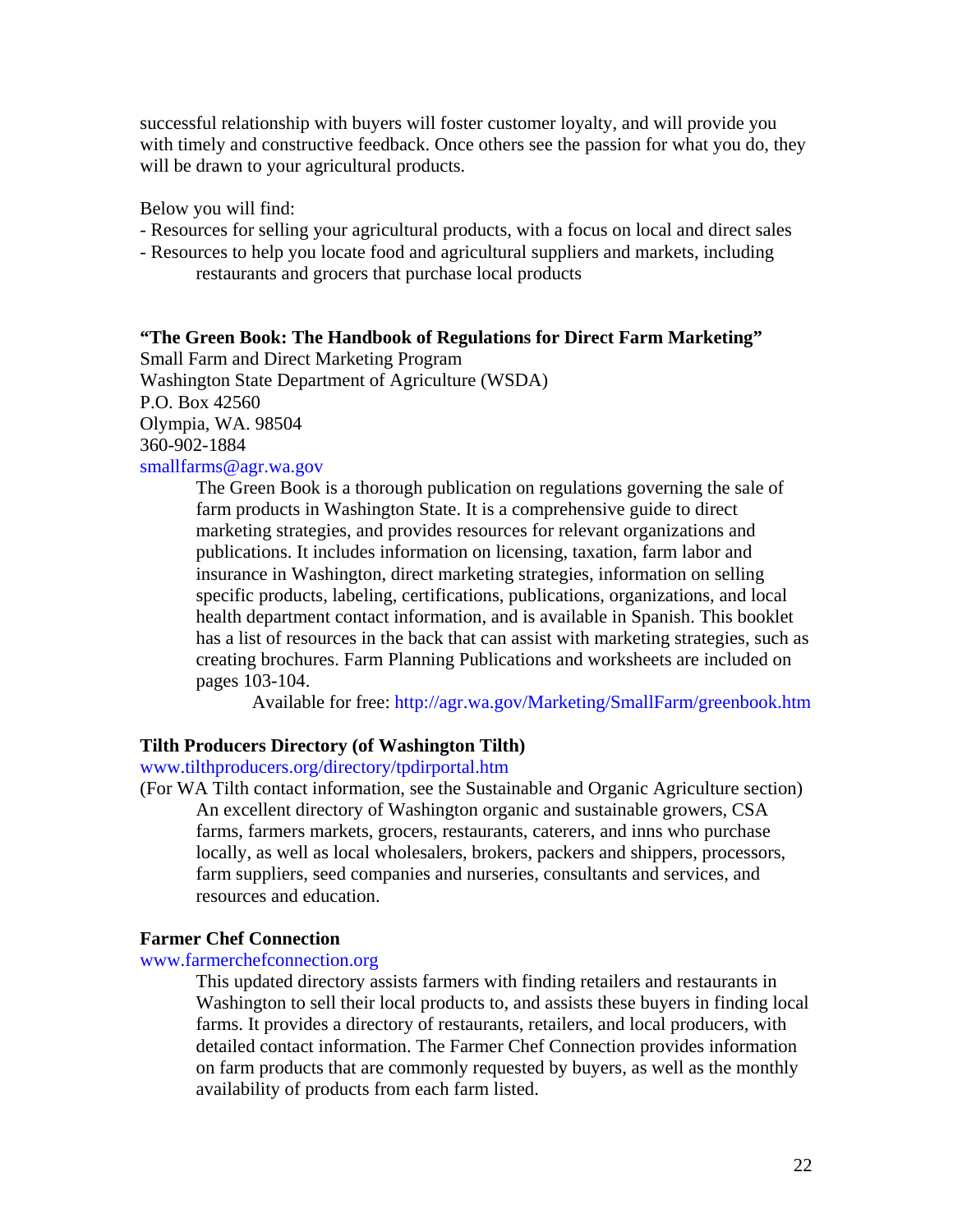#### **Washington State Farmers Market Association**

P.O. Box 445 Suquamish, WA. 98392 206-706-5198

[www.wafarmersmarkets.com](http://www.wafarmersmarkets.com/) 

The Washington State Farmers Market Association establishes, encourages, and supports farmers markets throughout Washington State.

#### **Washington State University**

(For more contact information, see the Business Planning chapter)

Links to information on direct marketing strategies for farmers and ranchers, general information and regulations, obtaining a business license and food handler's permit, understanding Washington consumers, on-farm processing, wholesale markets, and much more:

[http://smallfarms.wsu.edu/marketing\\_business\\_planning.php](http://smallfarms.wsu.edu/marketing_business_planning.php) 

#### **Growing Washington**

P.O. Box 30282 Bellingham, WA. 98228 [www.growingwashington.org](http://www.growingwashington.org/)  [info@growingwashington.org](mailto:info@growingwashington.org)  Clayton Burrows, Director, 206-719-0056

> Growing Washington creates markets between local producers and local consumers. This organization assists farmers with finding markets, selling, and transportation of products, and sponsors a farm coalition.

#### **"Farm to Cafeteria," WSDA Small Farm and Direct Marketing Program**  <http://agr.wa.gov/Marketing/SmallFarm/farmtocafeteria.htm>

Washington State supports Farm-to-Cafeteria programs through state law. Farmto Cafeteria programs promote and serve locally-produced foods to K-12 schools, colleges, universities, hospitals, nursing homes, businesses, and other institutions. Many of these programs exist in Washington State.

This Washington State Department of Agriculture website provides technical assistance to communities, farmers, and buyers interested in farm to cafeteria programs. This website is an especially excellent resource for Washington Farm to School programs. It includes the *Farm to Cafeteria Connections: Marketing Opportunities for Small Farms in Washington State* free publication. Published in 2003, this resource provides local information, case-studies, how-to information, and other resources for farmers, food service professionals, and communities interested in local small-farm marketing.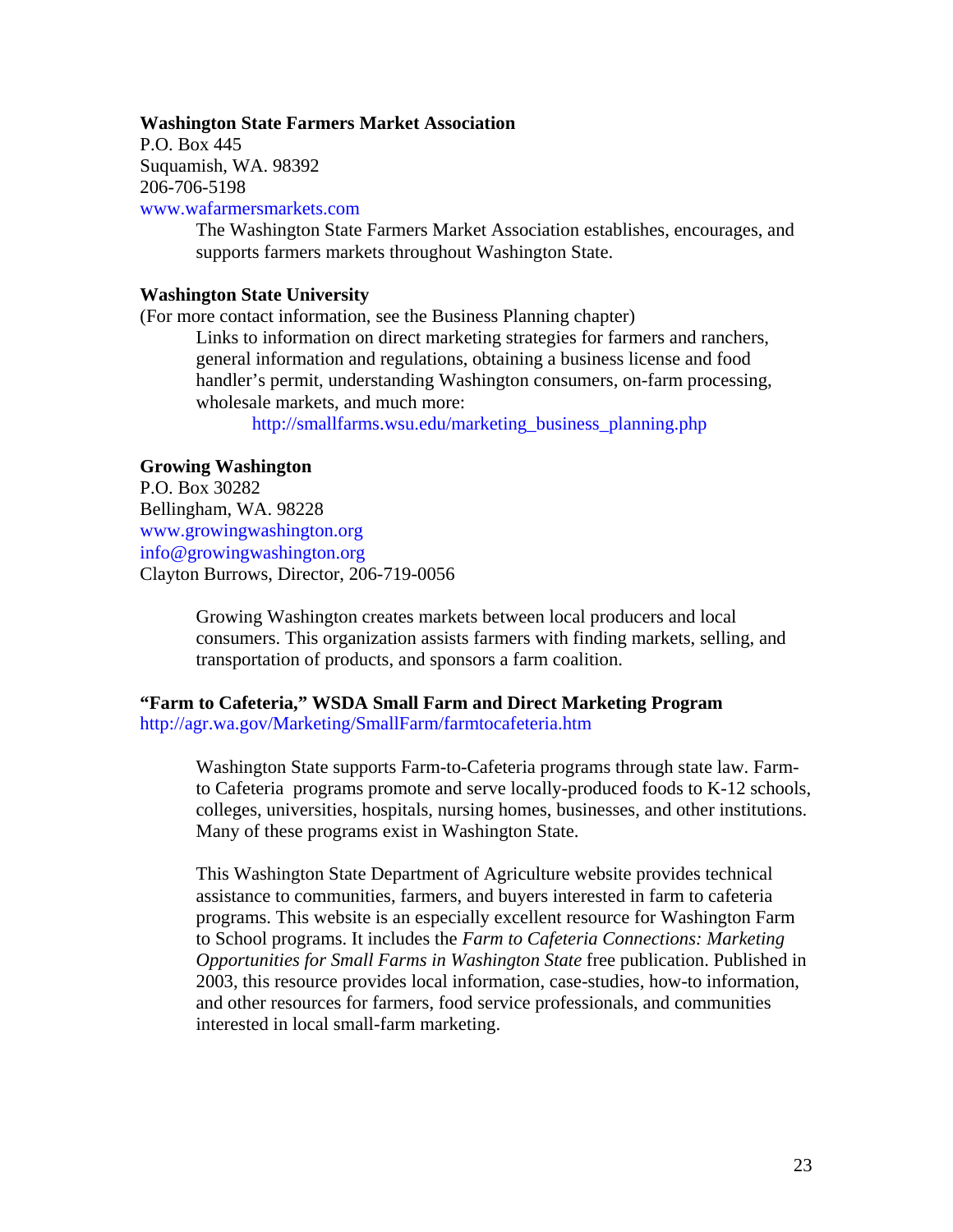#### **Farm to School**

[www.farmtoschool.org](http://www.farmtoschool.org/) 

This website includes information about Farm to School programs and resources, including information on the Washington State Farm to School Program, national programs, publications and research, funding opportunities, involved groups and organizations, and policies and legislation.

#### **PCC Natural Markets**

4201 Roosevelt Way, N.E. Seattle, WA. 98105-6092 206-547-1222 (phone) 206-545-7131 (fax) [www.pccnaturalmarkets.com/products/vendors/](http://www.pccnaturalmarkets.com/products/vendors/) 

> PCC purchases local agricultural products from all around the state. This website includes application information and materials for producers, provides a list of PCC's largest and most-used distributors, and answers frequently asked questions.

#### **Washington State Food and Agricultural Suppliers, WSDA**

<http://impact.wsu.edu/Wasuppliers>

This site provides a list of food and agricultural suppliers in Washington.

#### **Local Harvest**

[www.localharvest.org](http://www.localharvest.org/) 

This site includes searchable lists of farms, farmers markets, restaurants, and groceries that support local food, although the lists are not comprehensive.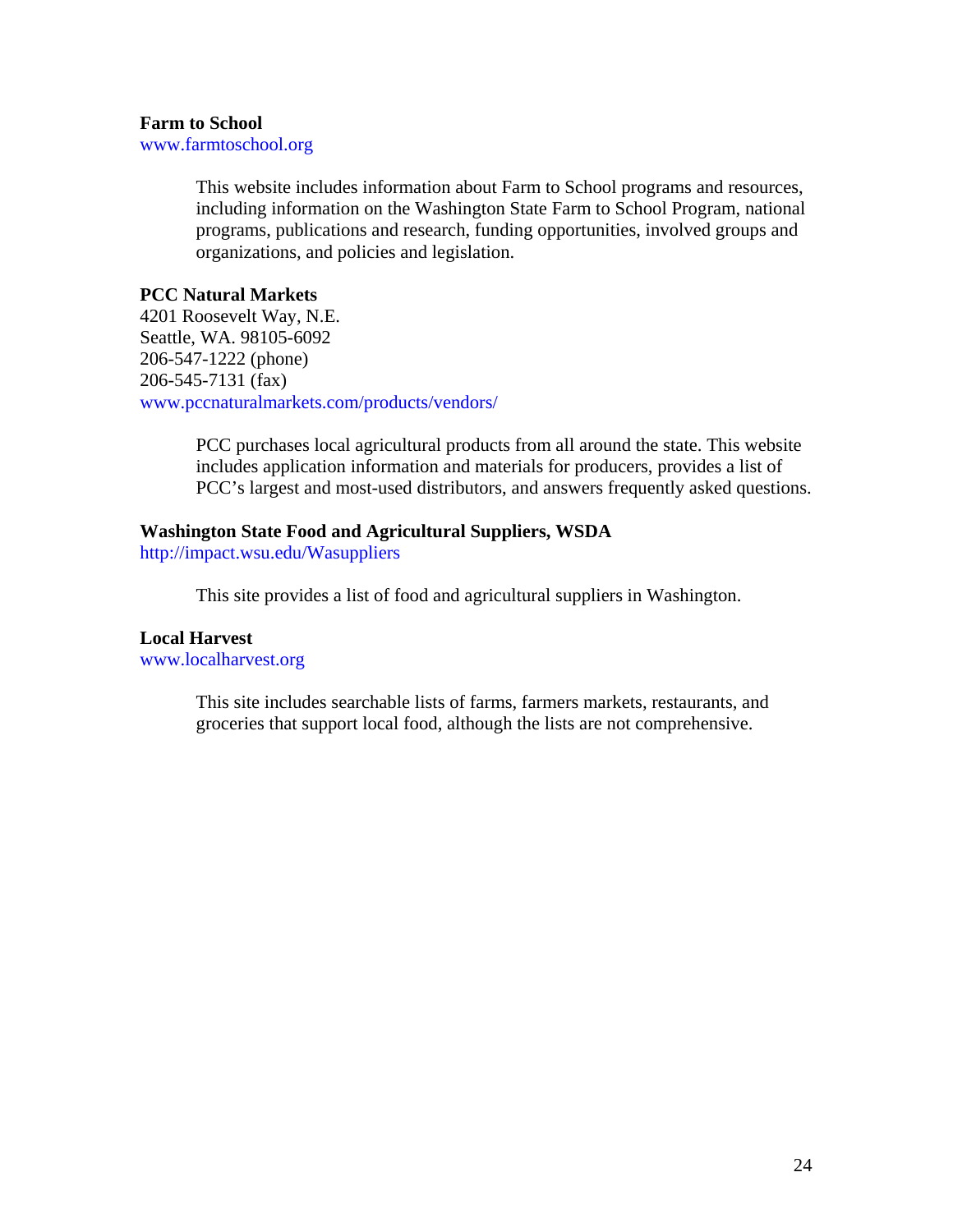#### *LABELING AND ADVERTISING*

- How can I make my product stand out?
- How can I show consumers my commodities are locally-produced?
- How could value-added products and agritourism help me with marketing and increasing revenue?

In order to market your product effectively, it must look good. Consumers are drawn towards items with attractive labels and packaging. Regional and state-wide labels support local produce and educate consumers on where their food is from. Certain labels and certifications will set your product apart from others and attract more consumers. If you want to grow organic and/or sustainable products, make sure and research how to market these products, and how to obtain the labels and certification you desire. Local labels are becoming increasingly popular in Washington State.

Even with increasing support for local agricultural products in Washington, you should protect your enterprise by including flexibility and diversity into your marketing plan. What makes your product unique? Do you want to produce value-added products? A value-added product is a product with additional inputs to the raw materials, such as jams and relishes, wine, ice cream, organic vegetable home-delivery service, grass-fed USDA meat, herbal extracts, braided garlic, and farmstead chesses. Value-added products open new markets, have a high return, and add variety to a farm operation. You may want to test your products out at a farmers market before committing fully to them.

In addition to making your product aesthetically pleasing and unique, you should think about advertising. If no one has ever tasted, seen, or experienced what you have to offer, they may be less convinced to buy it. Think about advertising; think about sending out samples, hosting tastings, and even holding events at your place of operation. Agritourism, which is promoting tourism of your agricultural product, farm, or ranch, provides a great source of revenue and publicity for many farmers and ranchers. Farm tours, visiting days, corn mazes, harvest celebrations, and U-Pick-It farms are examples of agritourism. Try to get listings of your events in local newspapers, and get the media to cover those events. Share your story by developing a brochure, having a presence on the web, creating a newsletter, or sending out postcards. When consumers know more about you, they will be more likely to purchase your products.

The resources in this section provide: - Local, sustainable, environmentally and socially responsible labels and certifications

See the other marketing sub-sections for more resources on producing value-added commodities, and for agritourism. "The Green Book" is especially relevant and useful.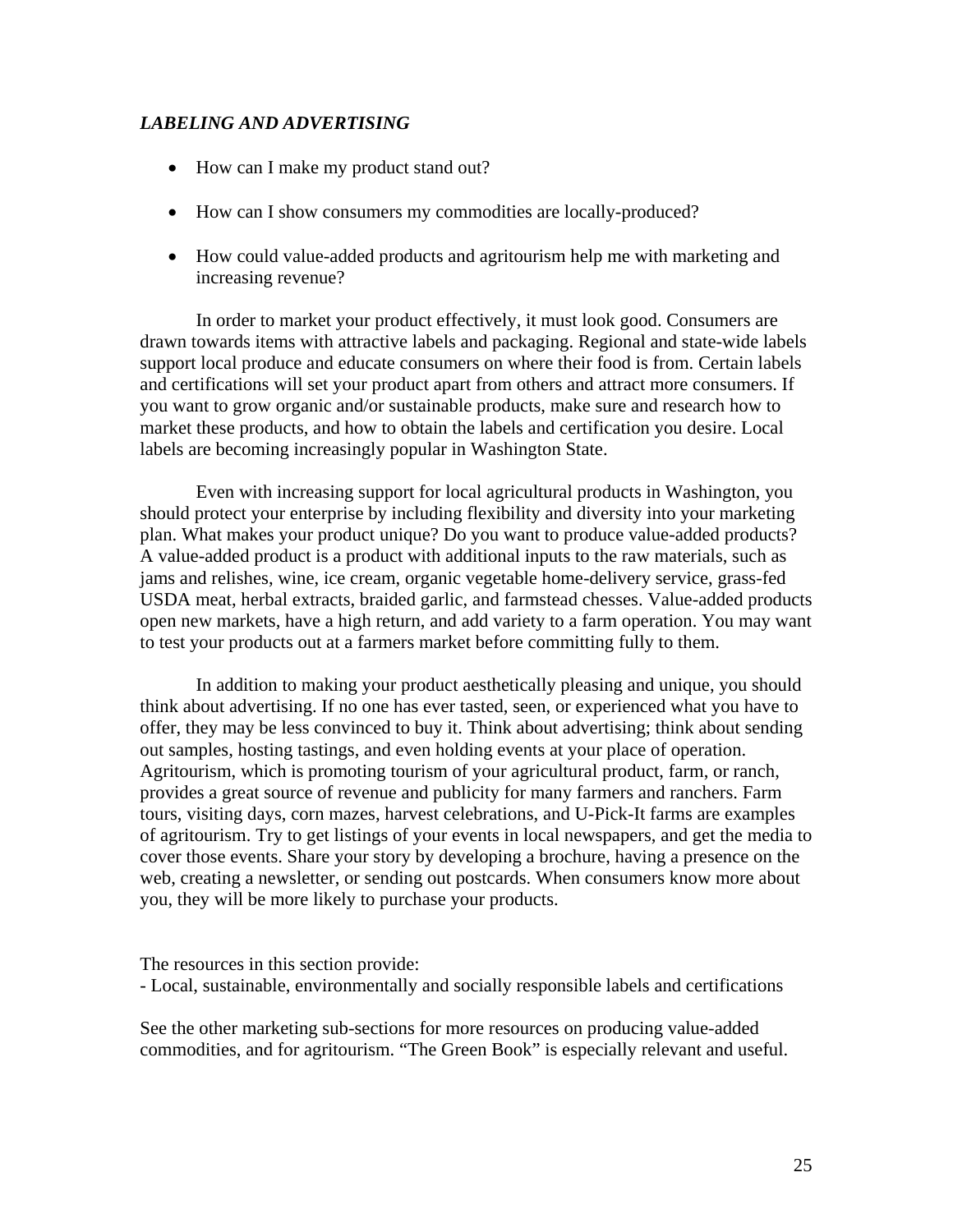**Puget Sound Fresh** (of Cascade Harvest Coalition)

[www.pugetsoundfresh.org](http://www.pugetsoundfresh.org/) 

(For more contact information, see Cascade Harvest Coalition in the Additional Washington Resources chapter)

Puget Sound Fresh provides a label which promotes and supports local food products, and the webpage includes a database of producers and farmers markets in the Puget Sound region.

#### **From the Heart of Washington**

c/o Washington State Department of Agriculture 1111 Washington Street SE PO Box 42560 Olympia, WA. 98504-2560 360-902-1800 (phone) [www.heartofwashington.com](http://www.heartofwashington.com/)  [HOW@agr.wa.gov](mailto:HOW@agr.wa.gov) 

> From the Heart of Washington provides a Washington label, which promotes and supports local food. The website includes a listing of restaurants and grocery stores that purchase local agricultural products, as well as a calendar of special events.

#### **The Food Alliance**

1829 NE Alberta, Suite 5 Portland, OR. 97211 503-493-1066 [www.foodalliance.org](http://www.foodalliance.org/) [info@foodalliance.org](mailto:info@foodalliance.org)

> The Food Alliance provides a certification for environmentally and socially responsible producers.

#### **Certified Naturally Grown**

1-877-211-0308 [www.naturallygrown.org](http://www.naturallygrown.org/) [info@naturallygrown.org](mailto:info@naturallygrown.org)

> Certified Naturally Grown is an alternative certification program for small-scale direct-market farmers using natural production methods. This recognized certification maintains high standards for natural production practices, but is offered without the heavy financial burdens of standard organic certification.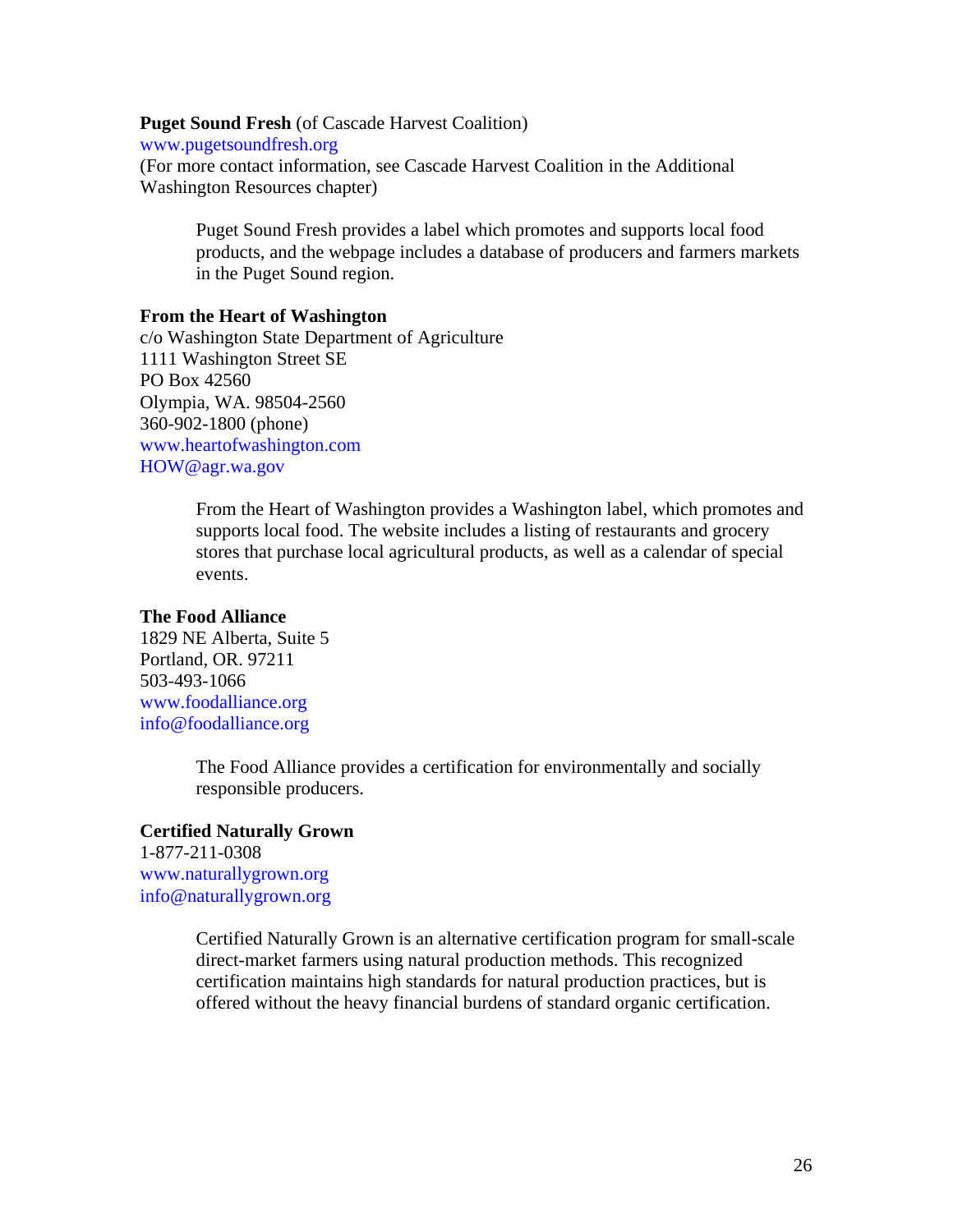#### **Stewardship Partners/ Salmon-Safe**

1411 4th Avenue, Suite 1425 Seattle, WA 98101 206-292-9875 (phone) 206-292-9876 (fax) [www.stewardshippartners.org](http://www.stewardshippartners.org/) [info@stewardshippartners.org](mailto:info@stewardshippartners.org) 

> Stewardship Partners provides a "Salmon-Safe" agricultural certification label which promotes farming practices that protect water quality, fish and wildlife habitat, and on-farm biodiversity. This market incentive program encourages private landowners and consumers to restore and preserve land in Washington.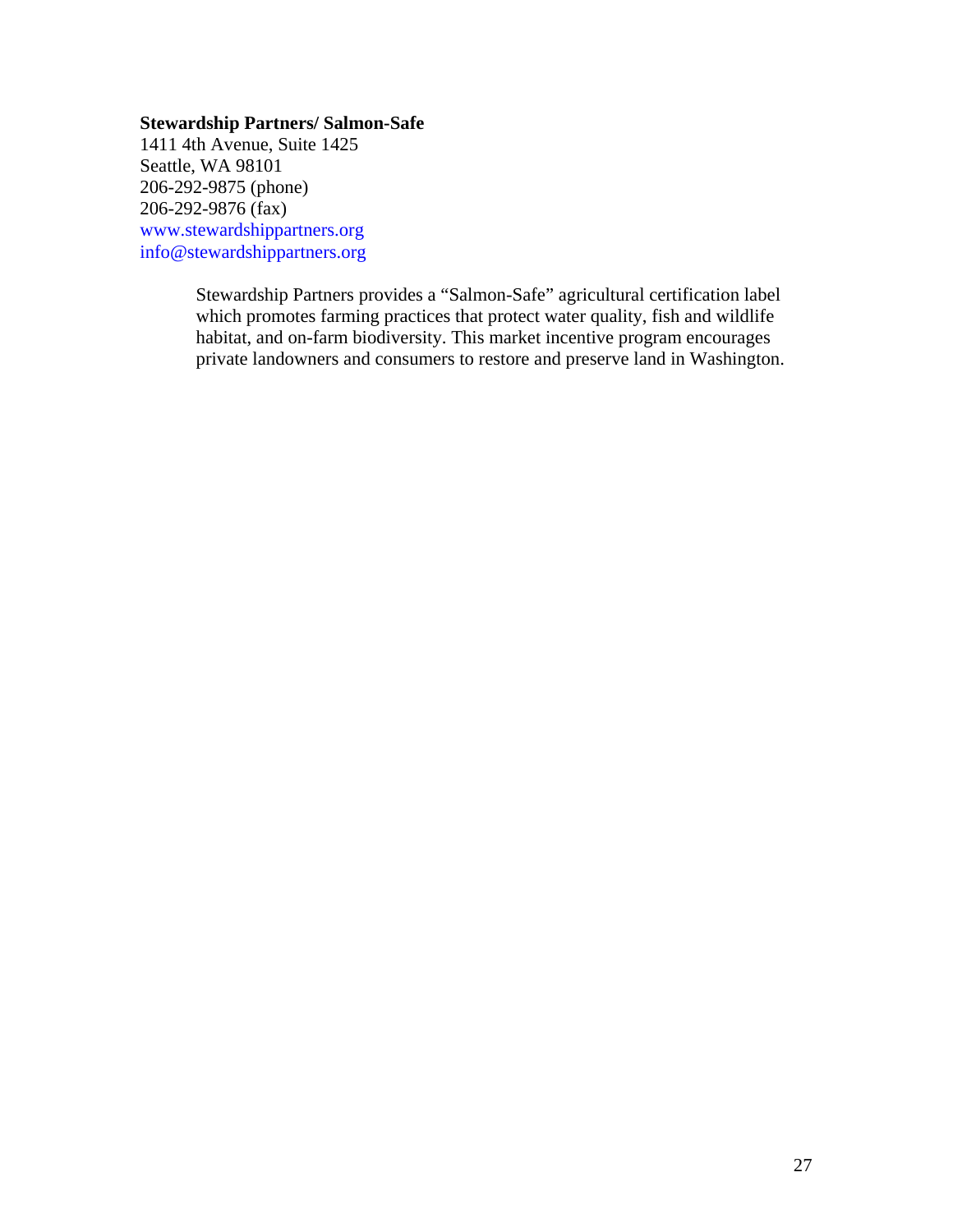## **Chapter 6: INSURANCE AND RISK MANAGEMENT**

- How can I protect myself from the many risks in farming?
- What happens if my crop fails or there is a natural disaster?
- Where can I find insurance for all aspects of my operation?
- How do I develop a risk-management plan?
- Where can I find information about health insurance and workers compensation?

Do not overlook insurance while planning your farm business-- it is incredibly important to have coverage for all of your agricultural activities. Because many hazards and disasters cannot be predicted, agriculture is a high-risk industry. However, with the right planning, you will be prepared for unknowns. Through a risk management plan, you can analyze potential events and activities that may cause loss or be hazardous to your business, and prepare strategies to prevent these risks, as much as possible. Risk management includes both insurance coverage and informal protections. You can address risk informally by diversifying your products and your sources of income.

The USDA Risk Management Agency and Washington State University encourage farmers to address "five main types of risk:

- 1) Production Risk: the risk that production yields will be lower than desired due to weather or some other unpredictable event.
- 2) Marketing Risk: the risk that prices received for production will be lower than desired due to volatile market conditions.
- 3) Financial Risk: the risk that returns from production will not be great enough to support a farm or ranch over time.
- 4) Legal Risk: the risk that legal issues, such as interpretations of contract provisions and environmental obligations, will threaten the cash income of farm or ranch operation.
- 5) Human Resource Risk: the risk that events affecting people who work on the farm—such as death, illness, or poor personal management—will seriously disrupt an agricultural operation"

("Insurance Resources for Farmers," WSU Agriculture and Natural Resources Fact Sheet #537)

As there are many risks, there are many different types of insurance. Certain commodities require unique types of insurance, and the size of your farm or ranch may also affect the type of coverage you need. It is important to manage the risks associated with all aspects of your food production. Food safety is of the utmost concern to public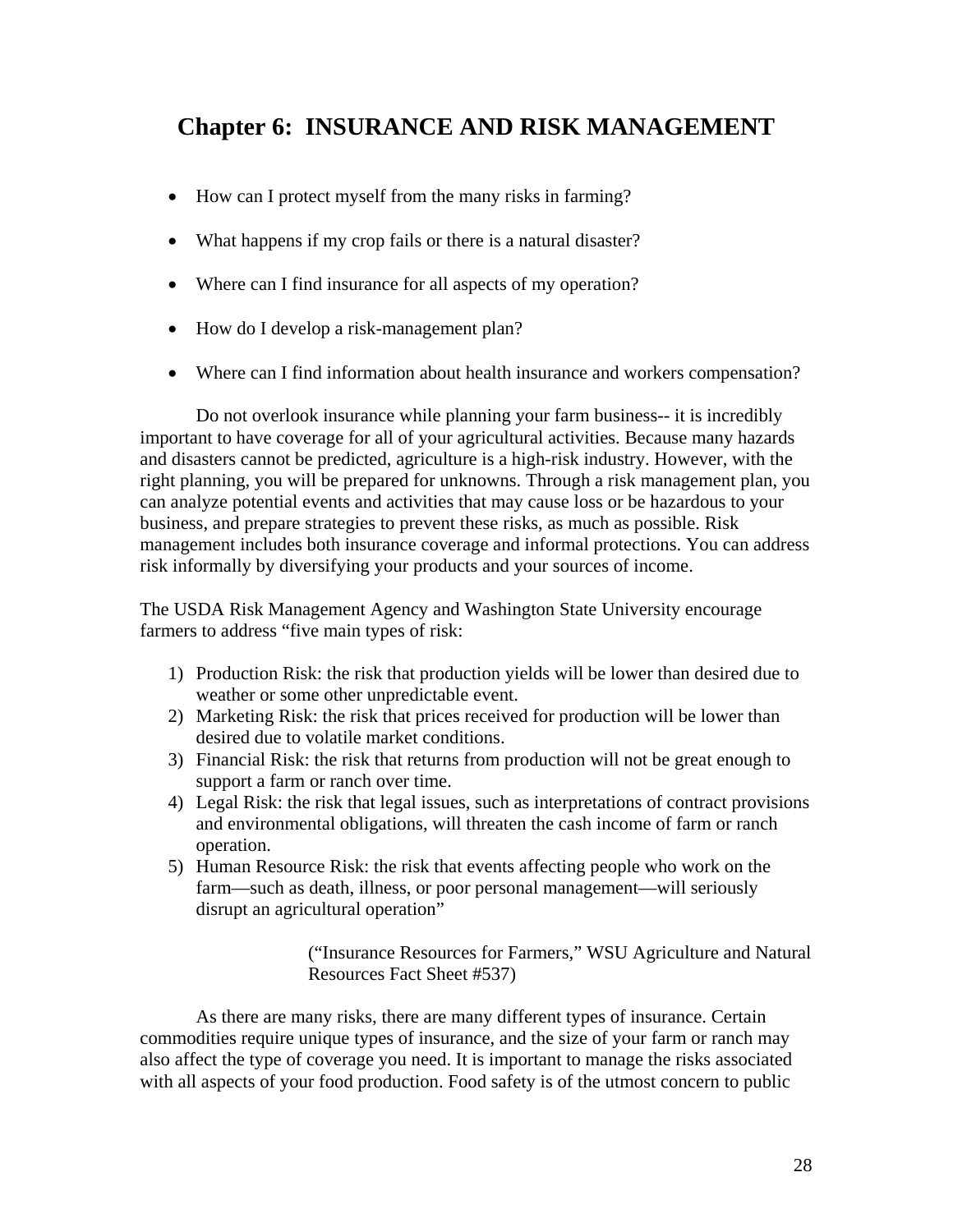and governmental agencies, so insurance for food handling, marketing, and distribution should be considered in a risk management plan.

This section provides: - Resources which will assist you in managing risks and insuring your agricultural business and life on the farm or ranch

#### **USDA Risk Management Agency**

(Spokane Regional Office) 11707 E Sprague Ave, Ste 201 Spokane Valley, WA 99206-6125 509-228-6320 (phone) 509-228-6321 (fax) [www.rma.usda.gov,](http://www.rma.usda.gov/) [http://farm-risk-plans.usda.gov](http://farm-risk-plans.usda.gov/) [rsowa@rma.usda.gov](mailto:rsowa@rma.usda.gov)

The Risk Management Agency offers:

- Federal crop insurance plans and coverage: [www.rma.usda.gov/policies](http://www.rma.usda.gov/policies)  This federal insurance program fosters an environment of financial stability at a reasonable cost to the American agricultural producer.
- Farm risk planning tools: [http://farm-risk-plans.usda.gov](http://farm-risk-plans.usda.gov/)
- A search engine for local agents who provide insurance coverage for Crops and Livestock: [www.rma.usda.gov/tools/agents/companies](http://www.rma.usda.gov/tools/agents/companies)
- Publications on crop insurance, irrigation and water issues, program integrity and compliance, risk management, and specialty crops: [www.rma.usda.gov/pubs](http://www.rma.usda.gov/pubs)
- The Ag Risk Education Online Library with hundreds of documents on risk management, production risk, specific types of insurance, diversification, new technology, and grants: [www.agrisk.umn.edu](http://www.agrisk.umn.edu/)
- The Adjusted Gross Revenue Lite (AGR Lite) Coverage program, which covers multiple types of crops under one plan, and provides reimbursement on a sliding scale depending on the level you choose. This coverage can be combined with other federal crop insurance plans, and covers revenue losses due to natural disaster or market downturns. A portion may be paid by the government.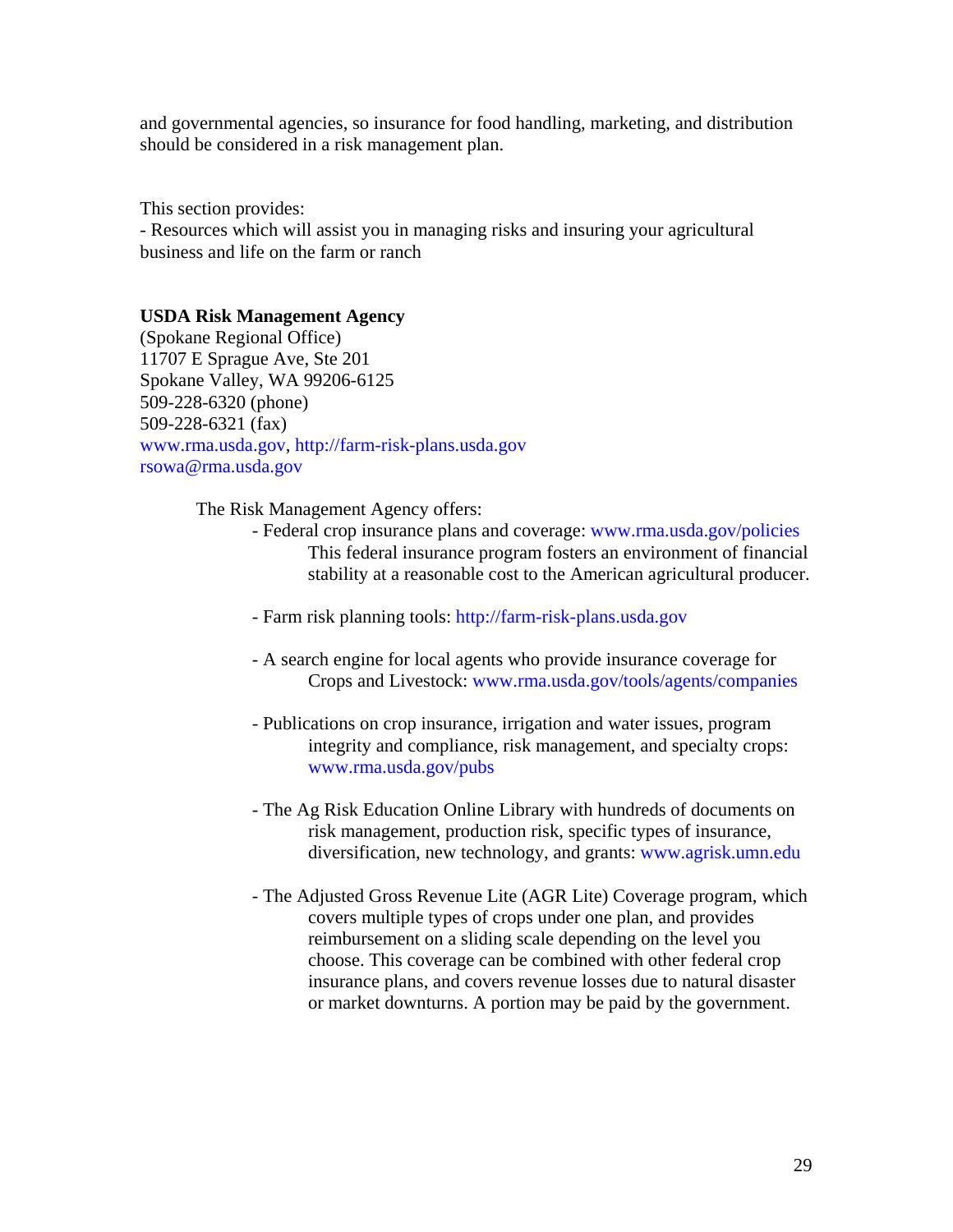#### **Country Companies Insurance Group**

(Western Regional Office) 2150 Country Drive Salem, OR. 97302 1-866-221-3839 [www.countryfinancial.com](http://www.countryfinancial.com/) 

> Country Companies Insurance Group offers crop, business, farm and ranch, home and renter, life, auto, long-term care, disability income, Medicare supplement, annuities, and personal umbrella coverage. The website has a search locator for local representatives.

#### **WSDA Insurance and Risk Management**

1111 Washington Street SE, PO Box 42560 Olympia, WA 98504-2560 360-902-2057 [smallfarms@agr.wa.gov](mailto:smallfarms@agr.wa.gov)  [http://agr.wa.gov](http://agr.wa.gov/) 

> WSDA provides insurance resources, information on building a risk management plan, tools to calculate crop insurance premium, small business insurance publications, and information on food safety:

[http://agr.wa.gov/Marketing/SmallFarm/Insurance\\_Risk\\_Management.htm](http://agr.wa.gov/Marketing/SmallFarm/Insurance_Risk_Management.htm) 

Food Processing Rules and Regulations:

[www.agr.wa.gov/foodanimal/foodprocessors/default.htm](http://www.agr.wa.gov/foodanimal/foodprocessors/default.htm) 

This site includes information on the Food Processor License Application and Handbook, food processors export certificate, hazard analysis and critical control point, laws and rules, winery and brewery sanitation information, and related links.

Food Processors License Application and Handbook:

<http://www.agr.wa.gov/foodanimal/foodprocessors/LicenseHandbook.htm>

This site provides licensing information for operating a business in Washington, information and regulations on obtaining a Department of Agriculture food safety license, regulations for processing facilities, packaging and labeling, and other requirements for various operations.

#### **Northwest Farm Credit Services**

[www.farm-credit.com](http://www.farm-credit.com/)

Northwest Farm Credit Services offers crop and life insurance, among many services.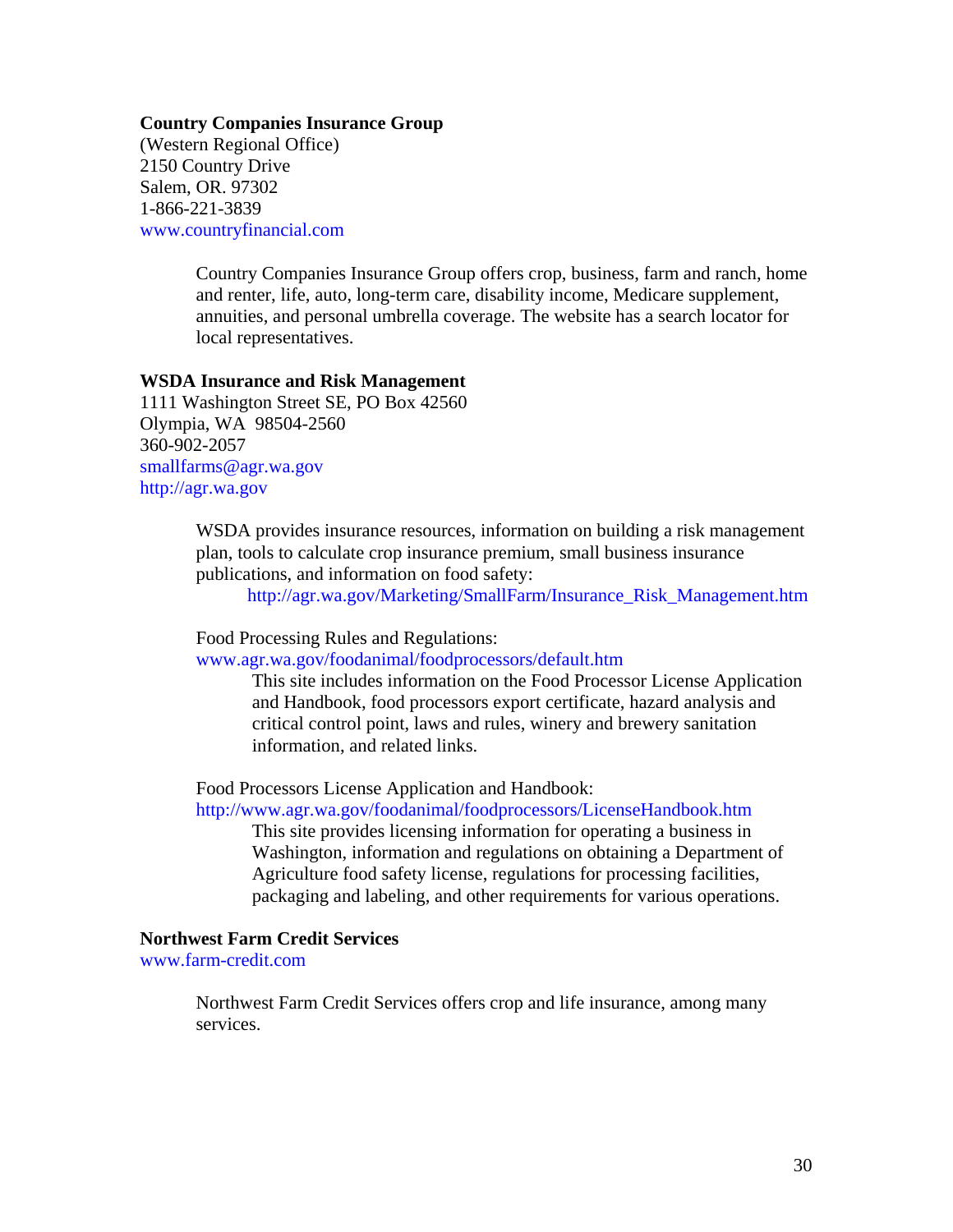#### **Washington State Department of Labor and Industries**

P.O. Box 44000 Olympia, WA. 98504-4000 360-902-5800 (phone), 1-800-547-8367 (toll-free) 360-902-5798 (fax) [www.lni.wa.gov](http://www.lni.wa.gov/)  Additional offices located throughout WA State

> This State Department provides business, worker, and medical provider information and links. The website includes information on workplace safety and health rules, claims and insurance, workplace rights and employee responsibilities, and trades and licensing.

#### **American Farm Bureau Insurance Services, Inc.**

[www.afbisinc.com](http://www.afbisinc.com/) 

This site offers various agricultural insurance services to meet the needs of state farm bureaus. It provides a local search directory for insurance agents covering multiple peril crop, crop hail, livestock, pasture, rangeland, forest, catastrophic, income protection, and other forms of insurance.

#### **Washington State Farm Bureau**

975 Carpenter Rd NE, Suite 301 Lacey, WA 98516 360-357-9975 (phone) 1-800-331-3276 (toll free) [www.wsfb.com](http://www.wsfb.com/) 

> Washington State Farm Bureau provides members with healthcare, as well as a workers compensation and safety program.

#### **Small Business Administration Online Library**

(For more contact information, see Business Planning section) [www.sba.gov/tools/resourcelibrary/publications](http://www.sba.gov/tools/resourcelibrary/publications) 

> This library provides the *Small Business Insurance and Risk Management Guide*, found in "Management and Planning Series" Publications.

#### **"Safe Handling of Farm Produce"**

<http://king.wsu.edu/foodandfarms/documents/SafeProduce.pdf>

This WSU document provides information and resources on minimizing the risk of contaminating fresh farm food.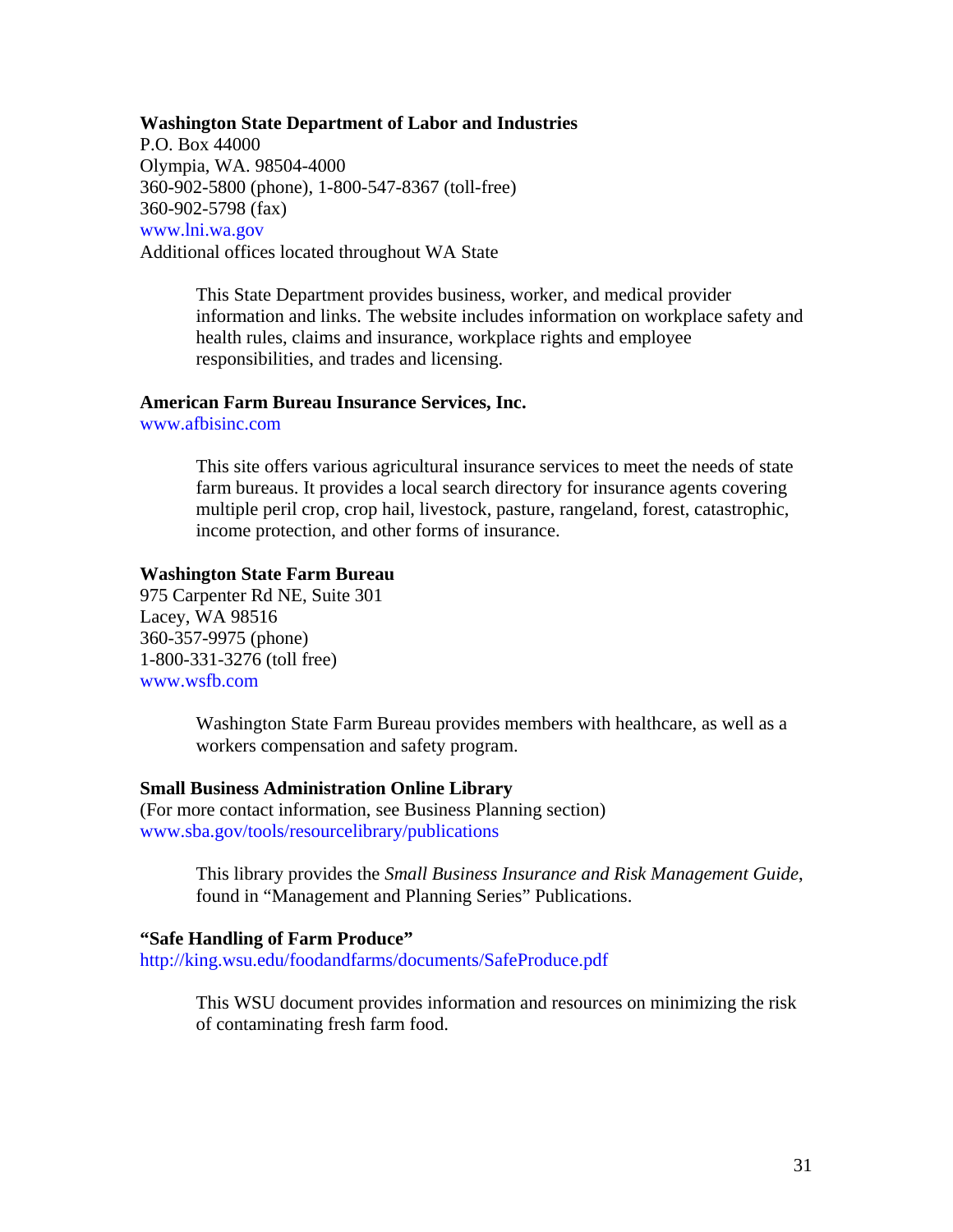#### **"Disaster Preparedness for Livestock"**

<http://king.wsu.edu/Livestock/documents/DistPrepLivestock.pdf>

This WSU document provides a list of first aid supplies, a dietary chart for various farm animals, and an outline for developing a risk management plan for livestock.

#### **Agri-Services Agency**

[www.agri-servicesagency.com](http://www.agri-servicesagency.com/)  [info@agri-serviceagency.com](mailto:info@agri-serviceagency.com)  1-800-654-8840 (customer service) 1-866-297-7729 (sales center)

> This agency offers medical and dental coverage, workers' compensation, disability, life and long-term care insurance for farmers and ranchers, their families, and their employees.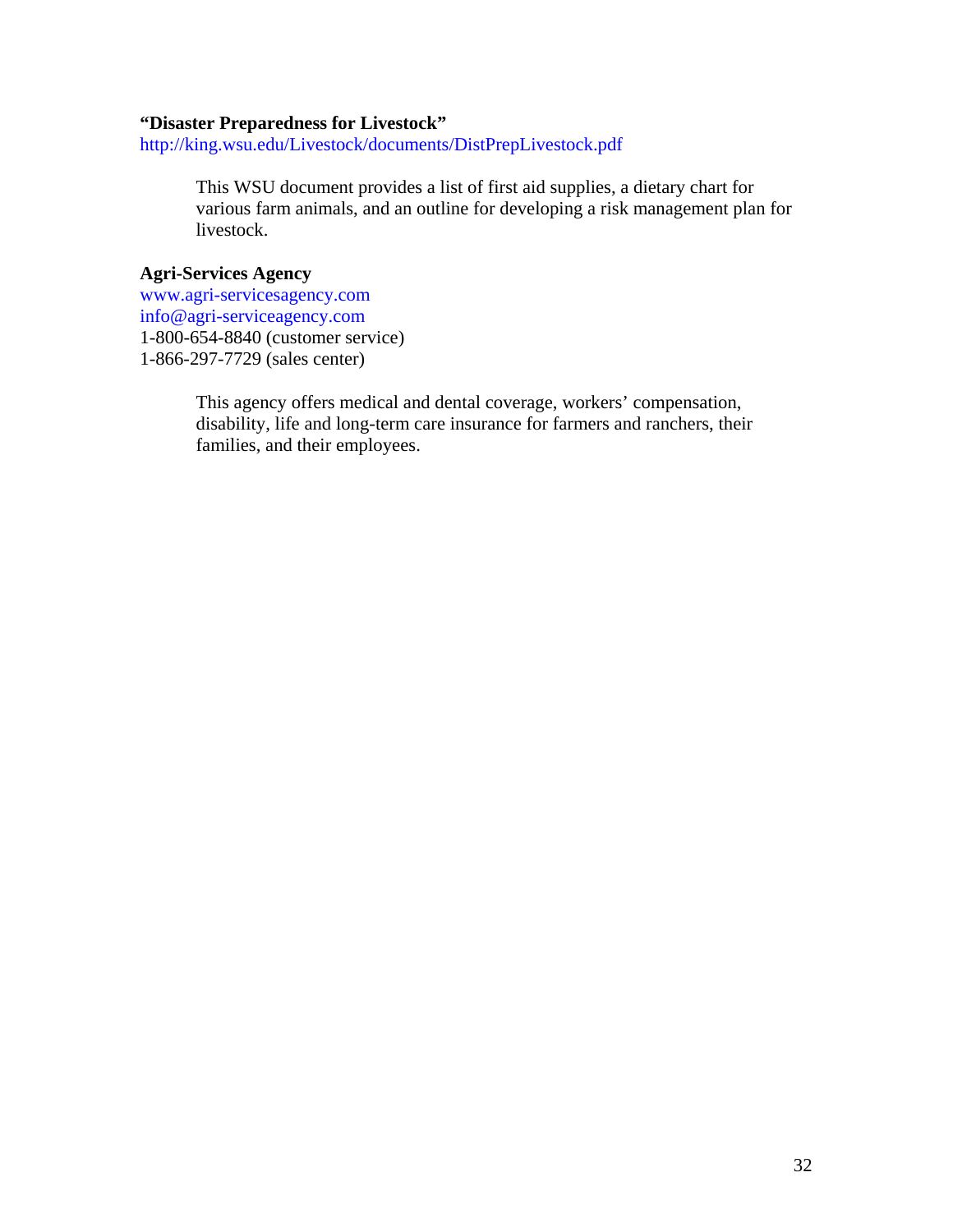## **Chapter 7: LAND ACQUISITION**

- Where can I find farm or ranch land?
- Do I want to lease or buy?
- What do I want to produce and how much land will I need for this production?
- How do I tell if the soil is healthy and appropriate?
- Where will my water come from?

 $\overline{a}$ 

- How do I tell if the climate is right for what I want to produce?
- Where can I learn how my land is zoned?

Washington State produces more food, feed, and seed crops than any other state in the nation except California. Washington leads the nation in the production of apples, pears, sweet cherries, red raspberries, hops, spearmint and peppermint oil, Concord and Niagara grapes, carrots, wrinkled seed peas, and sweet corn.<sup>[1](#page-32-0)</sup> Thanks to its rich soils, Washington provides beginning farmers with a wide range of opportunities for choosing what to grow.

While figuring out what you want to produce, look for land that matches your needs. If you already know the location of your land, find out how that land could best be used. Research the value of commodities you are interested in, how much land you need to be profitable, what your market opportunities are, how your land is zoned, if the soil and climate of the area will support your goals, and if your water supply will be adequate for your crop or livestock operation. Learn what other farmers and ranchers are producing in the region to gain an idea of your land's capabilities. Crop rotation is important for some crops in order to manage disease, weeds, and soil nutrients. You should factor crop rotation into your land acquisition planning, as it may require more acreage.

The quality of your soil, your access to water, and how your land is zoned will impact the success of your operation. The presence or absence of certain nutrients, chemicals, and acidity in the soil will affect productivity and the safety of your products. Your ability to irrigate will be based on your water rights. Water rights deal with how much water, if any, you can legally access from wells, rivers, and other sources. Make sure to ask for a detailed water analysis when purchasing land. It is important to know the salt content, pH, and minerals in the water, for these factors will greatly affect your agricultural production. Zoning is determined county to county, and affects how your

<span id="page-32-0"></span><sup>&</sup>lt;sup>1</sup> "2007 Data Book: Washington's Rank in the Nation's Agriculture." Washington State Office of Financial Management. 2008. <http://www.ofm.wa.gov/databook/resources/nt14.asp>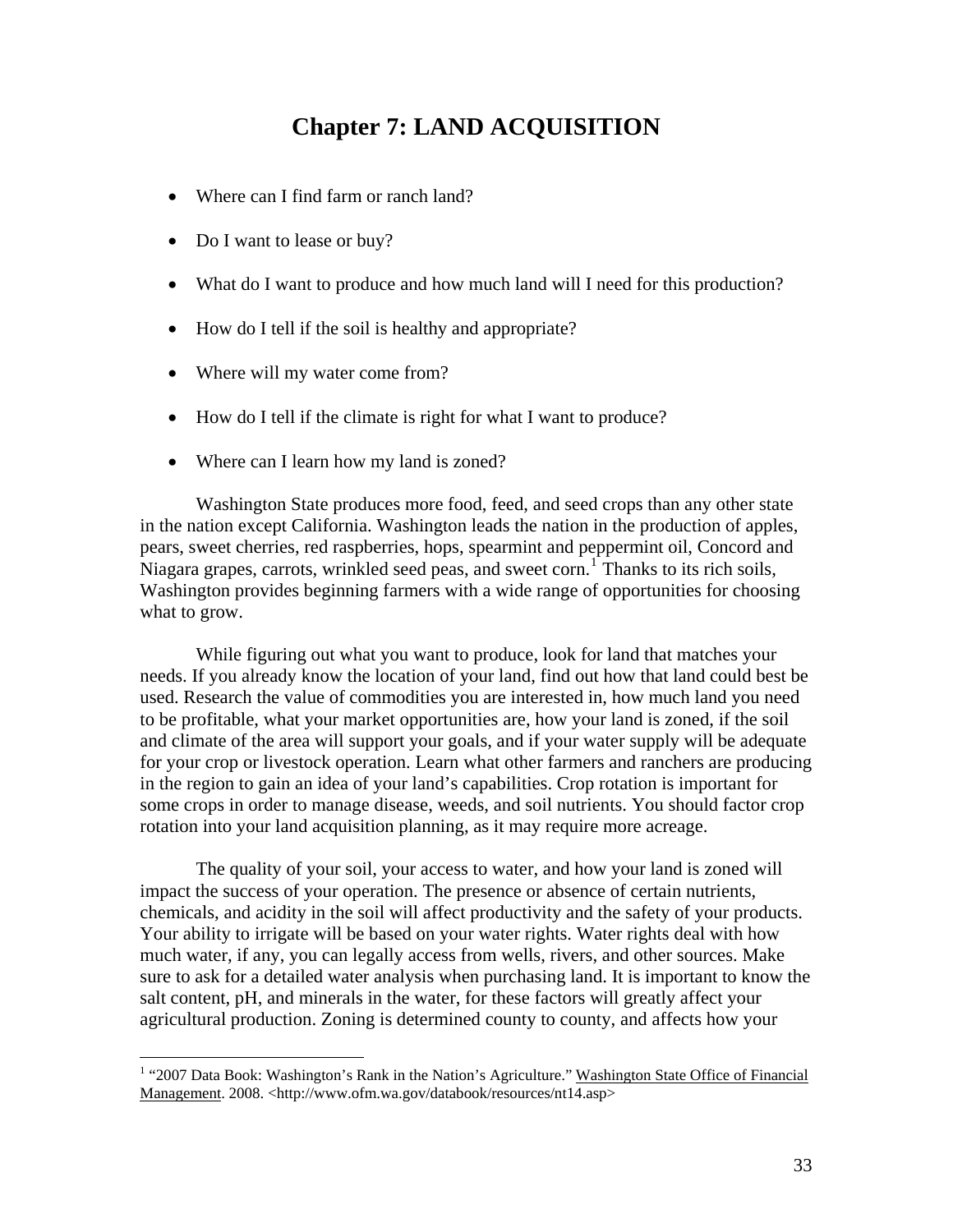land can be used. If your land has certain agricultural zoning, you may benefit financially and have priority access to special programs, such as farmland preservation programs.

This section provides resources for:

- Acquiring the most suitable land
- Testing soil quality
- Learning about water rights
- Researching zoning regulations

Remember you can also contact realtors in your quest for land.

#### *FINDING LAND*

#### **Washington FarmLink**

(A program of Cascade Harvest Coalition) 4649 Sunnyside Avenue North, Room 123 Seattle, WA. 98103 206-632-0606 (phone) [www.cascadeharvest.org/programs/washington-farmlink](http://www.cascadeharvest.org/programs/washington-farmlink)  Mary Embleton, Executive Director, [mary@cascadeharvest.org](mailto:mary@cascadeharvest.org)

> Washington FarmLink connects those interested in acquiring agricultural land with farmland owners ready to sell, lease, or otherwise transition their farming operations. It facilitates the transition of land to new farmers through a farmer and landowner matching service, workshops, a comprehensive one-stop resource center, and one-on-one guidance and assistance.

> Do you want to buy or lease land? Learn about the benefits and disadvantages of these options by contacting Cascade Harvest Coalition for advice and by going to the FarmLink webpage for a document on the topic.

#### **Northwest Farm Credit Services**

#### [www.farm-credit.com](http://www.farm-credit.com/)

Current rural property listings can be found under "Resources" at this website.

#### **Washington State Department of Natural Resources**

PO Box 47000 1111 Washington Street SE Olympia, WA 98504-7000 360-902-1000 (phone) [www.dnr.wa.gov](http://www.dnr.wa.gov/) Pat Ryan, Agriculture Program Manager, [PATRICK.RYAN@dnr.wa.gov](mailto:PATRICK.RYAN@dnr.wa.gov), 360-902-1873

Washington State Department of Natural Resources (DNR) leases some State Trust land for agriculture and grazing through public auctions: [www.dnr.wa.gov/BusinessPermits/Topics/LandLeasing/Pages/Home.aspx](http://www.dnr.wa.gov/BusinessPermits/Topics/LandLeasing/Pages/Home.aspx)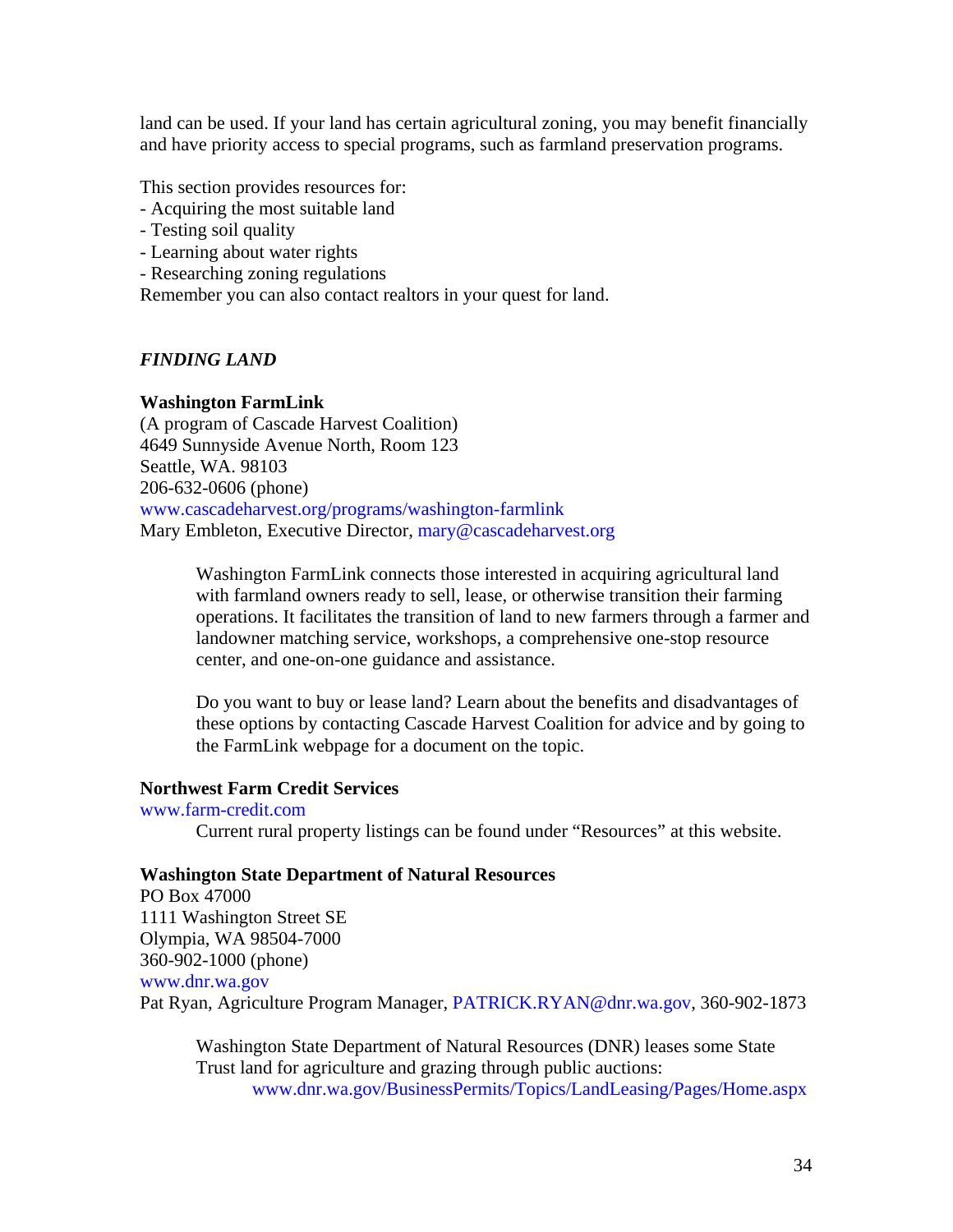#### **Other sites to search for farmland:**

[www.capitalpress.info](http://www.capitalpress.info/) [www.farmseller.com](http://www.farmseller.com/) [www.craigslist.com](http://www.craigslist.com/) 

#### **U.S. Bureau of Land Management**

[www.blm.gov](http://www.blm.gov/)

The U.S. Bureau of Land Management (BLM) leases public lands for grazing: [www.blm.gov/wo/st/en/prog/grazing.1.html](http://www.blm.gov/wo/st/en/prog/grazing.1.html)

#### *SOIL, WATER, AND ZONING*

#### **USDA Natural Resources Conservation Service**

WA State Office 316 W Boone AVE, Suite 450 Spokane, WA. 99201-2348 509-323-2900 (phone) 509-323-2909 (fax)

> The USDA Natural Resources Conservation Service (NRCS) provides soil maps and tests, soil science information, and organic soil management information.

- Find the quality of soils in your area through this database, which provides information on land classifications, land management, vegetative productivity, water management, building site development, and more:

<http://websoilsurvey.nrcs.usda.gov/app/>

- Receive localized knowledge and assistance, a soil map and soil survey for your area, contact your local Resource Conservationist or District Conservationist by clicking on "Employee Directory" from the Washington NRCS site: [www.wa.nrcs.usda.gov](http://www.wa.nrcs.usda.gov/) 

- Identify your soil types and the strengths and weaknesses of your soil for agriculture by obtaining a soil survey from the NRCS: <http://soils.usda.gov/survey>

#### **National Agricultural Library**

Soil and Water Management

[http://afsic.nal.usda.gov/nal\\_display/index.php?tax\\_level=1&info\\_center=2&tax\\_subject](http://afsic.nal.usda.gov/nal_display/index.php?tax_level=1&info_center=2&tax_subject=293)  $=293$ 

The National Agricultural Library provides information on soil quality and testing, soil amendments and nutrient management, cover crops, green manures and mulches, compost and composting, conservation tillage practices and erosion control, whole farm systems, water conservation, and water-saving irrigation techniques.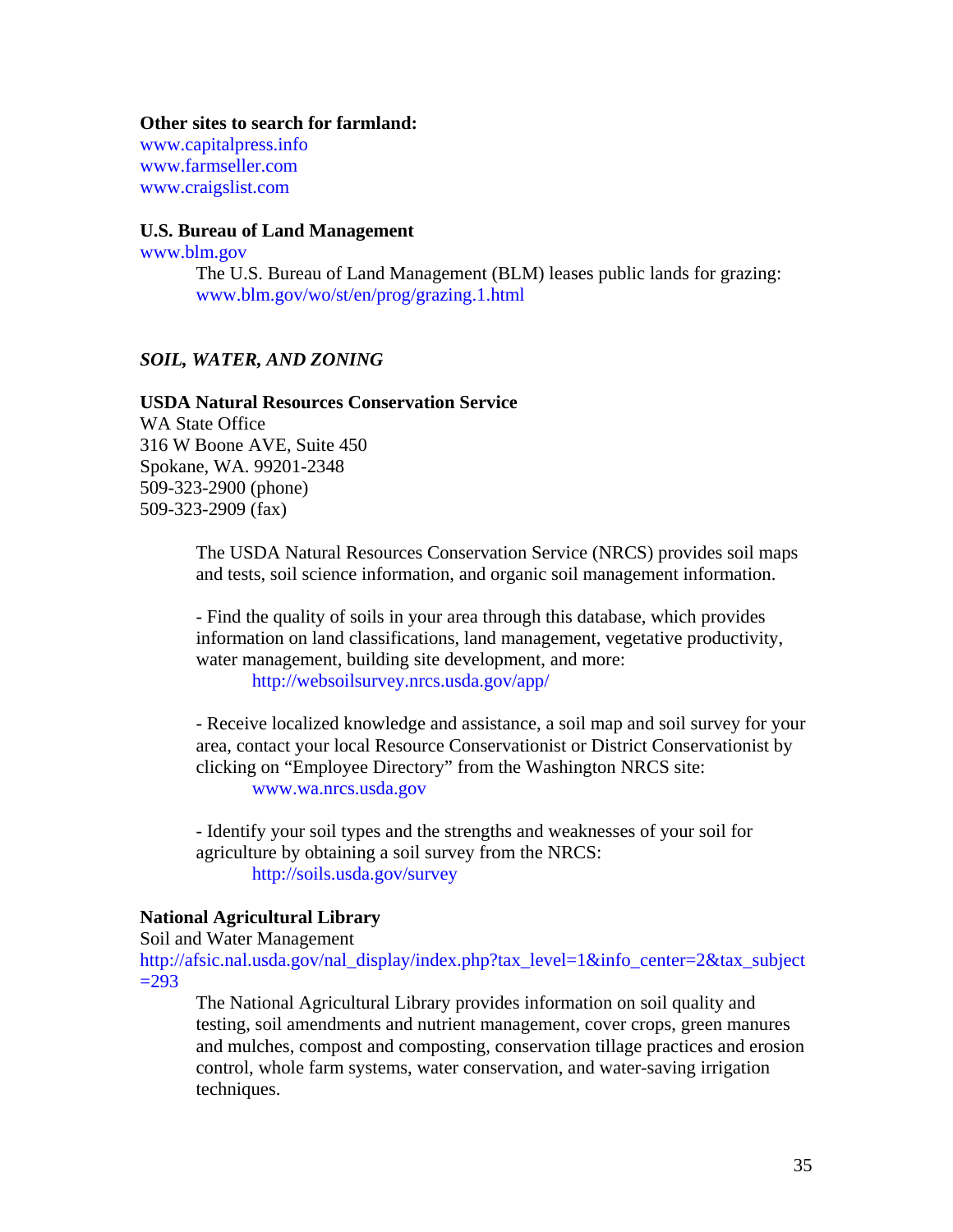#### **WSU Soil Services Link**

<http://cru84.cahe.wsu.edu/cgi-bin/pubs/EB1578E.html> (Download the free PDF)

> Washington State University (WSU) provides a helpful link to a list of local private-sector labs and consultants that provide services for soil chemical analysis, living organisms, nutrition, and general services for soil.

#### **Washington State Department of Ecology**

P.O. Box 47600 Olympia, WA. 98504-7600 [www.ecy.wa.gov](http://www.ecy.wa.gov/) (home) [www.ecy.wa.gov/org.html](http://www.ecy.wa.gov/org.html) (regional office contacts) [www.ecy.wa.gov/PROGRAMS/wr/rights/water-right-home.html](http://www.ecy.wa.gov/PROGRAMS/wr/rights/water-right-home.html) (water right information)

The Washington State Department of Ecology (DOE) provides water resources, including water rights, laws and rules, measuring water use, water supply info, conservancy boards, and more. Water claims, water rights, permits, certificates, and other water right documents are maintained in the Department of Ecology's records. Each region in Washington has staff available for public service, to research property water right records. Visit the website for office locations.

The Department of Ecology recommends that when you request water information, you have a copy of your deed or an accurate legal description of the property including Township Range and Section, you identify the source of water and location of diversion or withdrawal, and you ideally also have a map or aerial photo of the land from the Farm Service Agency or your county. The Department of Ecology can then review their records to find water rights associated with the property. Much of the water in Washington State is already allocated, so new water rights are increasingly difficult to obtain, although it is possible to change existing water rights.

#### **Zoning Information**

Contact your **county** to determine the zoning, land use, and development regulations for a particular parcel of land.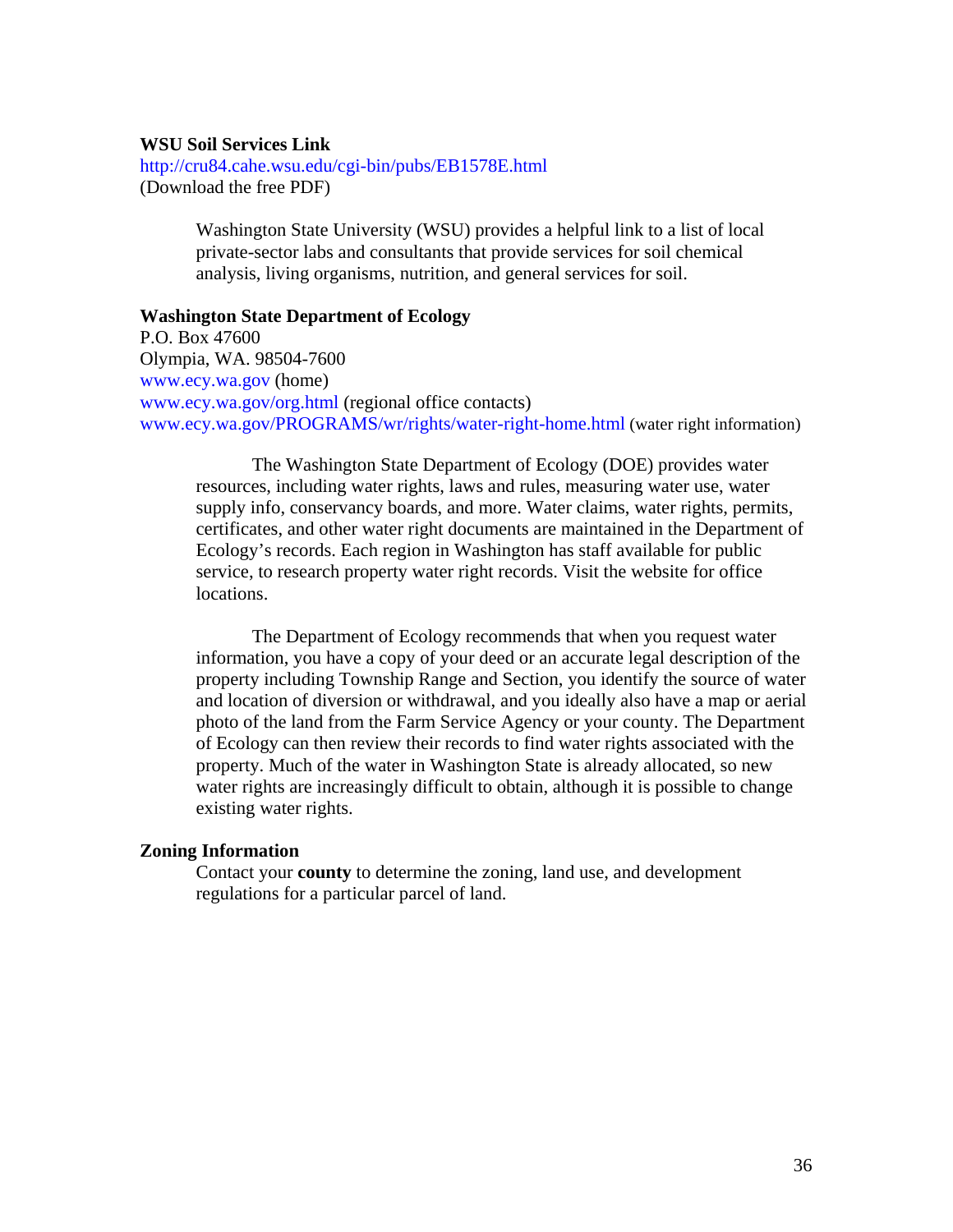# **Chapter 8: EDUCATION**

- How can I learn more about farming or ranching?
- Where can I get a related degree or academic certificate?
- Where can I find more about week-long classes, internships, hands-on learning, farm walks, or workshops and conferences?
- What can I learn from my local Washington State University extension office?

Although you can learn much from trial and error on your farm or ranch, some more formal agriculture-based education may benefit you. A wide range of agriculturebased educational opportunities exist for beginning farmers and ranchers in Washington State. Whether you are interested in obtaining a degree or going to a few weekend workshops, the opportunities are out there. Twelve-week courses provide in-depth information for starting an agricultural business, weekend conferences and workshops help you refine or learn important skills, farm walks provide exposure to new ideas and different communities, and hands-on internships help you learn if farming or ranching is really for you. These educational opportunities and gatherings are excellent ways to meet others involved in agriculture, to obtain new ideas, and to network. You can learn so much by simply listening to other farmers and ranchers tell their stories. Talk to as many people as you can, do your research, and seek out the educational resources you need.

Resources in this section provide:

- Degrees
- Programs
- Internships
- Workshops and Counseling
- Guides
- Courses of varied lengths
- Extension office resources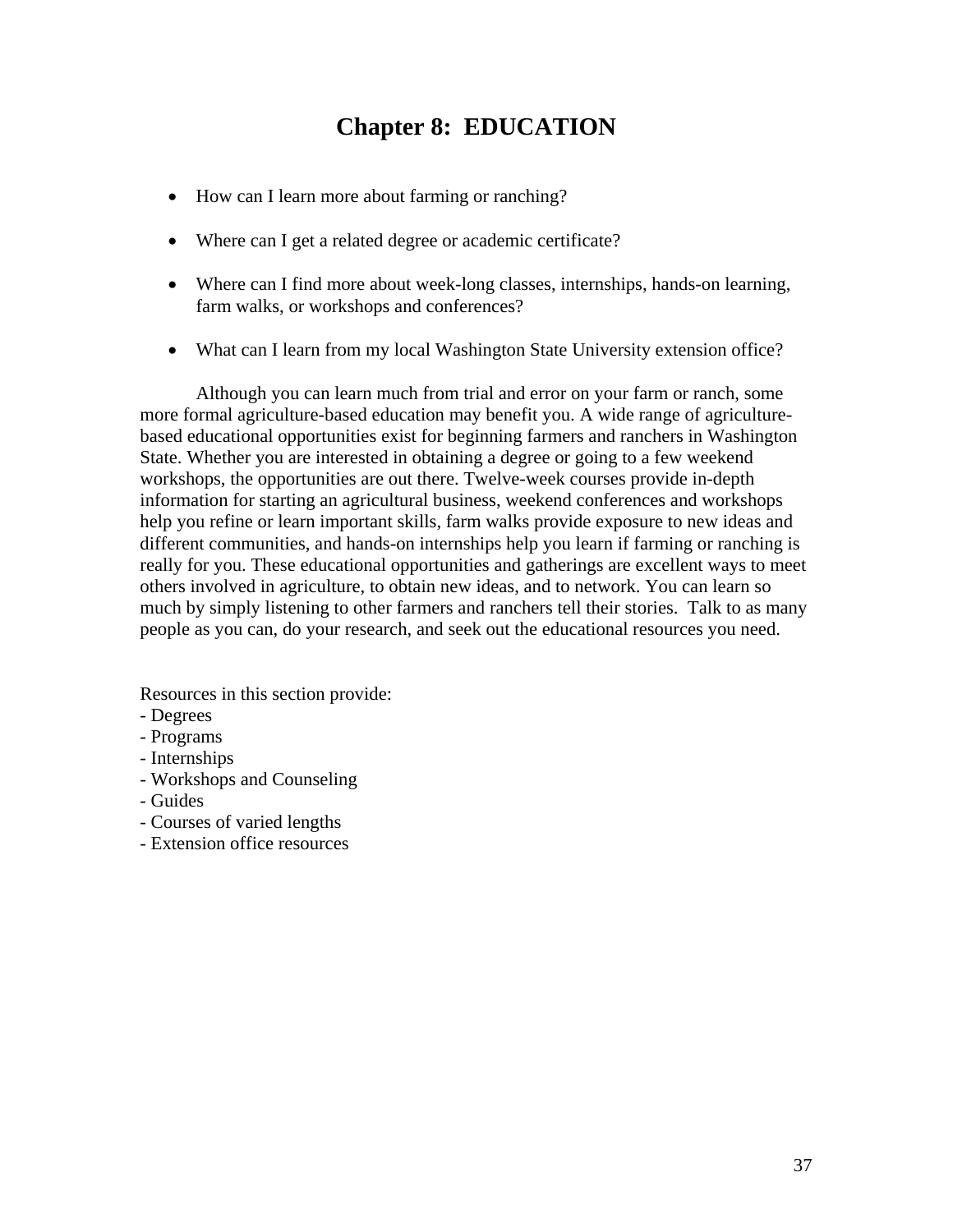## **Washington State University (WSU)**

Washington State University is a public land grant university and research institution. It has extension offices in every county, which bring education and the results of agricultural research to those who need it. Washington State University offers many educational opportunities for farmers and ranchers as part of its mission and values. Beyond offering various degrees in agriculture, Washington State University's Center for Sustaining Agriculture and Natural Resources has a Small Farms Team and a Cultivating Success Program, which provide information, resources, and education for beginning and small-scale farmers and ranchers in Washington State.

#### **Center for Sustaining Agriculture and Natural Resources (CSANR)**

[http://csanr.wsu.edu](http://csanr.wsu.edu/)  [csanr@wsu.edu](mailto:csanr@wsu.edu) Marcy Ostrom, [mrostrom@wsu.edu,](mailto:mrostrom@wsu.edu) 509-663-8181

> CSANR offers degrees, certificates, summer field courses, publications, workshops, field days and farm walks, seminars, counseling, and other resources for sustainable and organic agriculture: [http://csanr.wsu.edu/calendar/index.asp.](http://csanr.wsu.edu/calendar/index.asp)

#### **Small Farms Team**  [www.smallfarms.wsu.edu](http://www.smallfarms.wsu.edu/)

(For more contact information, see the Business Planning chapter)

The Small Farms Team provides information, resources, and education for farmers on animals, local food production, soils and compost, pest management, crops, marketing, farm resources, publications, and immigrant farmer programs, with specifics to Washington State.

Subscribe to the Washington Family Farmer Resource (WFFR) email announcement list (E-News) at the Small Farms website for news and announcements of opportunities.

#### **Cultivating Success Program**

[www.cultivatingsuccess.org](http://www.cultivatingsuccess.org/) 

WSU courses are offered throughout Washington State in Agricultural Entrepreneurship, Business Planning, and Sustainable Small Acreage Farming and Ranching. On-Farm Mentorships are available, as well as semester-long courses in academic and non-academic settings to assist with farm and business planning, and increase agricultural experience. Week-long, twelve week-long, weekend courses and immigrant farmerfocused courses are also offered.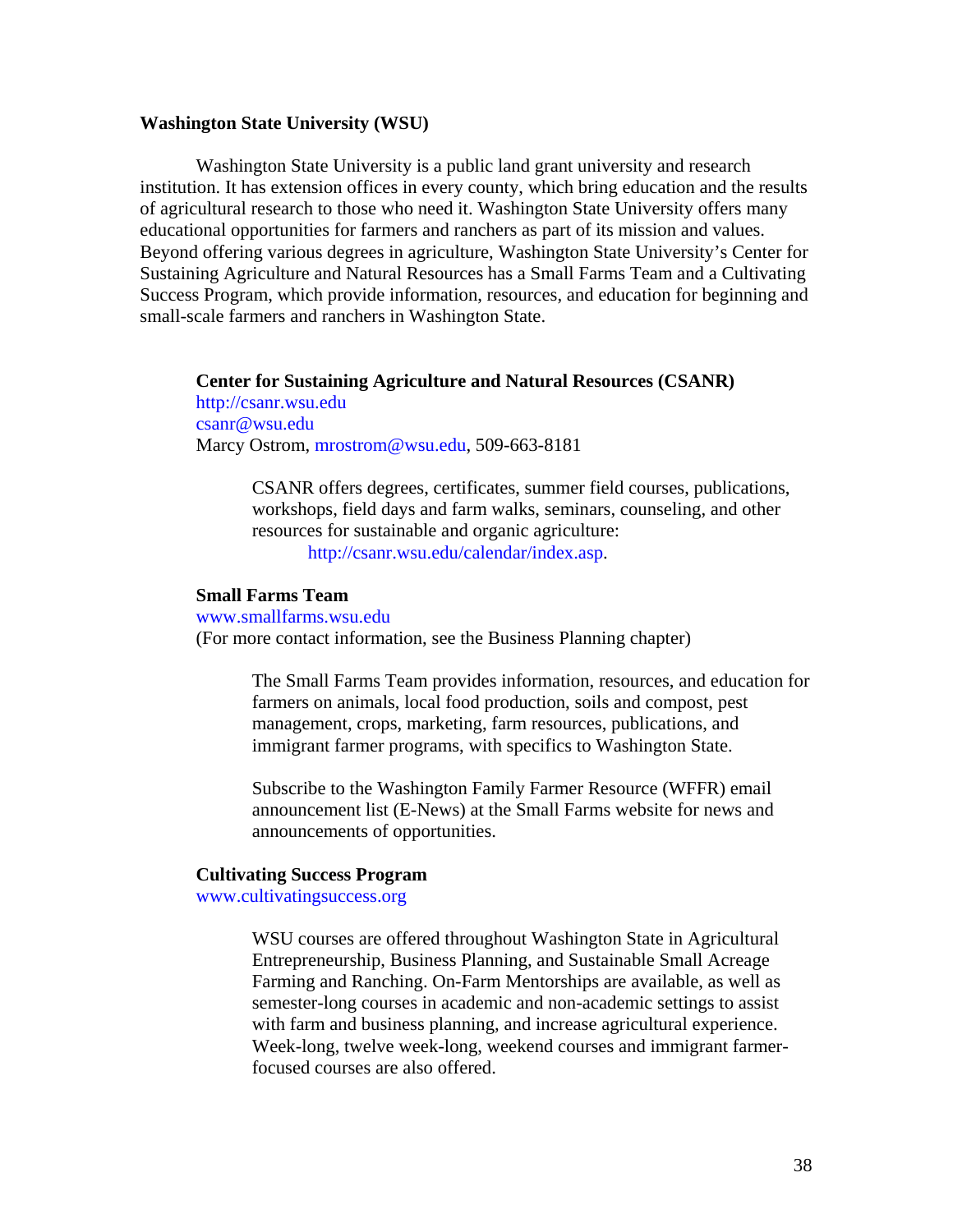### **Extension Offices**

#### <http://ext.wsu.edu/locations>

(In every Washington county)

WSU Extension provides services and education to beginning farmers and ranchers and small-scale farmers and ranchers. This website provides links to county extension directories and websites.

## **College of Agricultural, Human, and Natural Resource Sciences (CAHNRS)**

Hulbert 421, PO Box 646242 Pullman, WA. 99164-6242 509-335-4562 (phone) [http://academic.cahnrs.wsu.edu](http://academic.cahnrs.wsu.edu/) 

Bachelor of Science in Agricultural and Food Systems, with five possible majors: Agricultural Business and Technology Systems, Organic Agriculture Systems, Agricultural Education, Pest Management Systems, and Plant and Soil Systems. Various internships are available. Contact [afs@wsu.edu](mailto:afs@wsu.edu) or <http://afs.wsu.edu/>

Bachelor and Master of Science offered in Crop Science and in Soil Science

Master of Science in Agriculture offered through distance education technology

#### **Bainbridge Graduate Institute**

Bainbridge Island, WA. 206-855-9559 [www.bgiedu.org](http://www.bgiedu.org/)  Bainbridge Graduate Institute offers an MBA in Sustainable Business, with a concentration in Sustainable Agriculture and Food.

#### **Small Business Administration**

[www.sba.gov/localresources/district/wa/](http://www.sba.gov/localresources/district/wa/) 

(For more contact information, see the Business Planning chapter)

The Small Business Administration offers free workshops on small business taxes and bookkeeping, SPA loan briefings, starting a small business, and more workshops and trainings throughout Washington.

#### **Washington Agriculture and Forestry Education Foundation, Leadership Program**

9211 E Mission, Suite J Spokane, WA. 99206 509-926-9113 [www.agforestry.org](http://www.agforestry.org/) 

[leaders@agforestry.org](mailto:leaders@agforestry.org) 

This two year educational fellowship program provides seminars in leadership and communication skills, business, rural, and social issues, and state and national governments, with a focus on agriculture/forestry/fishing. Students must remain in an agriculture, forestry, or fishing profession during the fellowship term.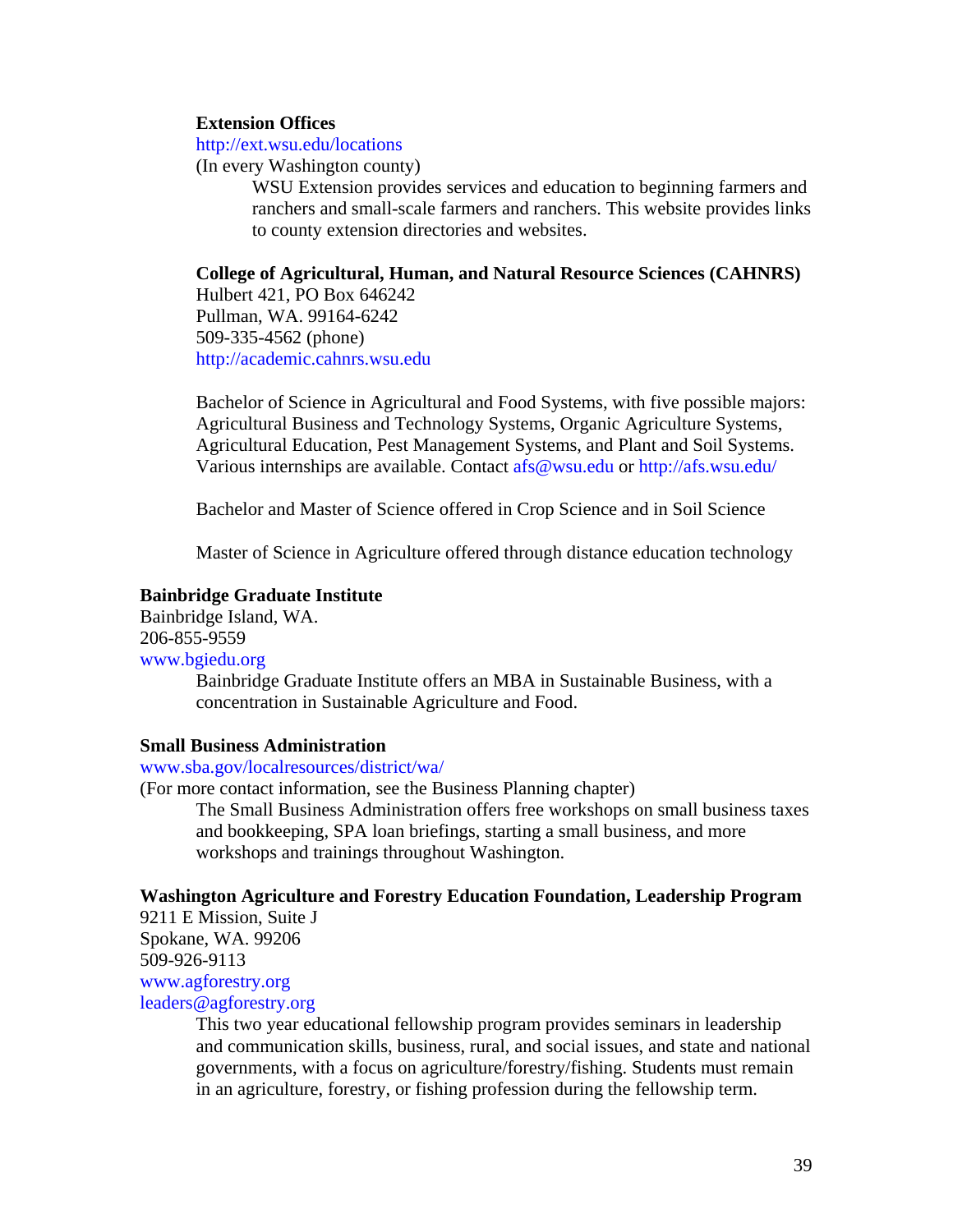## **Washington State Farm Bureau**

975 Carpenter Rd NE, Suite 301 Lacey, WA 98516 360-357-9975 or 1-800-331-3276 [www.wsfb.com](http://www.wsfb.com/) 

Young Farmers and Ranchers Program: [www.wsfb.com/programs/yfr](http://www.wsfb.com/programs/yfr)

This program provides opportunities for leadership development, legislative awareness, educational conferences, networking with other farmers/ ranchers, competitive events, and involvement with the Farm Bureau program for farmers and ranchers aged between 18 and 35. This program provides undergraduate scholarships for students studying agriculture or other related fields.

Agriculture Promotion and Education: [www.wsfb.com/programs/education](http://www.wsfb.com/programs/education) Through collaboration with other agricultural education groups, the Farm Bureau educates both youth and adults in farming, and provides information on conferences and agricultural education materials.

## **The Evergreen State College**

2700 Evergreen Parkway NW Olympia, Washington 98505 360-867-6000 Dave Muehleisen, contact for the Center for Ecological Living and Learning: 360-867-6702

The Evergreen State College offers experiential and classroom-based agricultural education which provides students with the skills needed to manage an agricultural production facility. This college also provides education on global and local agriculture systems.

#### **Plain Language Guides**

<http://nnifp.org/node/147>

These clear and concise documents were designed to help reduce misunderstandings and errors in agriculture.

The Plain Language Guides include:

Starting a Value Added Food Business; Harvesting Your Crops; Managing Risks on the Small Farm; Applying for a Farm Service Agency Loan; Guide to Selling at a Farmers' Market; and USDA's NASS End of Season Fruit and Vegetable Inquiry. The guides were put together by Sustainable Agriculture Research and Education (SARE), the USDA Risk Management Agency, and the Northeast Network of Immigrant Farming Projects.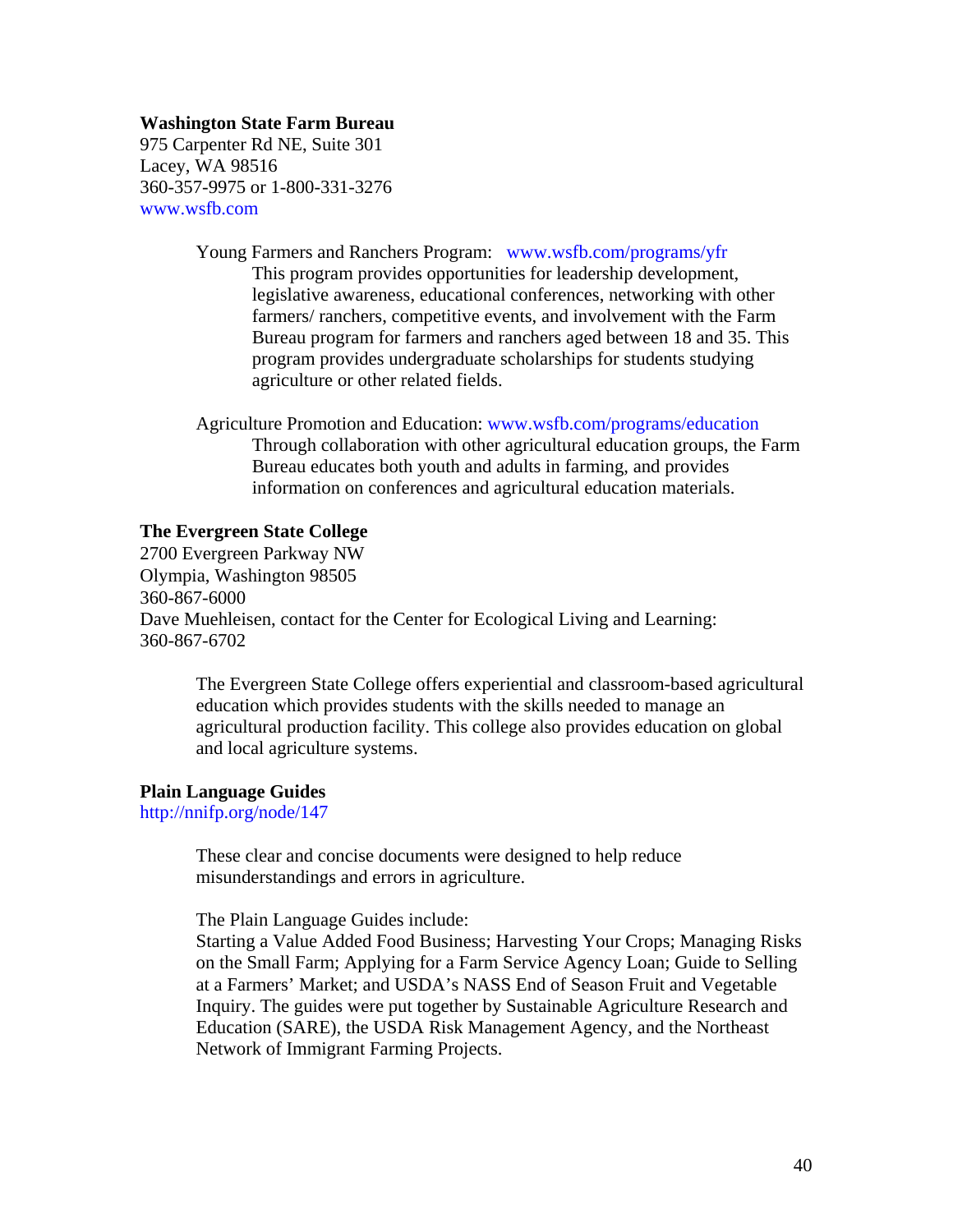# **Chapter 9: SUSTAINABLE AND ORGANIC AGRICULTURE**

- Where can I learn about sustainable and organic agriculture?
- Are there specific regulations or recommendations for Washington State?
- Are there special funding opportunities for sustainable and organic agriculture?
- How can I connect with sustainable and organic markets?

Washington State organic production is increasing at a fast rate. This change mirrors the rising consumer demand for fresh, locally produced, nutritious foods. More and more farmers and ranchers are turning away from chemically-intensive industrial agriculture to adopt organic and sustainable practices. These business choices are inspired not only by market economics, but also by environmental awareness and human health.

Washington is fortunate to have many regional and community support networks for organic and sustainable agriculture. Washington State University's history with organic agriculture highlights the dedication of Washington to this industry. Washington State University employees organized the first U.S. organic farming symposium at the American Society of Agronomy National Meeting in 1981, and Washington State University was the first university in the nation to provide students with an Organic Agriculture major in 2006. Tilth Producers of Washington, Cascade Harvest Coalition, and the Washington State Department of Agriculture also provide great support for local, sustainable, and organic agriculture.

Many of the organizations listed below possess a common mission to create and support food and farming systems that are economically-viable, environmentally sound, and socially responsible. When agriculture is economically profitable, healthy for our earth, communities, neighbors, and bodies, what should stop us? Go for it and dig in!

The resources in this section provide:

- Opportunities for learning about sustainable and organic agriculture, both in classrooms and in the outdoors
- Information on growing organic and sustainable products in Washington State
- Current research and news
- Grant opportunities
- Assistance with business and risk management
- Marketing guidance

The previous Marketing section provides further resources for sustainable, local, and organic marketing.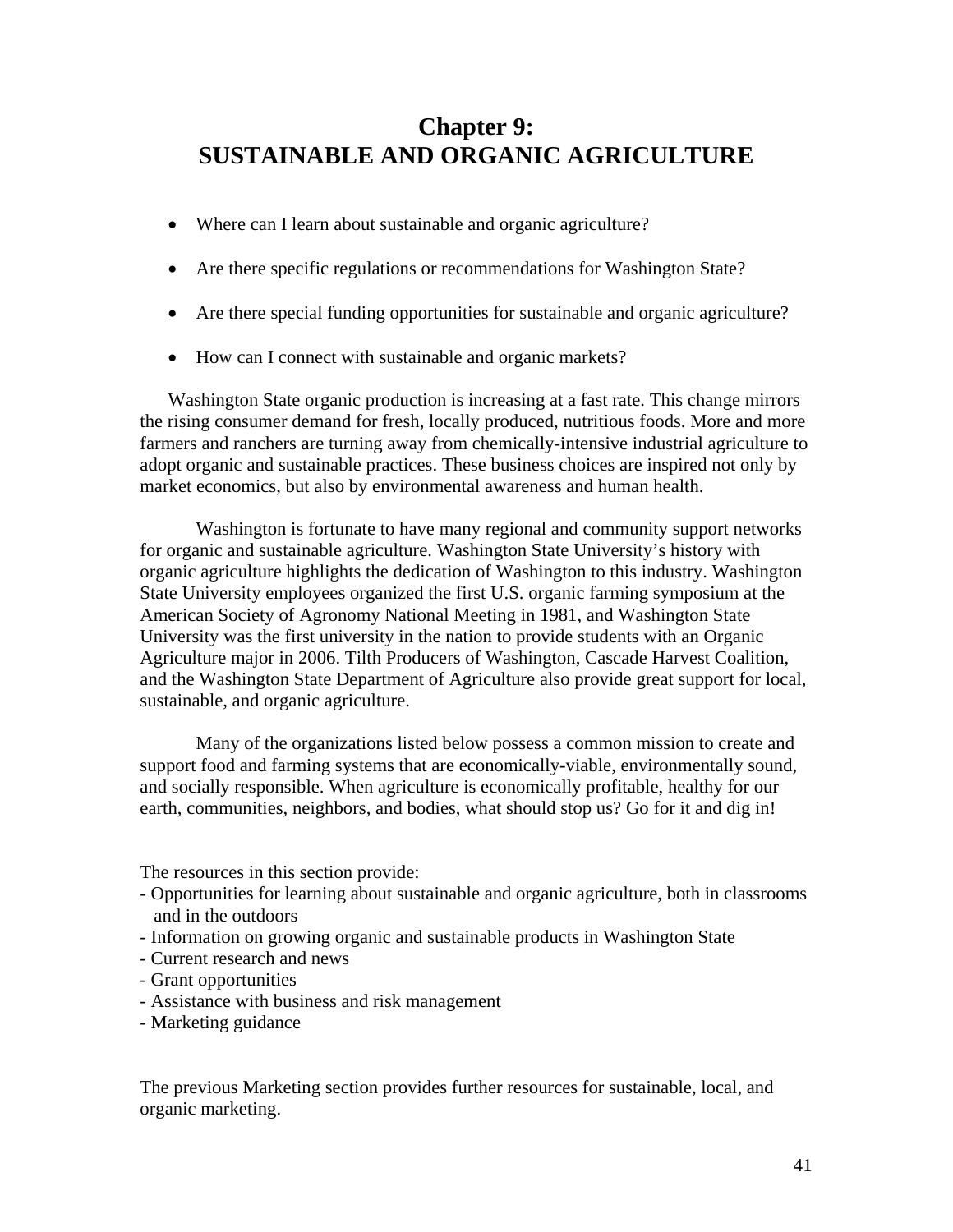**Center for Sustaining Agriculture and Natural Resources (CSANR) Washington State University**  7612 Pioneer Way Puyallup, WA 98371-4998 253-445-4626 [http://csanr.wsu.edu](http://csanr.wsu.edu/)  [csanr@wsu.edu](mailto:csanr@wsu.edu) Marcy Ostrom, [mrostrom@wsu.edu,](mailto:mrostrom@wsu.edu) 509-663-8181

The Center for Sustaining Agriculture and Natural Resources provides information on organic agriculture (education, research, and information on crops, livestock, soil and fertility, pest management, organic certification, and organic agriculture statistics), research on climate-friendly farming, and a research and education program on biologically intensive agriculture and organic farming.

 Educational Opportunities: <http://csanr.wsu.edu/EducationOpps/>

- Bachelor of Science in Agriculture and Food Systems with a Major in Organic Agriculture Systems, see:<http://afs.wsu.edu/majors/organic.htm> and contact [John Reganold](mailto:reganold@wsu.edu) at [reganold@wsu.edu](mailto:reganold@wsu.edu) or (509) 335-8856 for more information.
- Graduate Sustainable Agriculture Certificate
- Certificate in Sustainable Small Acreage Farming and Ranching Offered for both degree and non-degree seeking applicants.
- Certificate in Organic Agriculture

Offered for undergraduates, working professionals, and non-degree seeking applicants, on campus or entirely online through the distance degree programs.

- Practicum in Organic Agriculture

A 12-week summer field course offered at the Pullman campus for anyone interested. Contact Brad Jaeckel for more information: [jaeckel@wsu.edu.](mailto:jaeckel@wsu.edu)

- Cultivating Success Program
- (For more information, see the Education chapter)

For those who do not desire an academic degree, but want to take courses to begin farming or ranching, Cultivating Success is a great option. Courses are offered in Sustainable Small Farming and Ranching, On Farm Apprenticeships, Agricultural Entrepreneurship, Organic Gardening and Farming, Organic Farming Practicum, Ecological Soils Management, Sustainable Small Acreage Livestock Production, Science Society &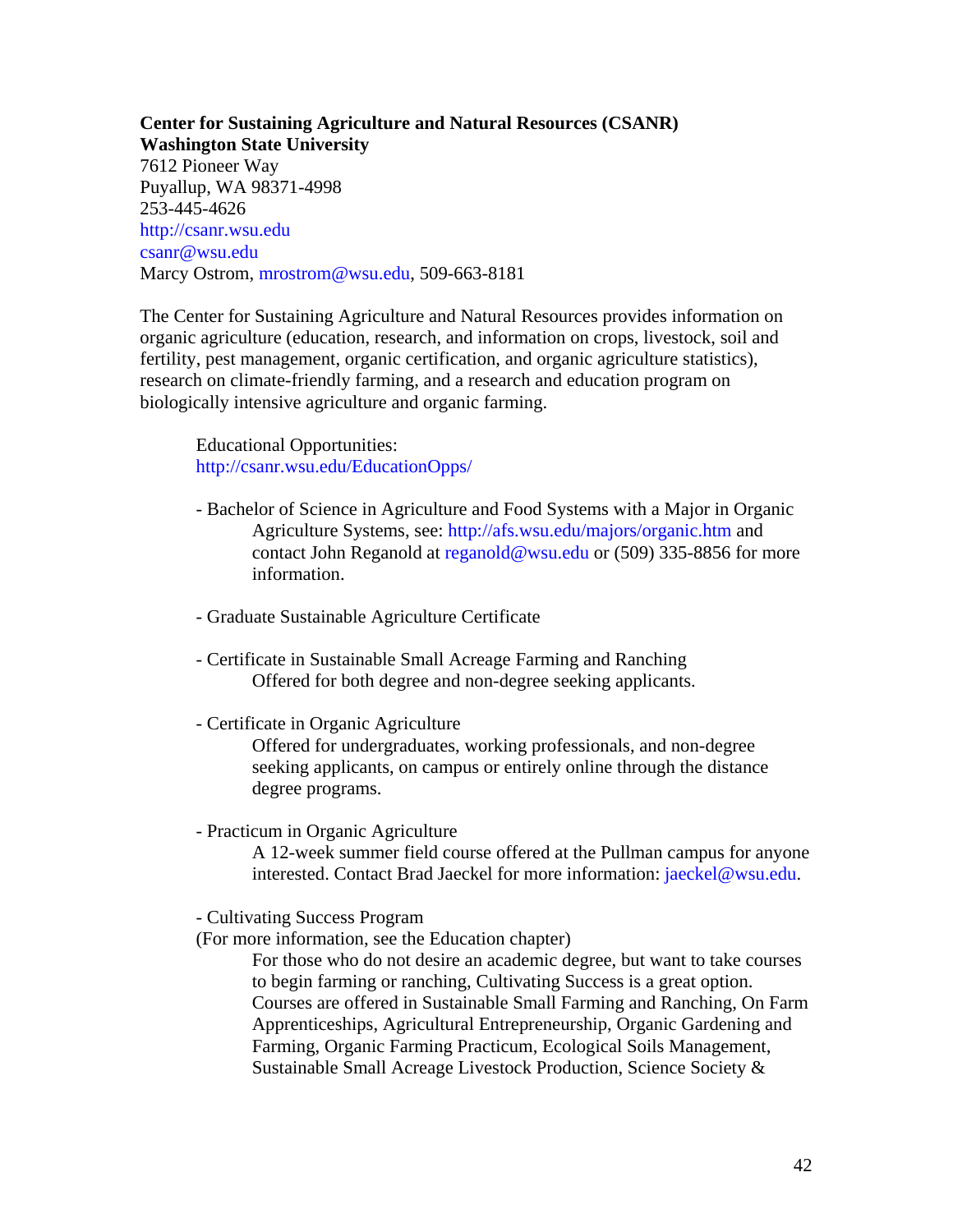Sustainable Food Systems, Field Analysis of Sustainable Food Systems, World Agricultural Systems, and AgriTourism. Access links to relevant publications here: [http://whatcom.wsu.edu/CultivatingSuccess/CS\\_links.html](http://whatcom.wsu.edu/CultivatingSuccess/CS_links.html)

Attend farm transition workshops, educational field days and farm walks, seminars, counseling, and other workshops and events: <http://csanr.wsu.edu/calendar/index.asp>

Read publications on organic agriculture, including specific research, facts and figures for Washington organics, and articles from the USDA Economic Research Service here:

<http://csanr.wsu.edu/Organic/resources.htm>

"Organic Food Production and Certification in Washington State," WSU. This publication is a thorough resource for Washington organic information: <http://cru84.cahe.wsu.edu/cgi-bin/pubs/EB1888.html>

## **Small Farms Team Washington State University**

[www.smallfarms.wsu.edu](http://www.smallfarms.wsu.edu/) 

(For more contact information, see the Business Planning chapter)

Subscribe to the Washington Family Farmer Resource (WFFR) email announcement list (E-News) at [www.smallfarms.wsu.edu](http://www.smallfarms.wsu.edu/) for opportunities and news.

Sustainable Agriculture Resources:

Links to free online publications including information on federal financial assistance and programs, resources for adopting sustainable practices, adding value, grant writing tips, diversifying cropping systems, and interviews and insight from successful sustainable framers and ranchers:

[http://smallfarms.wsu.edu/crops\\_sustainable\\_agriculture.php](http://smallfarms.wsu.edu/crops_sustainable_agriculture.php) 

Organic Resources:

State Laws, Federal Laws, Organic Trade Links, Certification Requirement and Application, Transitioning to Organics, Weed Management, WSU research, and other resources found at:

<http://smallfarms.wsu.edu/crops.php>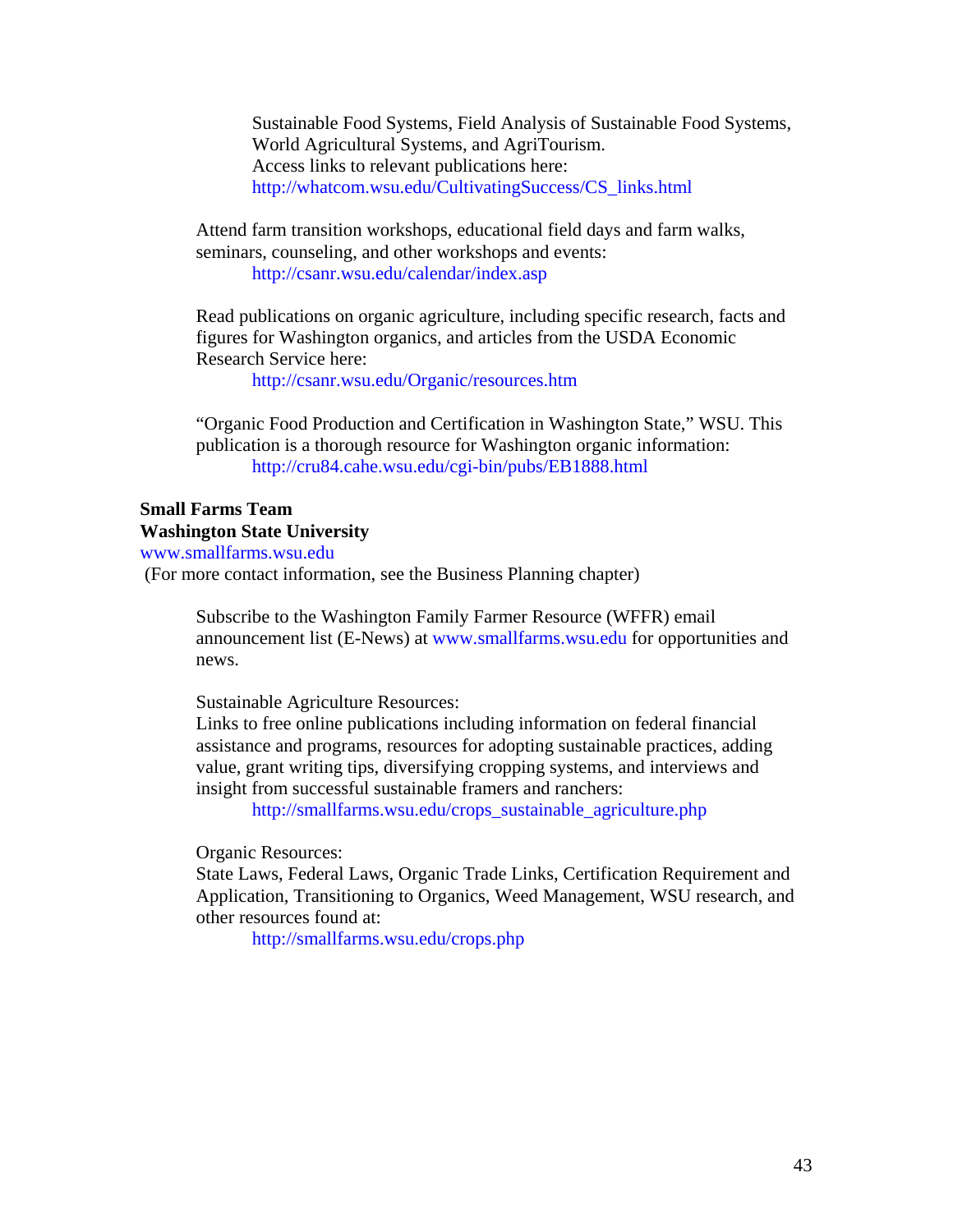## **Tilth Producers of Washington**

P.O. Box 85056 Seattle, WA. 98145 206-442-7620 (phone) 206-524-7702 (fax) [www.tilthproducers.org](http://www.tilthproducers.org/)  Nancy Allen, Administrative Director, [nancy@tilthproducers.org](mailto:nancy@tilthproducers.org)

> Tilth Producers of Washington promotes ecologically-sound sustainable agriculture. This organization provides educational farm walks, information on conferences, linking services for farmers and apprentices, information on legislative issues and action, and produces *Tilth Producers Directory*, a directory of Washington organic and sustainable growers, farm suppliers, and resources.

> "10 Reasons to Buy Your Food from Regional Family Farms," 2006 publication: [http://foodcoop.coop/index.php?page=change\\_world\\_1\\_fork\\_at\\_a\\_time](http://foodcoop.coop/index.php?page=change_world_1_fork_at_a_time)

## **Organic Food Program, WSDA**

1111 Washington Street PO Box 42560 Olympia, WA 98504-2560 360-902-1805 (phone) 360-902-2087 (fax) <http://agr.wa.gov/FoodAnimal/Organic> [organic@agr.wa.gov](mailto:organic@agr.wa.gov)  Miles McEvoy, Program Manager, [mmcevoy@agr.wa.gov](mailto:mmcevoy@agr.wa.gov)

> The Organic Food Program provides informational brochures on organic agriculture, technical information and resources on organic standards and certification for Washington State, and assists in the development of organic markets.

For a list of certified organic food handlers, food processors, and food producers in Washington go here:

<http://agr.wa.gov/FoodAnimal/Organic/default.htm>

The "Organic Resource Manual" publication provides a comprehensive overview of what needs to be considered while producing organically in Washington State:

<http://agr.wa.gov/FoodAnimal/Organic/docs/OrganicResourceManual.pdf>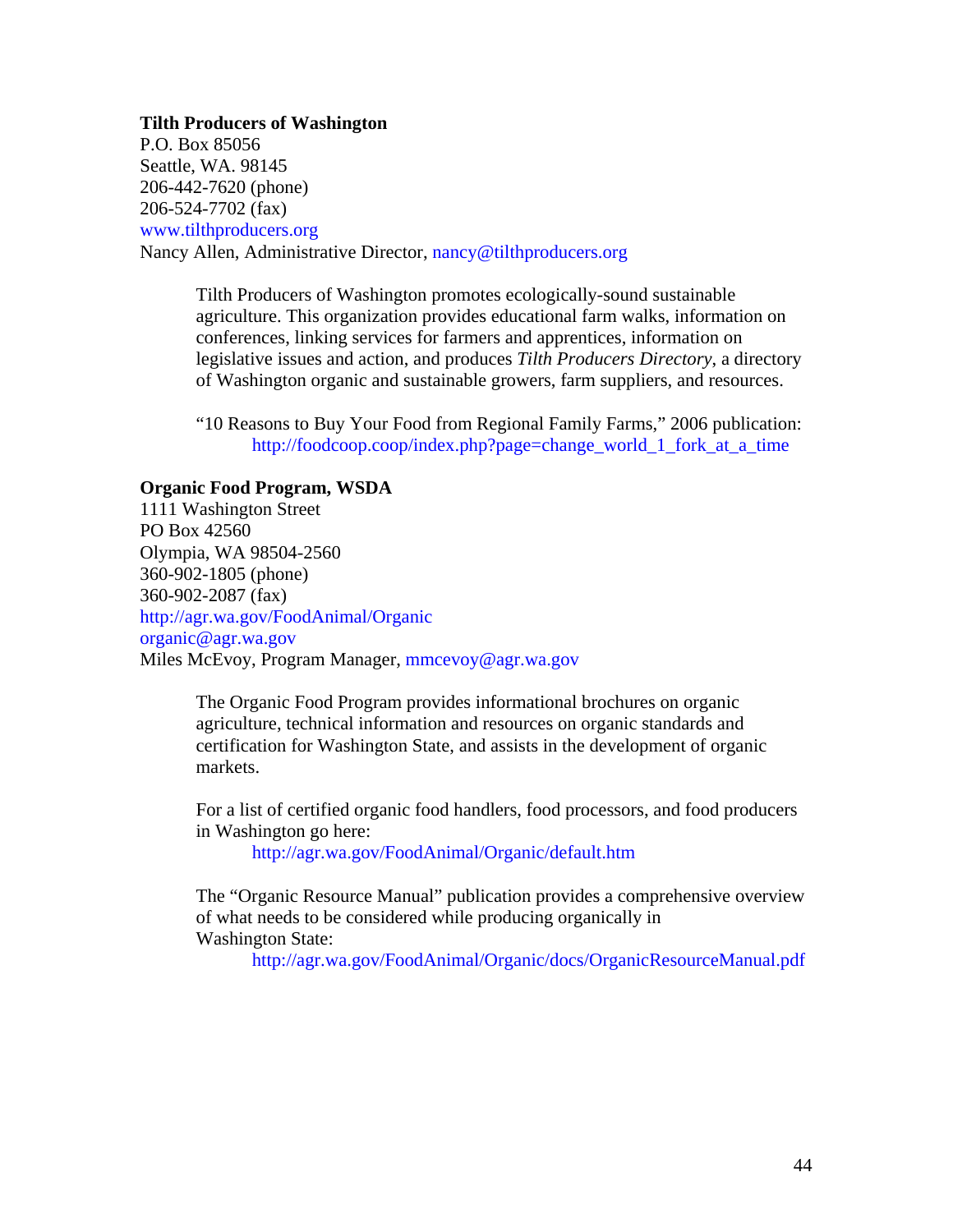## **Alternative Farming Systems Information Center (AFSIC) National Agricultural Library**

10301 Baltimore Avenue, Room 132 Beltsville, MD 20705 301-504-6559 (phone) 301-504-6927 (fax) [http://afsic.nal.usda.gov](http://afsic.nal.usda.gov/) 

> AFSIC provides information and resources on sustainable food systems and agriculture, and reference services from the National Agricultural Library and other databases. This center also provides information on plants and crops, education and research, farm energy options, grazing systems and alternative livestock breeds, farms and community, organic production, alternative marketing and business practices, ecological pest management, and soil and water management.

## **National Sustainable Agriculture Information Service (ATTRA)**

P.O. Box 3657 Fayetteville, AR 72702 1-800-346-9140 [www.attra.ncat.org](http://www.attra.ncat.org/)  Teresa Maurer, Project Manager

> ATTRA provides educational resources, marketing, business and risk management assistance, sustainable agriculture and organic news, events, funding sources, and access to publications.

> The online resources cover vast sustainable agriculture issues including the organic production of specific fruits, vegetables, herbs and flowers, field crops, information on agro-forestry, greenhouse production, soils and compost, water management, pest management, farmers markets, and Community Supported Agriculture (CSAs). Workbooks, templates, forms, documents, and sample letters are available for organic producers. ATTRA provides access to information on organic marketing, organic livestock, grass farming, business and risk management, farm energy, internships, and publications in Spanish.

Sign up for the free Weekly Harvest Newsletter online and receive updated news and resources, funding opportunities, and coming events.

"Sustainable Agriculture: An Introduction"

This helpful resource for beginners is a comprehensive overview of sustainable agriculture, with resources attached: [www.attra.ncat.org/attra-pub/sustagintro.html](http://www.attra.ncat.org/attra-pub/sustagintro.html)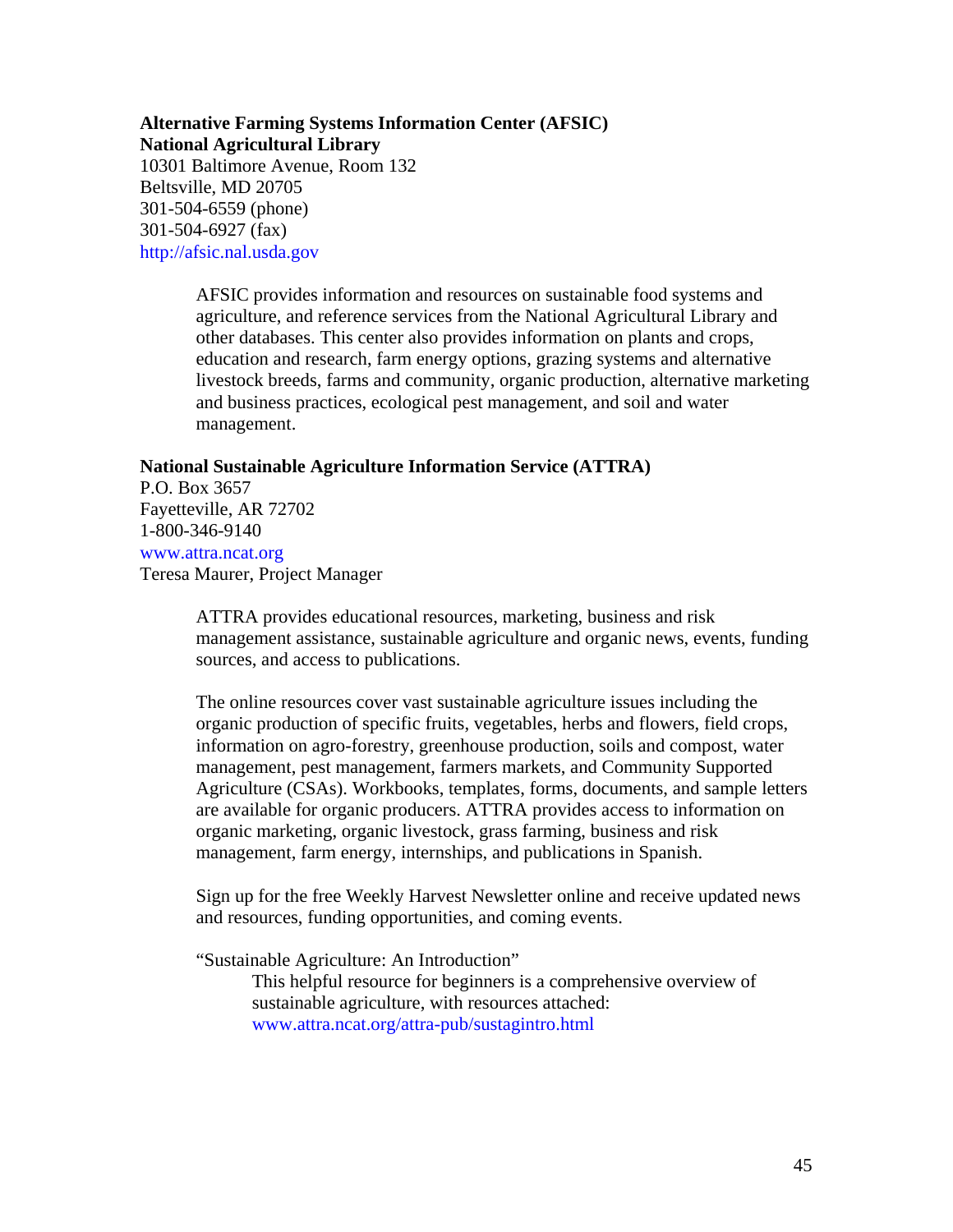## **Sustainable Agriculture Research and Education (SARE)**

[www.sare.org](http://www.sare.org/) (For more contact information, see the Business Planning chapter)

> SARE provides many sustainable agriculture resources including grant opportunities, research, and publications related to sustainability, concepts, marketing, and production.

## **Sustainable Northwest**

 813 SW Alder, Suite 500 Portland, OR 97205 503-221-6911 (phone) 503-221-4495 (fax) [www.sustainablenorthwest.org](http://www.sustainablenorthwest.org/)  [info@sustainablenorthwest.org](mailto:info@sustainablenorthwest.org)

> Sustainable Northwest helps sustainable producers access regional markets, provides a network of organizations and individuals pursuing sustainable efforts and enterprises, and provides access to publications, conferences, awards, meetings, workshops. The Ranchland Renewal Program assists ranchers with finding business models and markets to finance sustainable operations.

## **Washington Sustainable Food and Farming Network**

P.O. Box 762 Mount Vernon, WA 98273-0762 360-336-9694 (phone) 360-336-1579 (fax) [www.wsffn.org](http://www.wsffn.org/)  [info@wsffn.org](mailto:info@wsffn.org) 

> This advocacy organization for sustainable agriculture and family farms provides education, organizing, policy advocacy, and lobbying.

## **Animal Welfare Approved Grant**

P.O. Box 3650 Washington, DC. 20027 703-836-4300 [www.animalwelfareapproved.org](http://www.animalwelfareapproved.org/)  [info@animalwelfareapproved.org](mailto:info@animalwelfareapproved.org) 

> Animal Welfare Approved provides a grant of up to \$10,000 for the sole purpose of improving animal welfare on the farm through projects such as conversion of buildings and fences, improvement of water quality, mobile housing, farm planning, innovative chick transportation, alternatives to antibiotic use, and improvements in the slaughter process.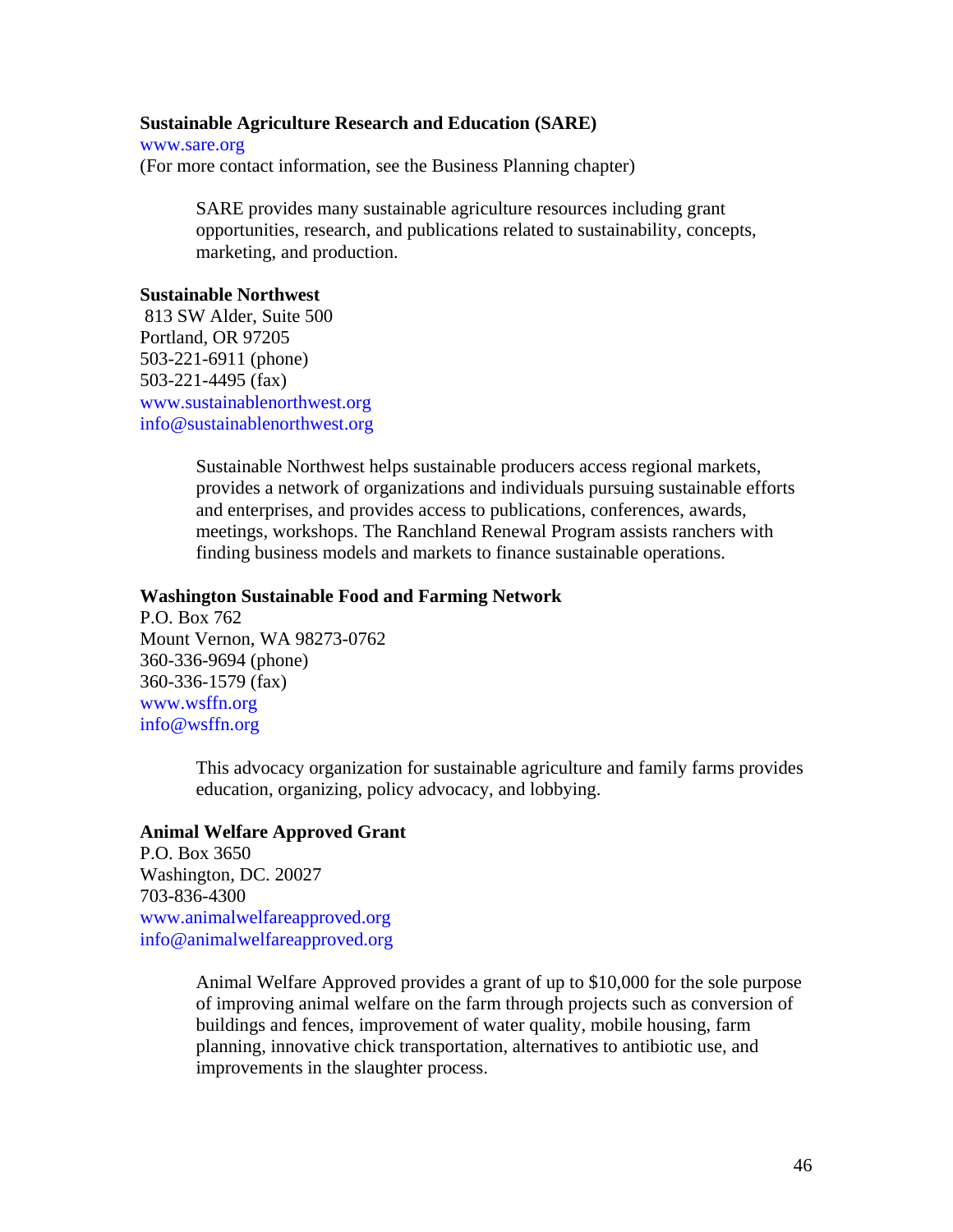#### **Sustainable Farmer Magazine**

[www.sustainablefarmer.com](http://www.sustainablefarmer.com/) 

For farmers and consumers, this online magazine provides sustainable agriculturerelated articles, videos, blogs, and forums.

### **Leopold Center for Sustainable Agriculture**

209 Curtiss Hall Iowa State University Ames, Iowa. 50011-1050 515-294-3711 (phone) 515-294-9696 (fax) [www.leopold.iastate.edu](http://www.leopold.iastate.edu/)  [leocenter@iastate.edu](mailto:leocenter@iastate.edu) 

> The Leopold Center is a research and education center invested in keeping small to mid-sized farmers on the land. The Leopold Center provides marketing and energy efficiency grants for marketing, policy, and ecology initiatives.

Find product origins of 95 different fruits and vegetables typically sold in US supermarkets, and see which state is the leading domestic producer of these products:

[www.leopold.iastate.edu/resources/fruitveg/fruitveg.php](http://www.leopold.iastate.edu/resources/fruitveg/fruitveg.php) 

## **Organic Seed Alliance**

P.O. Box 772 Port Townsend, WA. 98368 360-385-7192 [www.seedalliance.org](http://www.seedalliance.org/)  [info@seedalliance.org](mailto:info@seedalliance.org) 

> Supports the ethical development and stewardship of seed through advocacy, education, events, resources, publications, and provides a seed producers database.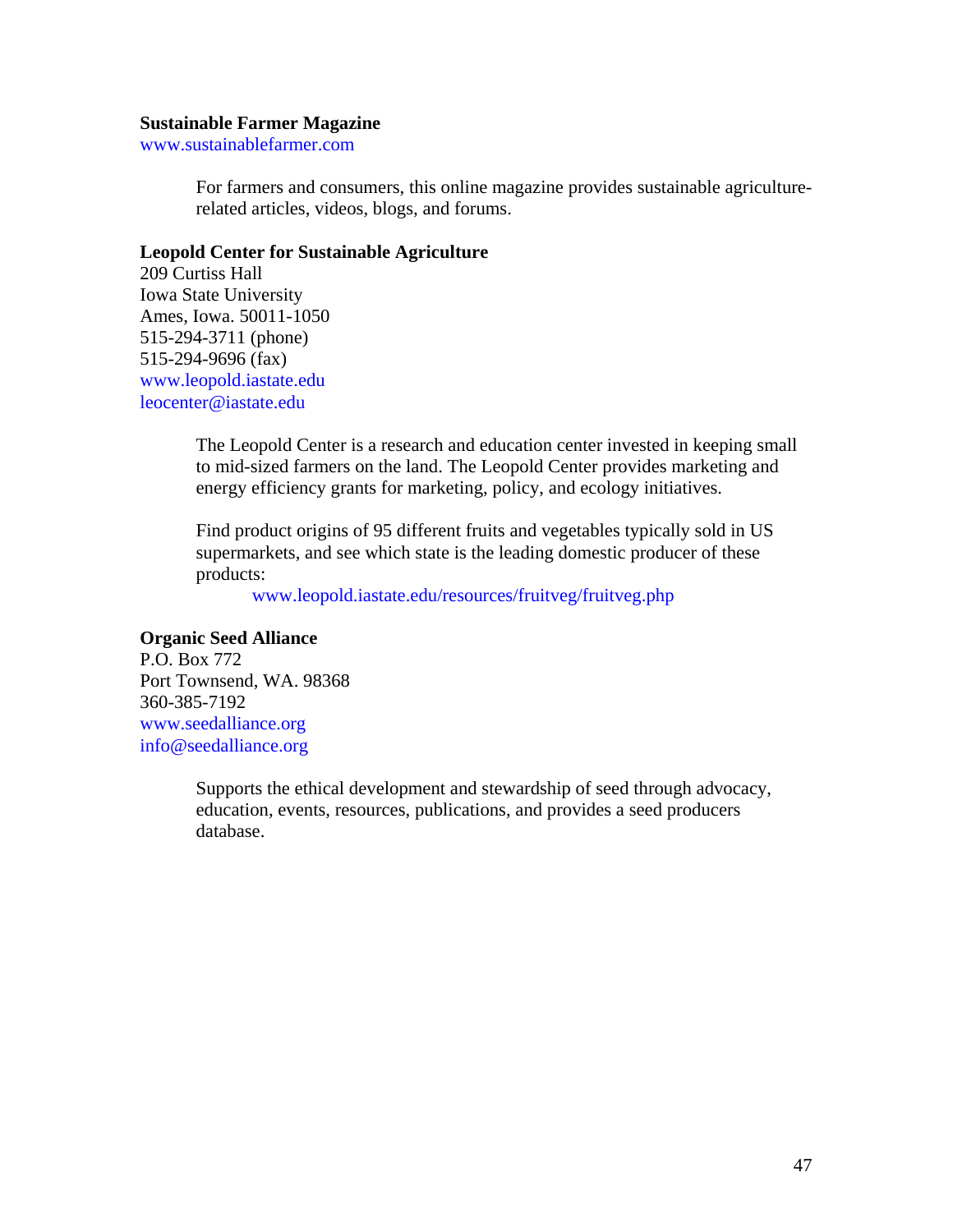## **Chapter 10: FARMLAND PRESERVATION AND CONSERVATION**

- Why is farmland preservation important?
- Is it true that I can get paid to work my land and preserve it for future farmers and ranchers?
- What is a conservation easement, and how can it benefit me?
- If there are critical habitat areas on my property can I receive financial and technical assistance to restore and protect these habitats too?

Agriculture is Washington's leading industry, but farmland is rapidly diminishing in Washington as it is in the rest of the country. This loss is due to rising land costs from development and high growth centers, from retiring farmers, and from minimal interest in farming or ranching by younger generations. Since the average age of a Washington farmer or rancher is currently between 55 and 60, a great amount of farmland will change hands in the next 10-20 years. We must preserve this working agricultural land in order to sustain our local economies. Fortunately, there are programs that allow landowners to benefit financially by preserving valuable farmland.

We must preserve our farmland if we want access to fresh food, food security, and a sustainable local economy. Preserving farmland is important to the federal and Washington State governments, many city and county governments, private land protection organizations known as land trusts, and communities throughout the United States. Land trusts and other authorized entities can purchase or assist with the purchase of development rights on agricultural land from a landowner, forever protecting the land and certain types of development and subdivision. This transaction is known as a Purchase of Conservation Easement (PACE). When landowners voluntarily sell or donate the development rights on their land, they can receive tax deductions and other significant benefits in return. Through PACE programs, landowners continue to manage and own their land, while the easement holder (a government entity or land trust) ensures compliance with the terms of the agreement.

Conservation easements benefit landowners by providing cash, which can enhance the economic viability of an operation, and can be helpful for retirement, family, and investing. Although there are other ways to protect farmland-- through agricultural zoning, transfer of development rights projects, and growth management controls- conservation easements are crucial in preserving valuable farmland. If you are interested in selling or donating a conservation easement, you can contact your county, local land trusts, conservation district, and other entities listed in this section.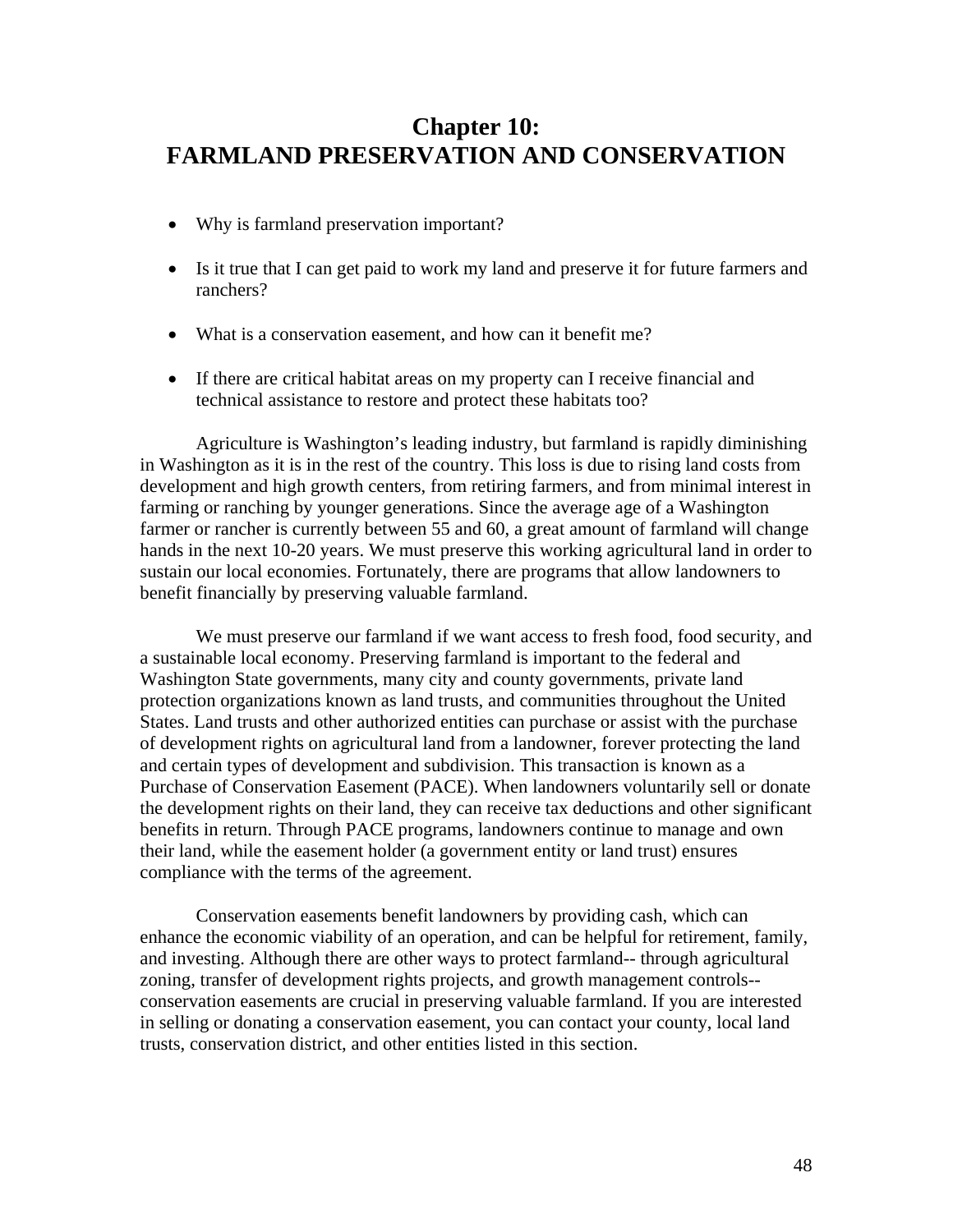The resources in this section include:

- National and local government agencies and land trusts that provide incentives for farmland protection and preservation
- Organizations that provide technical assistance and education for farmland conservation
- Conservation programs that may benefit landowners possessing critical ecological resources, such as wetlands, grasslands, and wildlife habitat

## *NATIONAL RESOURCES*

## **American Farmland Trust**

(Pacific Northwest Office) 3211 Beacon AVE. South, #26 Seattle, WA. 98144 206-860-4222 (phone) [www.farmland.org](http://www.farmland.org/)  [info@farmland.org](mailto:info@farmland.org)  Don Stuart, Director, [dstuart@farmland.org](mailto:dstuart@farmland.org)

> The American Farmland Trust conserves productive farmland and promotes environmentally conscious farming. The Trust holds agricultural easements to protect economically-viable agriculture.

Learn about various farmland preservation and conservation programs and how they work: "The Farmland Protection Toolbox" fact sheet: [www.farmlandinfo.org/documents/27761/fp\\_toolbox\\_02-2008.pdf](http://www.farmlandinfo.org/documents/27761/fp_toolbox_02-2008.pdf) 

Learn about conservation easements: "Agricultural Conservation Easements" fact sheet: [www.farmlandinfo.org/documents/27762/ACE\\_06-10.pdf](http://www.farmlandinfo.org/documents/27762/ACE_06-10.pdf) 

The Farmland Information Center, a public and private partnership between the American Farmland Trust and the Natural Resource Conservation Service, provides Washington statistics, laws, contacts, and legislative updates: [www.farmlandinfo.org/washington/](http://www.farmlandinfo.org/washington/)

## **USDA Natural Resource Conservation Service (NRCS)**

[www.nrcs.usda.gov](http://www.nrcs.usda.gov/)  Centers throughout Washington State: [www.wa.nrcs.usda.gov/contact/fieldoffices.html](http://www.wa.nrcs.usda.gov/contact/fieldoffices.html) 509-323-2900 (phone) Washington State website: [www.wa.nrcs.usda.gov](http://www.wa.nrcs.usda.gov/) Contact [Gus.Hughbanks@wa.usda.gov](mailto:Gus.Hughbanks@wa.usda.gov) or [David.Brown@wa.usda.gov](mailto:David.Brown@wa.usda.gov)

The USDA National Resource Conservation Service (NRCS) administers the conservation programs in the Farm Bill, and provides extensive information and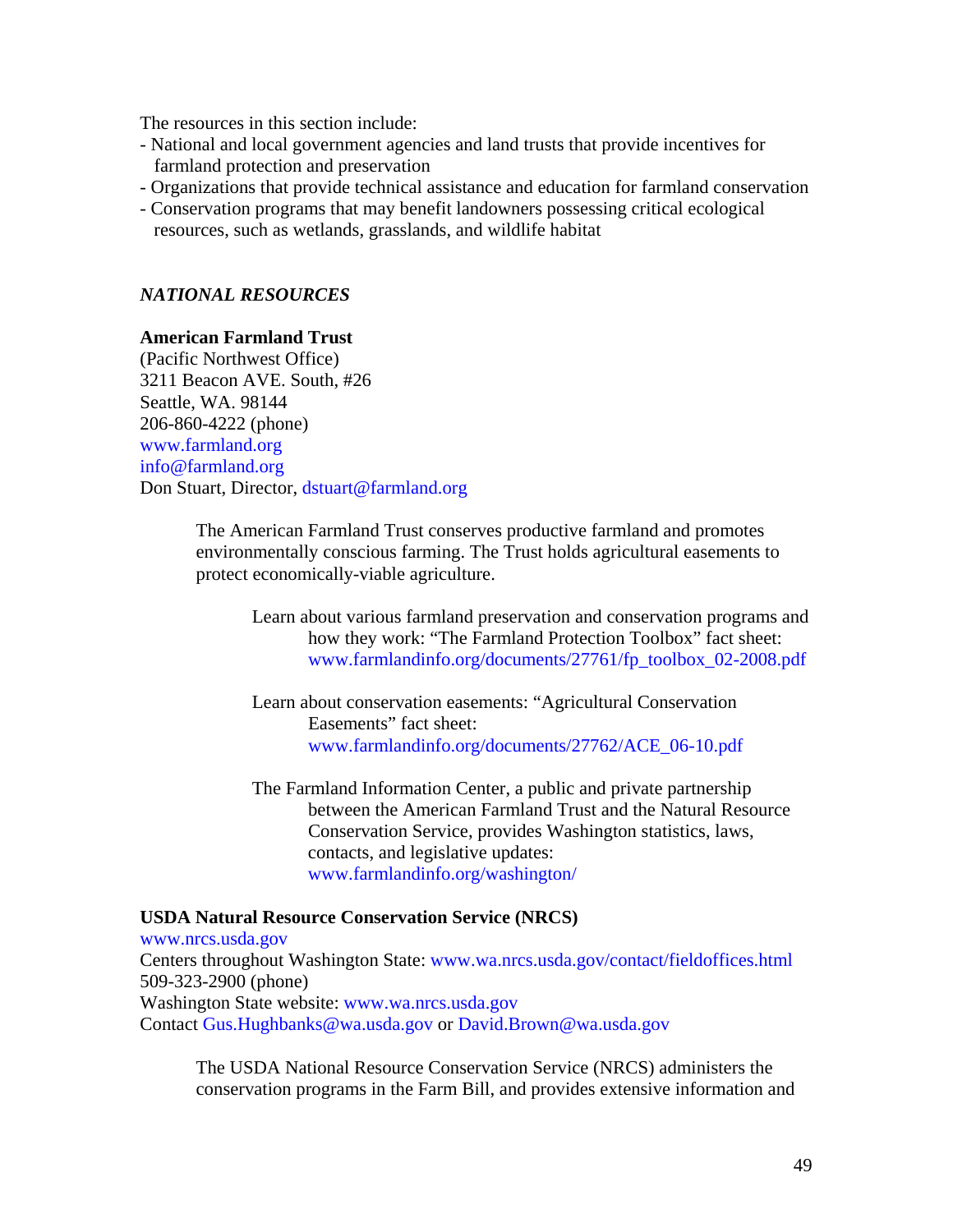resources to farmers and ranchers on many aspects of agriculture. It works with conservation districts and others to help landowners, governments, and community groups conserve land. NRCS provides financial and technical conservation assistance to help design local community projects to improve social, economic, and environmental conditions. Limited resource farmers and ranchers may be eligible for special payment rates. Find information for farmers, ranchers, and other agricultural producers:

[www.nrcs.usda.gov/partners/for\\_farmers.html](http://www.nrcs.usda.gov/partners/for_farmers.html) 

Farm and Ranch Lands Protection Program:

## [www.nrcs.usda.gov/programs/frpp](http://www.nrcs.usda.gov/programs/frpp)

The NRCS provides matching funds to purchase development rights from farmers and ranchers to preserve productive farmland. State, tribal, local governments, and/or a non-governmental organization must provide half of the funds for the purchase of the conservation easements, and must have an existing farm or ranch land protection program. A landowner can submit an application to one of these entities, and then may be awarded funds by the NRCS through a competitive process.

#### Environmental Quality Incentives Program:

This conservation program provides financial and technical assistance to farmers and ranchers to promote both agricultural production and environmental quality.

Conservation Security Program:

This program supports ongoing stewardship of agricultural working lands through payments to landowners.

Conservation Innovation Grants:

Grants are awarded to support innovative approaches and technologies for conservation.

All above programs and more possible incentive programs found at: [www.wa.nrcs.usda.gov/programs](http://www.wa.nrcs.usda.gov/programs) 

The Natural Resource Conservation Service provides the following incentive programs to landowners, which are not targeted towards agriculture, but can be used on land held by farmers and ranchers.

Wildlife Habitat Incentives Program:

This program provides financial and technical assistance to landowners to develop upland, wetland, riparian, and aquatic habitat on their property.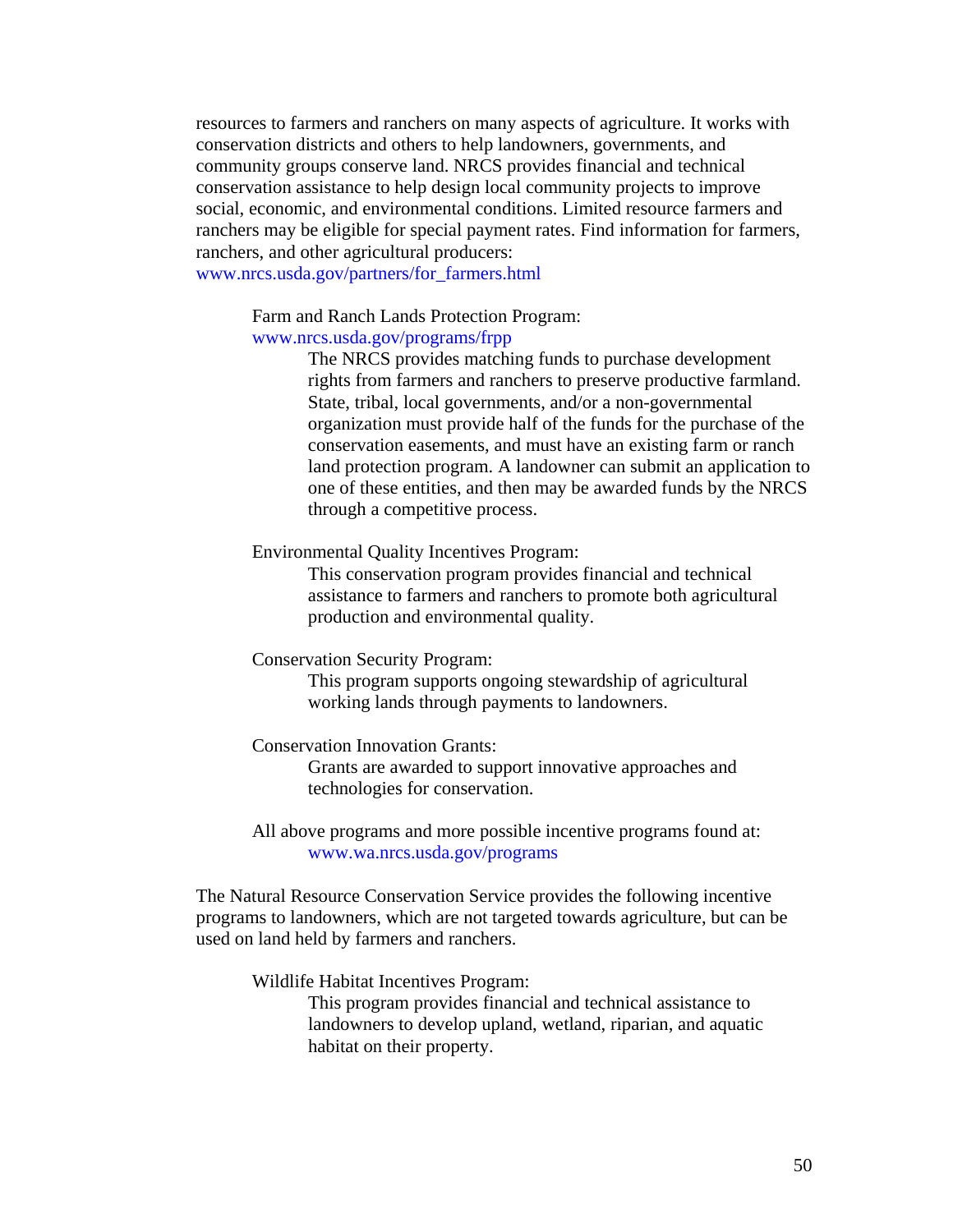Wetlands Reserve Program:

This program provides financial incentives to eligible landowners to restore, protect, and enhance wetlands.

Grasslands Reserve Program:

This program provides financial and technical assistance to landowners to restore and protect grassland, rangeland, pastureland, shrubland, certain other lands, and to rehabilitate grasslands.

Additional Programs: [www.nrcs.usda.gov/programs](http://www.nrcs.usda.gov/programs)

## **Farm Service Agency (FSA) United States Department of Agriculture**

(For more information, see the Financial Resources chapter)

Conservation Reserve Program (CRP):

The Conservation Reserve Program provides annual payments and technical assistance to landowners to establish long-term conservation on eligible farmland/ranchland. This program helps protect topsoil from erosion and other natural resources. It requires a commitment to keep some land out of agriculture for 10-15yrs, although alternative uses of the land, such as growing reclamation grasses for seed, are permitted.

Conservation Reserve Enhancement Program (CREP):

Through the Conservation Reserve Enhancement Program, the state, local governments, or non-governmental entities provide annual payments to eligible farmers and ranchers to conserve and enhance the natural resources of farms. This program helps protect environmentally-sensitive land, decrease erosion, restore wildlife habitat, and safeguard ground and surface water.

The Farmable Wetlands Program and the Grassland Reserve Program also offer incentives to eligible landowners.

## **Land Trust Alliance**

(Northwest Office) 1331 H St. NW, Suite 400 Washington DC, 20005 (202) 638-4725 (phone) [www.landtrustalliance.org](http://www.landtrustalliance.org/)  [info@lta.org](mailto:info@lta.org) 

> The Land Trust Alliance unites and provides resources for land trust organizations. It promotes land conservation to benefit communities and the natural environment. Land trusts vary in their commitment to farmland preservation. Find all statewide and local land trusts here:

> > [www.ltanet.org/landtrustdirectory/](http://www.ltanet.org/landtrustdirectory/)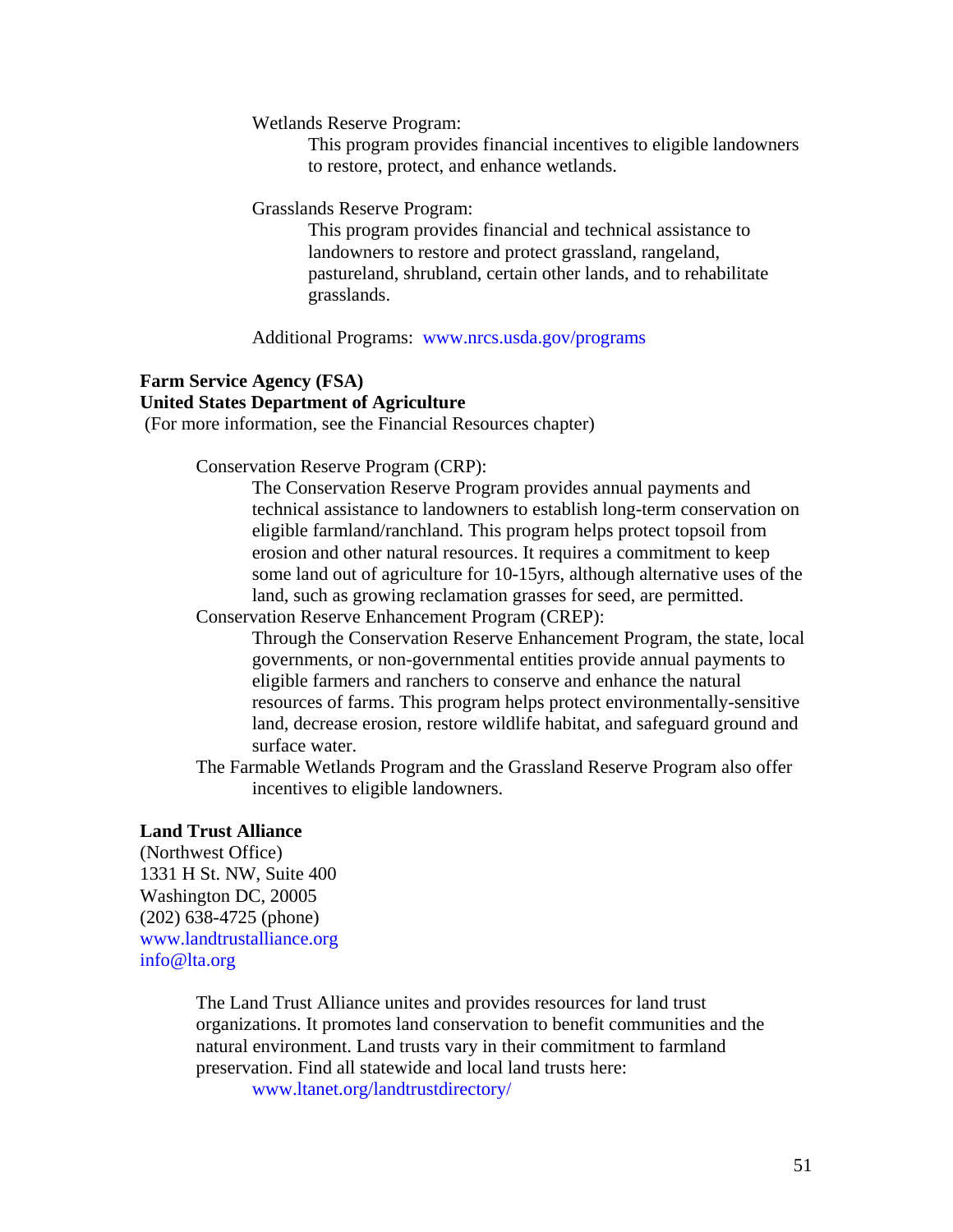## *WASHINGTON STATE RESOURCES*

**Washington State Conservation Commission Office of Farmland Preservation**  PO Box 47721 Olympia, WA. 98504-7721 360-407-7474 (phone) [http://ofp.scc.wa.gov](http://ofp.scc.wa.gov/)  Josh Giuntoli, [jgiu461@ecy.wa.gov](mailto:jgiu461@ecy.wa.gov) 

> The Washington State Conservation Commission assists, guides, and provides grant funds to conservation districts to work with local communities for the preservation of working farmland. Conservation Districts provide technical assistance to landowners, especially concerning soil and water conservation, and many are also involved in farmland preservation. Search contact information for all Conservation Districts in Washington:

[www.scc.wa.gov/index.php/contact/Conservation-Districts](http://www.scc.wa.gov/index.php/contact/Conservation-Districts)

Access a list of potential grants for conservation, including Private Foundation Grants, State Agency Grants, and Federal Grants:

[http://www.scc.wa.gov/index.php/Grant-News/Listing-of-Potential-](http://www.scc.wa.gov/index.php/Grant-News/Listing-of-Potential-Grants/Private-Foundation-Grants.html)  [Grants/Private-Foundation-Grants.html](http://www.scc.wa.gov/index.php/Grant-News/Listing-of-Potential-Grants/Private-Foundation-Grants.html) 

## **Pioneers in Conservation**

[www.farmland.org/pioneers](http://www.farmland.org/pioneers) 

Contact Brian Ferrasci-O'Malley, 206-691-0700, [bferrasci-omalley@evergreenfc.com](mailto:bferrasci-omalley@evergreenfc.com) or Cara Rose, 503-417-8700, [cara.rose@nfwf.org](mailto:cara.rose@nfwf.org), or Don Stuart, 206-860-4222, [dstuart@farmland.org](mailto:dstuart@farmland.org)

Pioneers in Conservation provides matching grants of up to \$75,000 for projects that address salmon habitat restoration and protection on or affecting working agricultural or forest lands. This program is sponsored by the National Fish and Wildlife Foundation and the Washington State Conservation Commission.

## **Washington State Recreation and Conservation Office**

P.O. Box 40917 Olympia, Washington 98504-0917 360-902-3000 (phone) 360-902-3026 (fax) [www.rco.wa.gov](http://www.rco.wa.gov/)  [info@rco.wa.gov](mailto:info@rco.wa.gov) 

> The Washington Wildlife and Recreation Program (WWRP) of the State Recreation and Conservation Office provides grants to cities and counties to preserve farmland through conservation easements. Landowners can approach their city or county to see if funds are available.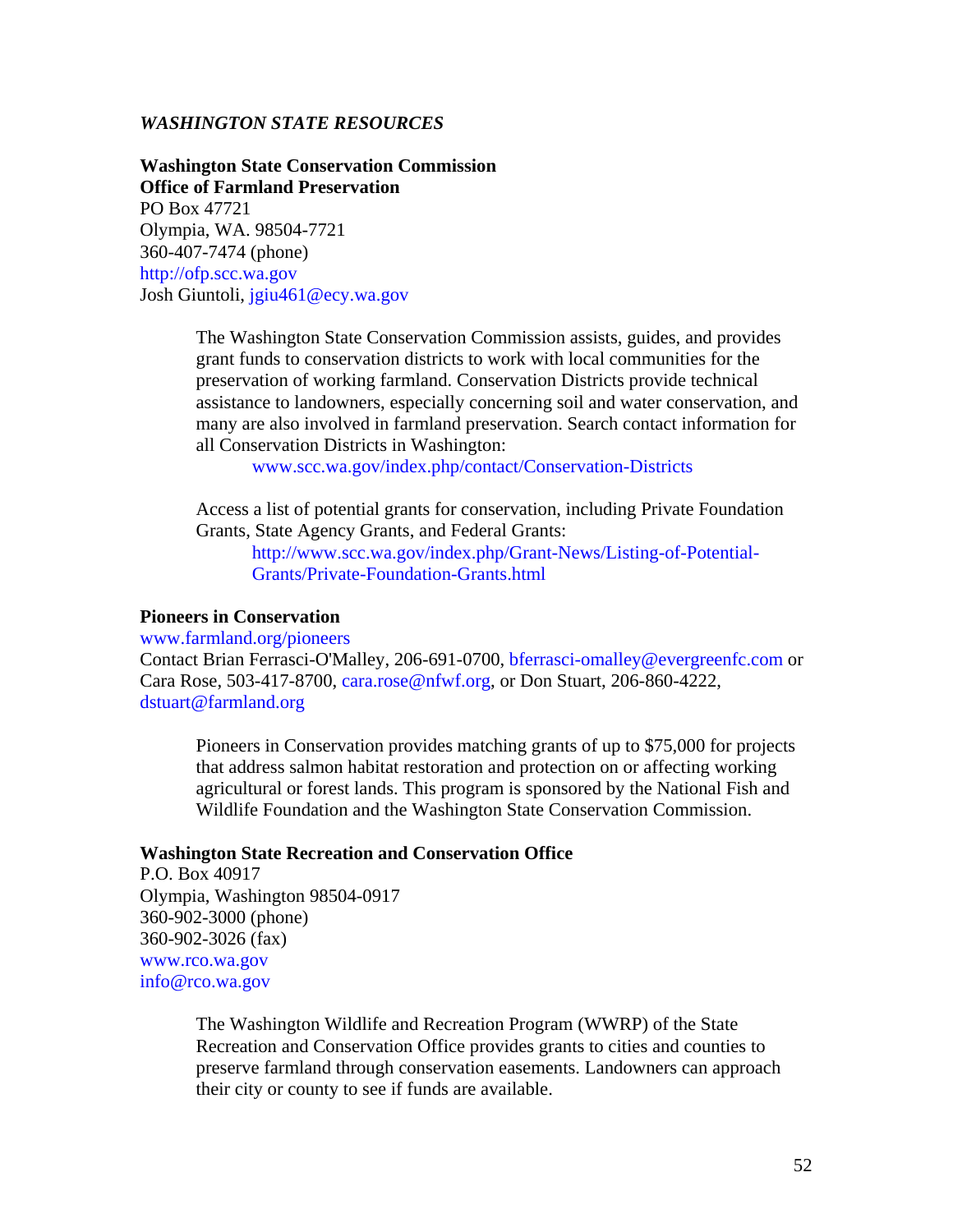## **PCC Farmland Trust**

909 N.E. 43rd Street, Suite 208 Seattle, WA 98105 206-547-9855 (phone) 206-547-9734 (fax) [www.pccnaturalmarkets.com/farmtrust](http://www.pccnaturalmarkets.com/farmtrust) [farmlandtrust@pccsea.com](mailto:farmlandtrust@pccsea.com) Kathryn Gardow, Executive Director, [kathryn.gardow@pccsea.com](mailto:kathryn.gardow@pccsea.com)

> The PCC Farmland Trust conserves and preserves farmland throughout Washington State, while also working to sustain or transition this farmland for organic production. PCC places organic conservation easements on purchased land, then sells the land to farmers at a discounted rate.

## **Cascade Land Conservancy**

615 Second Avenue, Suite 600 Seattle, WA 98104 206-292-5907 (phone) 206-292-4765 (fax) [www.cascadeland.org](http://www.cascadeland.org/)  [info@cascadeland.org](mailto:info@cascadeland.org)  Contact Udi Lazimy, [udil@cascadeland.org](mailto:udil@cascadeland.org) 

> The Cascade Land Conservancy conserves working farms in King, Kittitas, Pierce, Mason and Snohomish counties through conservation easements and other strategies.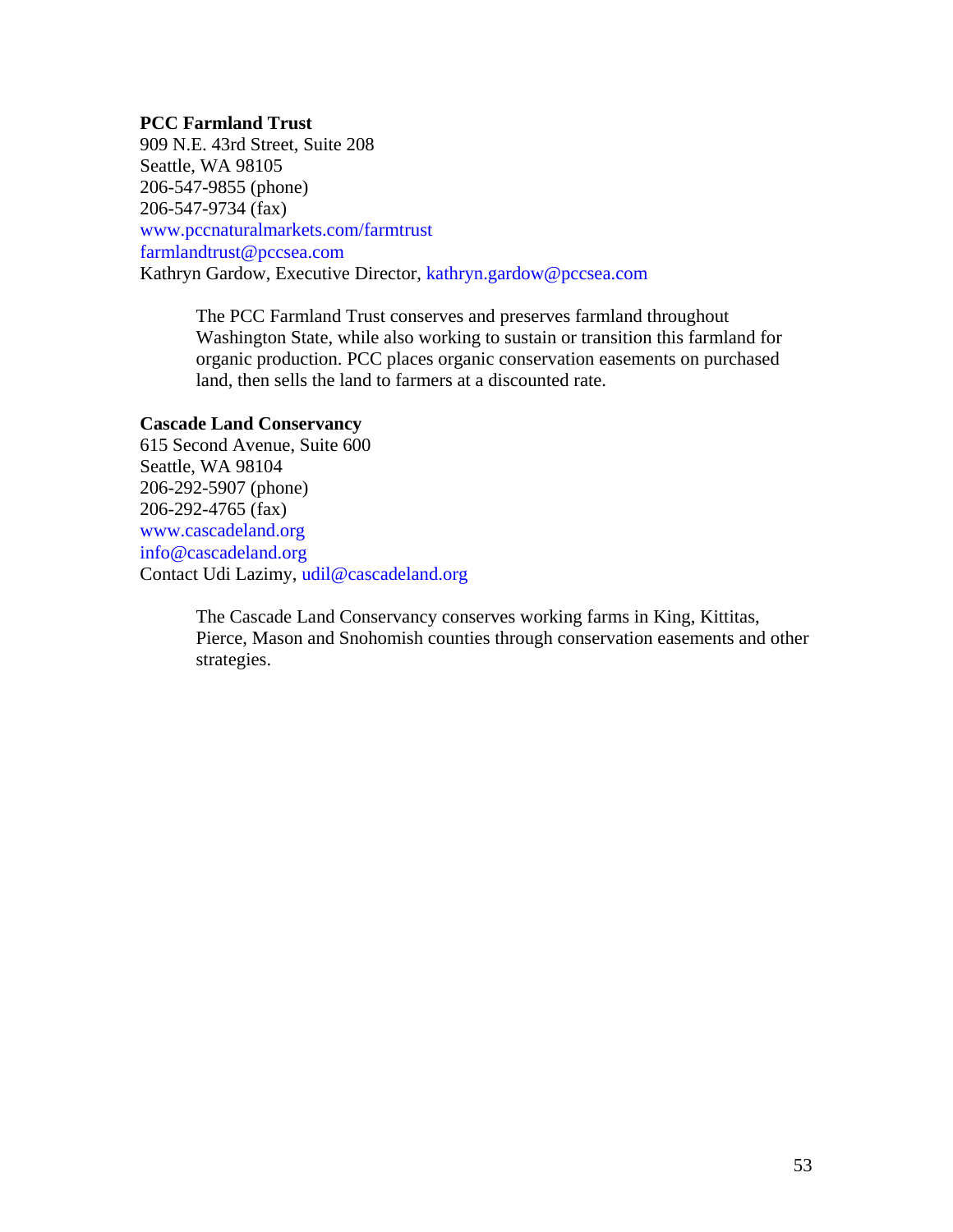## **Chapter 11: ENERGY EFFICIENCY**

- How much money can I save by becoming energy efficient and using alternate sources of energy?
- How much energy am I using now, and what are the costs?
- Is there a way to calculate what I could save through different methods and systems of farm production?
- Where can I find technical and financial assistance?
- Are there tax incentives and credits for energy efficiency?

When you are more energy efficient, you save. Your operating costs decrease and you have less of an impact on the environment. The first step to becoming energy efficient is reviewing your energy bills and assessing your current use. To help with this, some utility companies provide energy audits specifically designed for agricultural producers. Once you figure out your energy costs, you can prioritize ways to reduce those costs and seek out resources. Both the federal government and Washington State promote energy efficiency through tax incentives and credits. These financial incentives support your use of sustainable energy. You can also greatly reduce costs on your own.

There are many ways to cut farm energy costs. By keeping tractors and other farm equipment in good shape, you will have high and efficient performance. You can adapt conservation tillage or no-till strategies, as tillage is the primary use of fuel for many operations, and can quickly erode the soil. You can switch to fluorescent lighting, increase your irrigation and electric motor efficiency, carpool to market if possible, and not use conventional petroleum-based fertilizer. If you become a CSA (Community Supported Agriculture) farm, you can distribute produce boxes to one central location rather than multiple locations for pick-up. Remember that using less energy and conserving resources in your home will also help you save.

Resources in this section provide:

- Financial incentives for energy efficiency
- Tools for measuring your current and projected energy costs
- Tools to examine projected savings from alternate energy sources and different methods of production
- Tips on how to reduce costs
- Additional technical and financial assistance for your energy needs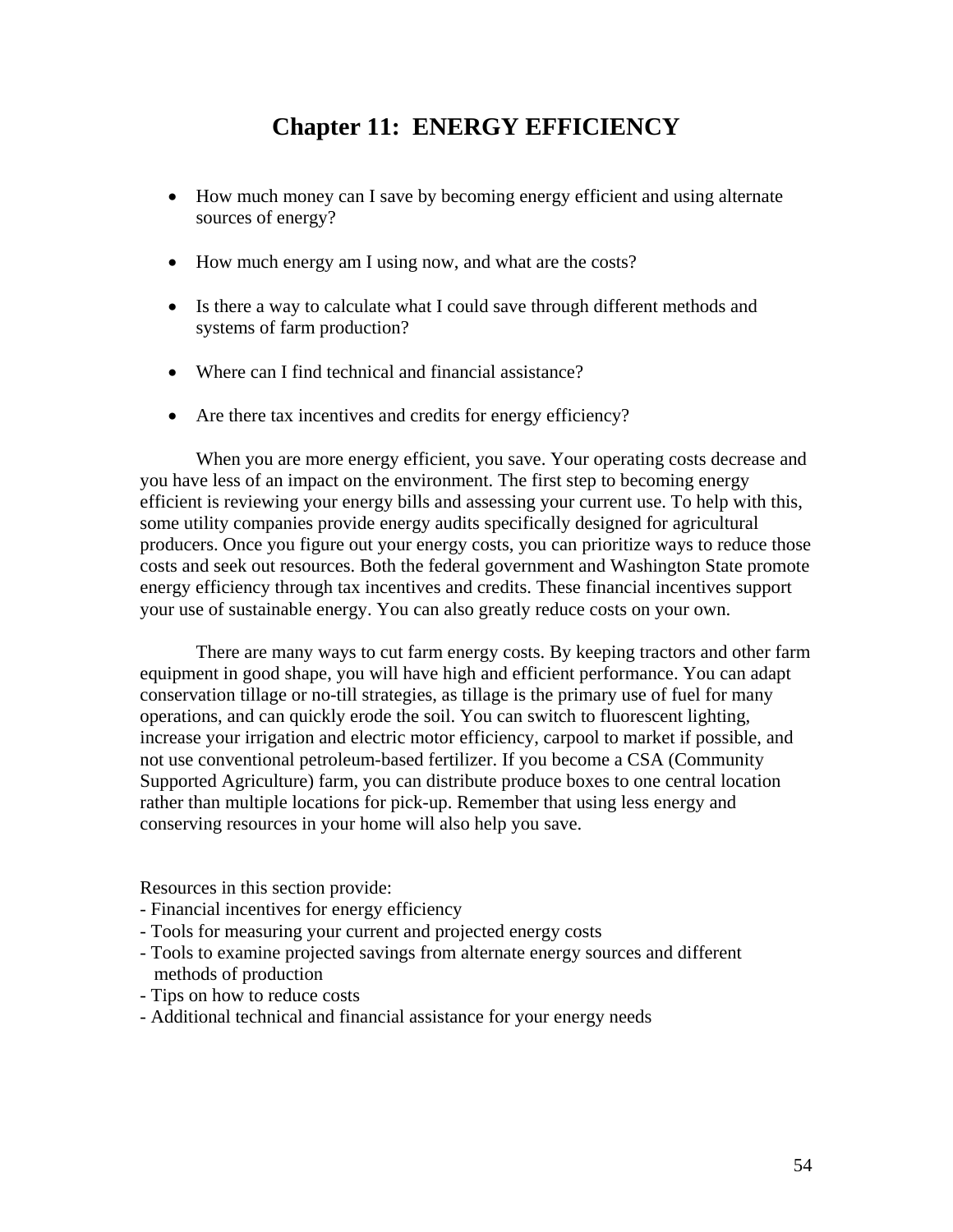## **Washington State Department of Community Trade and Economic Development (CTED)**  906 Columbia Street SW PO Box 42525 Olympia, WA 98504-2525 Energy Policy Executive Director: Toni Usibelli, 360-725-3110 (phone) 360-586-0049 (fax)

[www.cted.wa.gov](http://www.cted.wa.gov/) 

CTED provides extensive information on state and federal tax incentives and credits for energy efficiency. CTED also provides low-income energy assistance and other programs for the use of environmentally-sound energy: [www.cted.wa.gov/site/526/default.aspx](http://www.cted.wa.gov/site/526/default.aspx)

## **Renewable Energy Systems and Energy Efficiency Improvements Program**

USDA Rural Development [www.rurdev.usda.gov/rd/energy](http://www.rurdev.usda.gov/rd/energy)

> The federal government provides grants and loan guarantees to spark the growth of renewable energy use and energy efficiency for farmers, ranchers, and small rural businesses through the Renewable Energy Systems and Energy Efficiency Improvements Program. The Rural Energy for America Program (REAP) program financially supports farmers and ranchers in developing clean energy technologies. The 2008 Farm Bill also provides incentives and tax credits for biofuels, and provides energy crop incentives for growers.

## **National Sustainable Agriculture Information Service (ATTRA)**

<http://attra.ncat.org/energy>

(For more contact information, see the Sustainable and Organic Agriculture chapter)

You can find farm energy-related equipment, funding, and technical assistance in Washington State, with specifics on anaerobic digesters, ethanol, wind, biodiesel, funding, energy efficiency, and solar energy at this site:

<http://attra.ncat.org/farmenergysearchtool>

ATTRA provides links to energy calculator planning tools. Energy calculators are designed to help producers cut energy costs by assessing costs and saving electrical energy, fuel, and fossil-fuel-based fertilizer:

[http://attra.ncat.org/energy\\_calculators.html](http://attra.ncat.org/energy_calculators.html)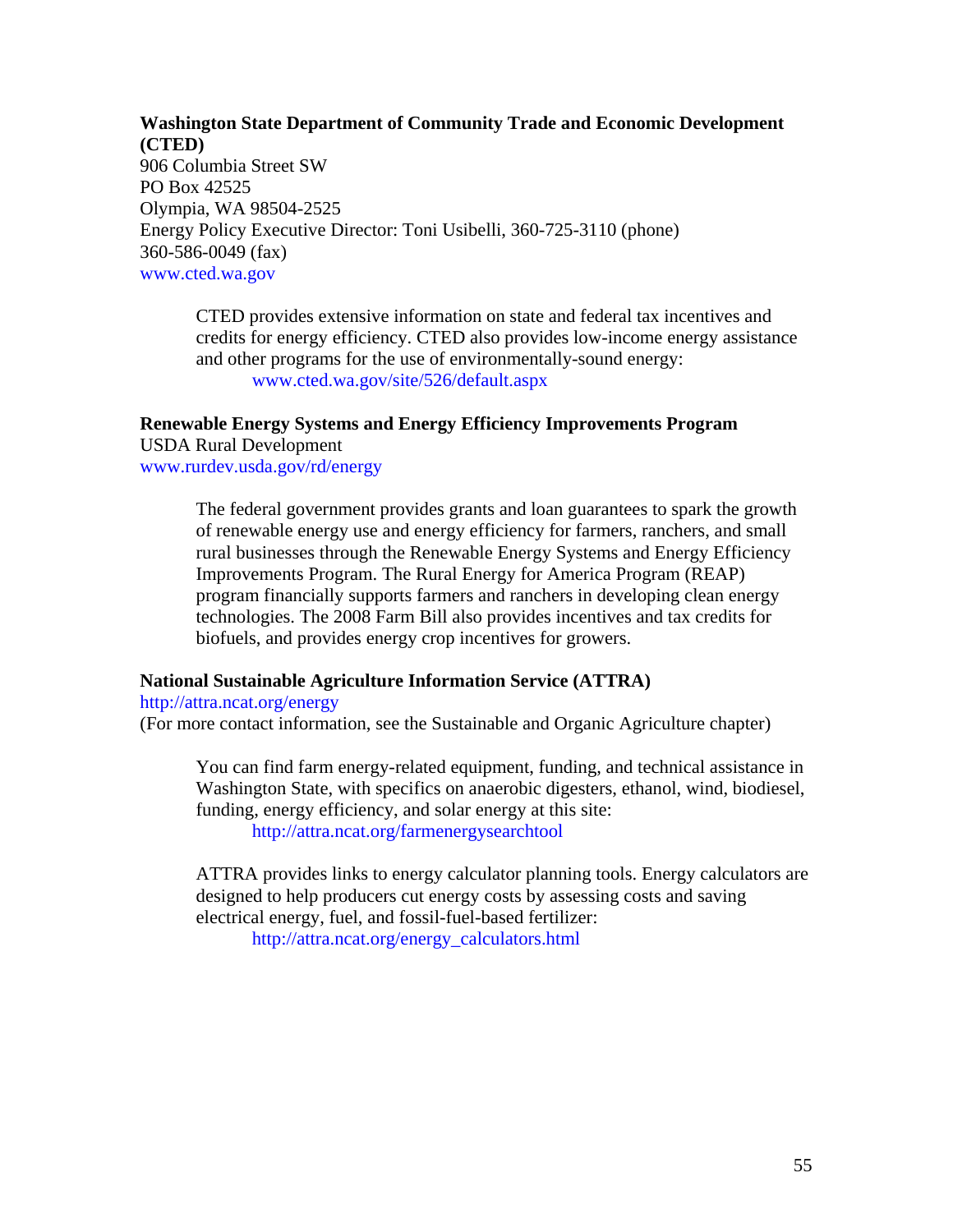## **USDA Natural Resource Conservation Service**

[http://energytools.sc.egov.usda.gov](http://energytools.sc.egov.usda.gov/)

Contact [Stefanie.aschmann@por.usda.gov](mailto:Stefanie.aschmann@por.usda.gov)

(For more contact information, see the Farmland Preservation and Conservation section)

These Energy Estimation and Energy Consumption Awareness Tools can help you estimate potential energy and cost savings associated with irrigation, nitrogen use, various tillage systems, and animal housing operations on your farm or ranch.

## **"Farmstead Energy Audit"**

[www.ag.ndsu.edu/pubs/ageng/structu/ae1366.pdf](http://www.ag.ndsu.edu/pubs/ageng/structu/ae1366.pdf) 

Published by North Dakota State University Extension Service, this guide provides tips on how to improve energy efficiency and reduce energy expenses. Topics include tractor and field operations, grain drying, home, indoor and outdoor lighting, farm shop, irrigation, livestock buildings, and livestock water systems.

## **Northwest Sustainable Energy for Economic Development**

[www.nwcommunityenergy.org](http://www.nwcommunityenergy.org/)  [info@nwcommunityenergy.org](mailto:info@nwcommunityenergy.org) 

> This organization develops community-based clean energy investments, with specific assistance for landowners.

## **National Farmers Union**

[http://nfu.org](http://nfu.org/) 

The National Farmers Union provides a Carbon Credit incentive program.

## **Database of State Incentives for Renewable Energy**

[www.dsireusa.org](http://www.dsireusa.org/) 

Maintained by North Carolina Solar Center, this database provides a list of financial incentives for renewable energy and energy efficiency, specific to Washington State counties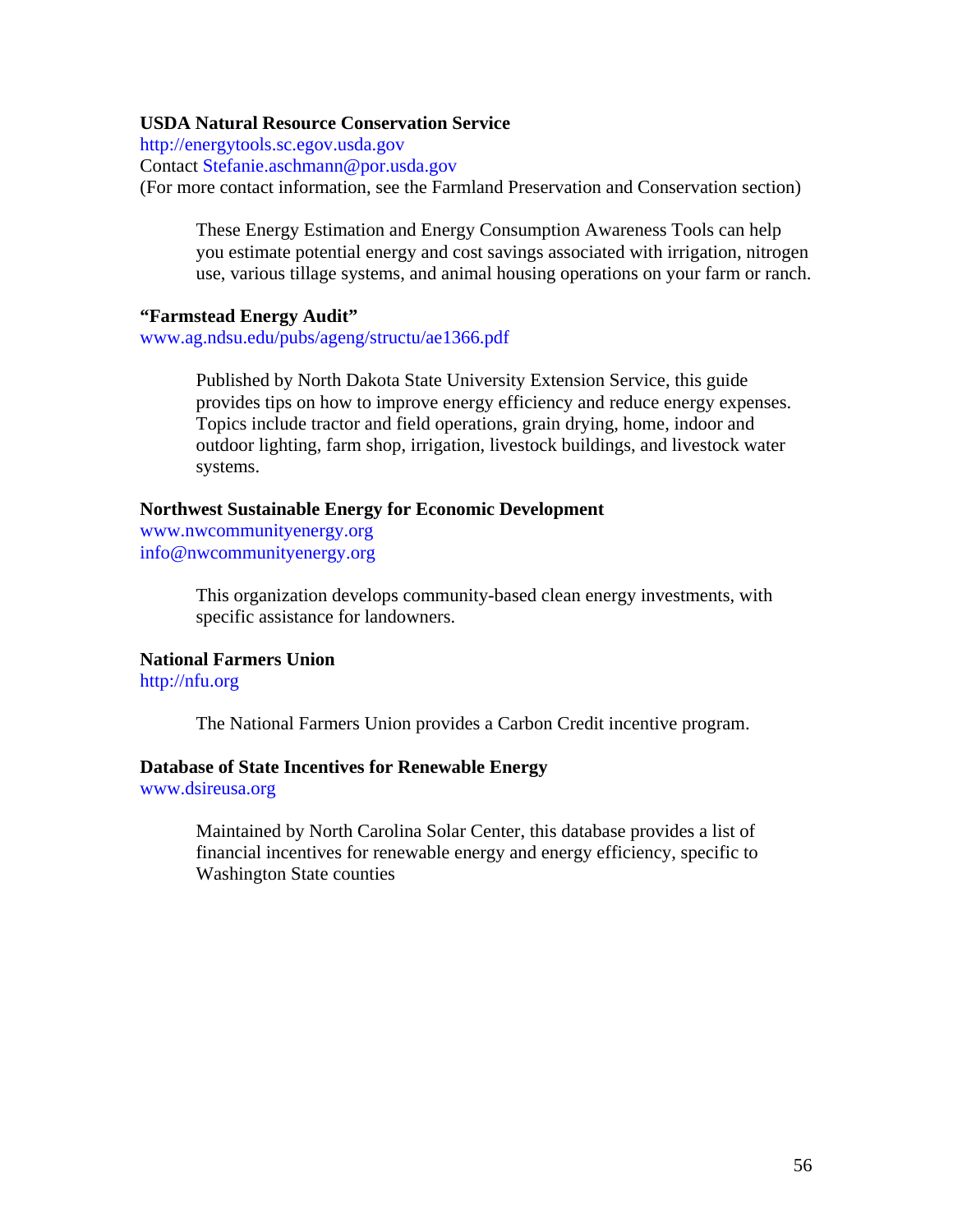# **Chapter 12: ADDITIONAL WASHINGTON RESOURCES**

- What other resources are out there for farmers and ranchers?
- How can I learn more about agriculture in Washington?

Many organizations and individuals in Washington strongly support and promote local agriculture. This support can be seen in the rising number of farmers markets across the state, in local initiatives supporting agriculture, and in public and private commitment to beginning farmers and ranchers. You are in a good place for what you want to do.

This section includes:

- Cascade Harvest Coalition, an excellent local source of information and support
- Fact sheets and publications on Washington
- A food system directory (see *Direct Sales* in the Marketing chapter for more)
- A small farm magazine
- A documentary on successful sustainable farming in Washington

## **Cascade Harvest Coalition**

4649 Sunnyside Avenue North, Room 123 Seattle, WA. 98103 206-632-0606 206-632-1080 [www.cascadeharvest.org](http://www.cascadeharvest.org/)  Mary Embleton, Executive Director, [mary@cascadeharvest.org](mailto:mary@cascadeharvest.org)

> Cascade Harvest Coalition provides key programs and resources for farmers in Washington State, disseminates information from other organizations, and can refer you to additional programs and organizations.

Cascade Harvest Coalition offers five main programs:

- 1. Puget Sound Fresh-- providing local farm product branding and consumer education
- 2. Washington FarmLink-- connecting beginning farmers with land, assisting with farm transition and farmer education
- 3. Farm to Table Workshops-- providing direct connections and new market opportunities for local farmers and local food buyers
- 4. Puget Sound Food Project-- assessing the needs for multi-purpose processing facilities to serve small and mid-sized producers in the Puget Sound region
- 5. Helping Hands-- addressing issues of food access

Cascade Harvest Coalition develops and distributes the *Puget Sound Fresh Farm Guide,* a guide to Puget Sound area farms, farmers markets, farm stands, local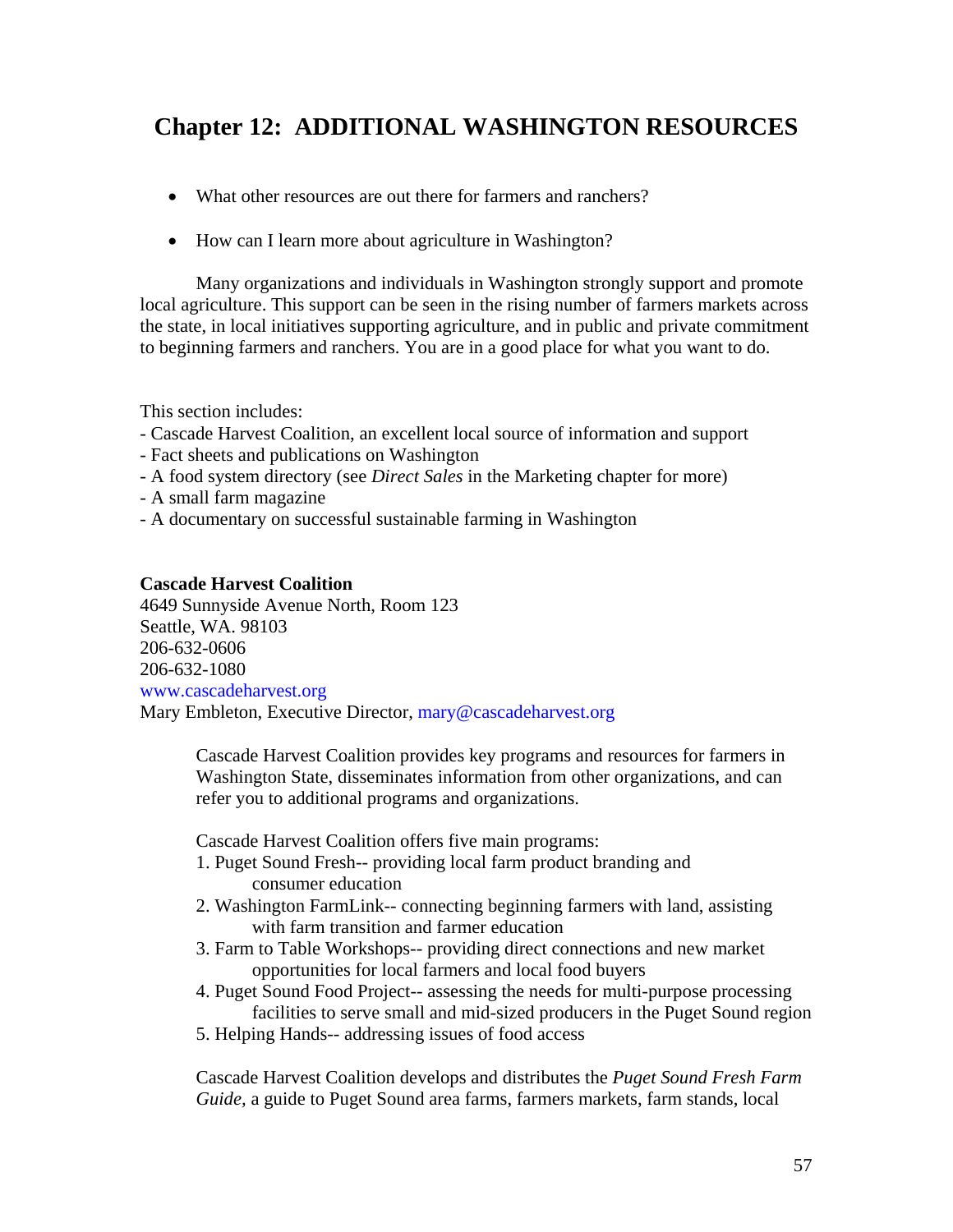grocers carrying local farm products, and includes a seasonal harvest calendar. It also produces a Community Supported Agriculture Directory (both available at [www.pugetsoundfresh.org](http://www.pugetsoundfresh.org/)). Cascade Harvest Coalition provides regional support for harvest celebrations and runs an annual Eat Local for Thanksgiving campaign.

Send an email to Mary Embleton to receive email updates for local agricultural happenings, including news and farm information, farm walks, workshops, other educational opportunities, job announcements, and more.

## **Washington State Fact Sheet USDA Economic Research Service (ERS)**  [www.ers.usda.gov/StateFacts/WA.htm](http://www.ers.usda.gov/StateFacts/WA.htm)

The ERS provides information on the economics of food, farming, natural resources, and rural America. The Washington State Fact Sheet includes facts on population, income, education, employment, farm characteristics, farm financial indicators, top commodities, exports, and specific counties in Washington.

#### **Washington Food System Directory (Ag Wiki)**

<http://wafoodsystem.jot.com/WikiHome>

Ag Wiki is a database of organizations in Washington involved in food and agriculture, with sections on Urban and Sustainable Agriculture, Environment, Land Preservation, Marketing, Public Policy, Culinary Community, Economic Development, Education, and more.

- **"Good Food"** (2008). This documentary, directed by Melissa Young and Mark Dworkin, highlights various sustainable and organic farmers across Washington State. It focuses on individual stories, and on the importance of sustainable, local, and family farms.
- **"Small Farms: The Heart of Washington Agriculture"** (2005). This WSU technical report provides an introduction to small farming in Washington State, with numbers, trends, and specific needs of Washington farmers and ranchers.

**Small Farm Today** (Magazine) 3903 W Ridge Trail Rd Clark, MO. 65243-9525 573-687-3525 (phone) [www.smallfarmtoday.com](http://www.smallfarmtoday.com/)  [smallfarm@socket.net](mailto:smallfarm@socket.net) 

> Small Farm Today is a how-to magazine of alternative and traditional crops and livestock, direct marketing, and rural living. Articles are on agritourism, aquaculture, grazing, specific crops and animals, high value crops, grant funding, publications, and more.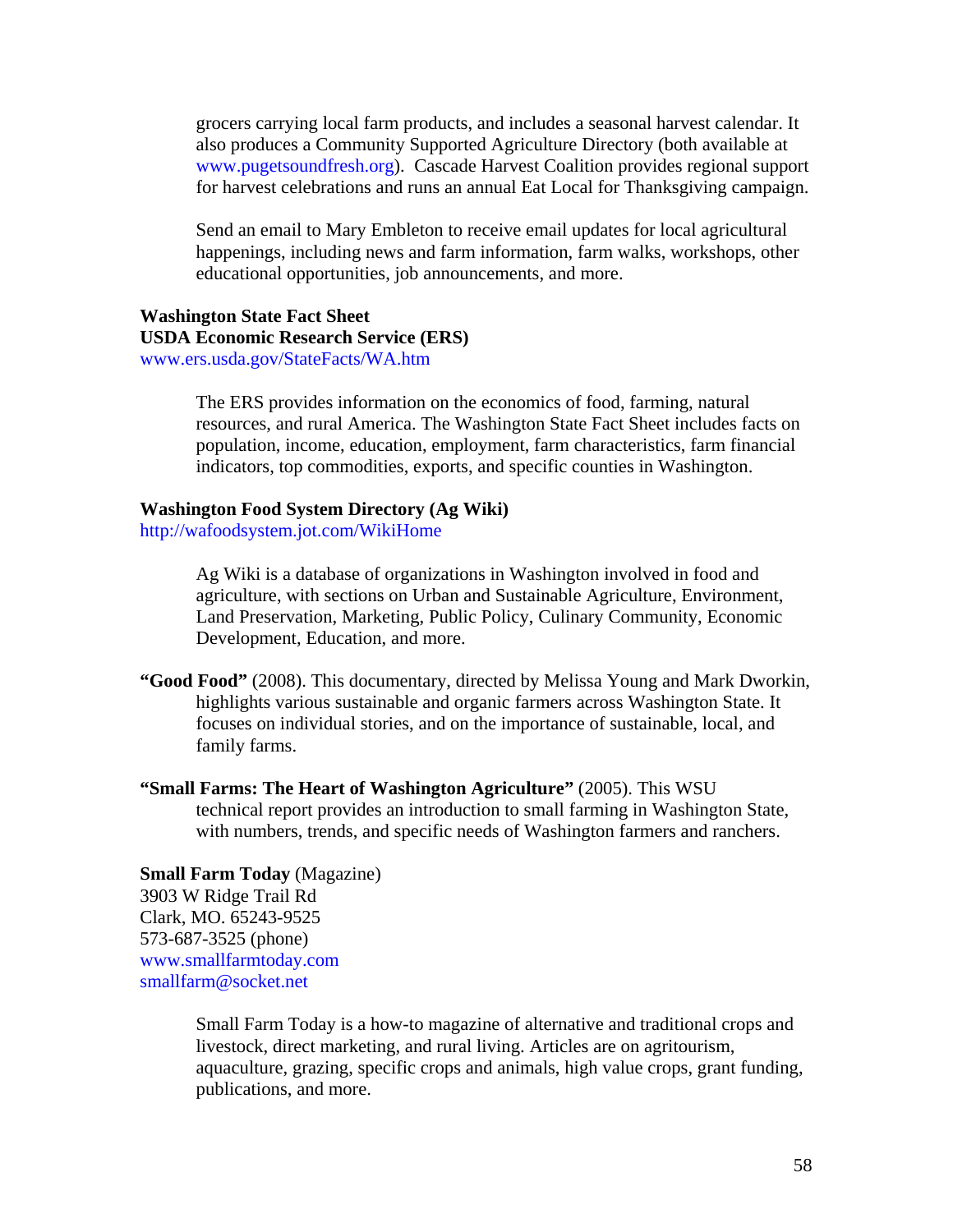# **Chapter 13: MINORITY-SPECIFIC RESOURCES**

• Where can I find additional resources for minorities and/or socially-disadvantaged farmers?

Although all of the resources in *Cultivate the Soil* may be helpful to minorities and socially-disadvantaged farmers, the Minority-Specific Resources provide additional services and assistance. Many agricultural publications and websites are also available in Spanish and other languages.

Resources in this section provide:

- Financial services
- Business planning assistance
- Educational opportunities and outreach programs
- Training and support networks
- Technical assistance

## **ShoreBank Enterprise Cascadia**

PO Box 826 203 Howerton Way, SE Ilwaco WA 98624 360-642-4265 or 206-447-9226 (phone) 360-642-4078 (fax) [www.sbpac.com](http://www.sbpac.com/)  [info@sbpac.com](mailto:info@sbpac.com)  (Regional Offices throughout Washington) Larry Baker, Fund Manager, [lbaker@sbpac.com](mailto:lbaker@sbpac.com)

> This nonprofit conservation organization offers financing, marketing, and business consulting services. ShoreBank Enterprise Cascadia makes loans, with a maximum of \$750,000, to businesses in rural and urban areas, individuals and businesses owned by low-income people, minorities, women and immigrants, businesses that create family-wage jobs in low-income communities, and private businesses organized as sole proprietorships, partnerships, corporations or nonprofit organizations that benefit the trade area.

## **USDA Farm Service Agency**

[http://www.fsa.usda.gov](http://www.fsa.usda.gov/)  (For more contact information, see the Financial Resources chapter)

> Socially disadvantaged beginning and family-sized farmers and ranchers can apply for Farm Ownership, Farm Operating, Beginning Farmers and Rancher, and Socially Disadvantaged Persons Loans from the Farm Service Agency. Native Americans can also apply for Indian Land Acquisition Loans: [www.usda.gov/news/pubs/indians/charter3.htm](http://www.usda.gov/news/pubs/indians/charter3.htm)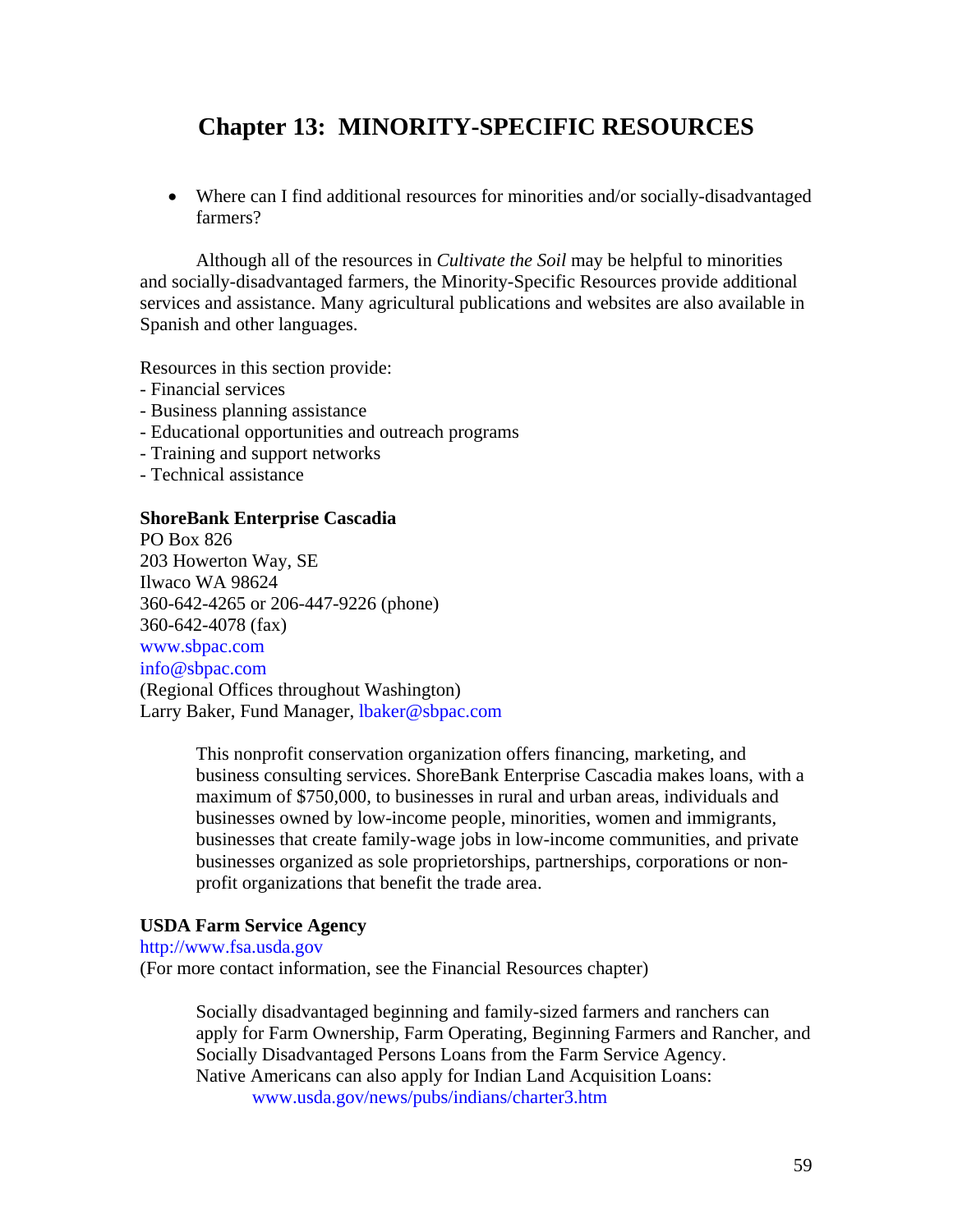## **Small Farms Team, Washington State University (WSU)**

[www.smallfarms.wsu.edu](http://www.smallfarms.wsu.edu/)  Marcy Ostrom, [mrostrom@wsu.edu,](mailto:mrostrom@wsu.edu) 509-663-8181 (For more contact information, see the Business Planning chapter)

> WSU Small Farms Team provides bilingual Hmong and Latino outreach specialists to adapt educational programs for diverse cultures.

## **Young and Beginning Producer (AgVision) Program Northwest Farm Credit Services**

[www.farm-credit.com/Default.aspx?pageid=355](http://www.farm-credit.com/Default.aspx?pageid=355)

The AgVision Program offers financing, resources, and programs for young, beginning, minority, and/or small farmers. Financing is available at competitive rates with possible loan fee reductions for real estate purchases, operating expenses, livestock and equipment purchases, refinancing existing debt, and leasing. The program provides financial and business management skills, conferences and workshops for financial and management training, grants for education, and a mentorship program to increase business management skills.

#### **Washington State Office of Minority and Women's Business Enterprises**

P.O. Box 41160 Olympia, WA 98504-1160 866-208-1064 (toll free) 360-586-7079 (fax) [www.omwbe.wa.gov/](http://www.omwbe.wa.gov/)  Cynthia Cooper, Director, [cynthiac@omwbe.wa.gov](mailto:cynthiac@omwbe.wa.gov), 360-753-9679, x105

> Washington State Office of Minority and Women's Business Enterprises provides free seminars and workshops for all beginning and current small businesses owners, offered often and throughout Washington State.

#### **Plain Language Guides**

<http://nnifp.org/node/147>

These clear and concise documents were designed to help reduce misunderstandings and errors in agriculture.

The Plain Language Guides include:

Starting a Value Added Food Business; Harvesting Your Crops; Managing Risks on the Small Farm; Applying for a Farm Service Agency Loan; Guide to Selling at a Farmers' Market; and USDA's NASS End of Season Fruit and Vegetable Inquiry. The guides were put together by Sustainable Agriculture Research and Education (SARE), the USDA Risk Management Agency, and the Northeast Network of Immigrant Farming Projects.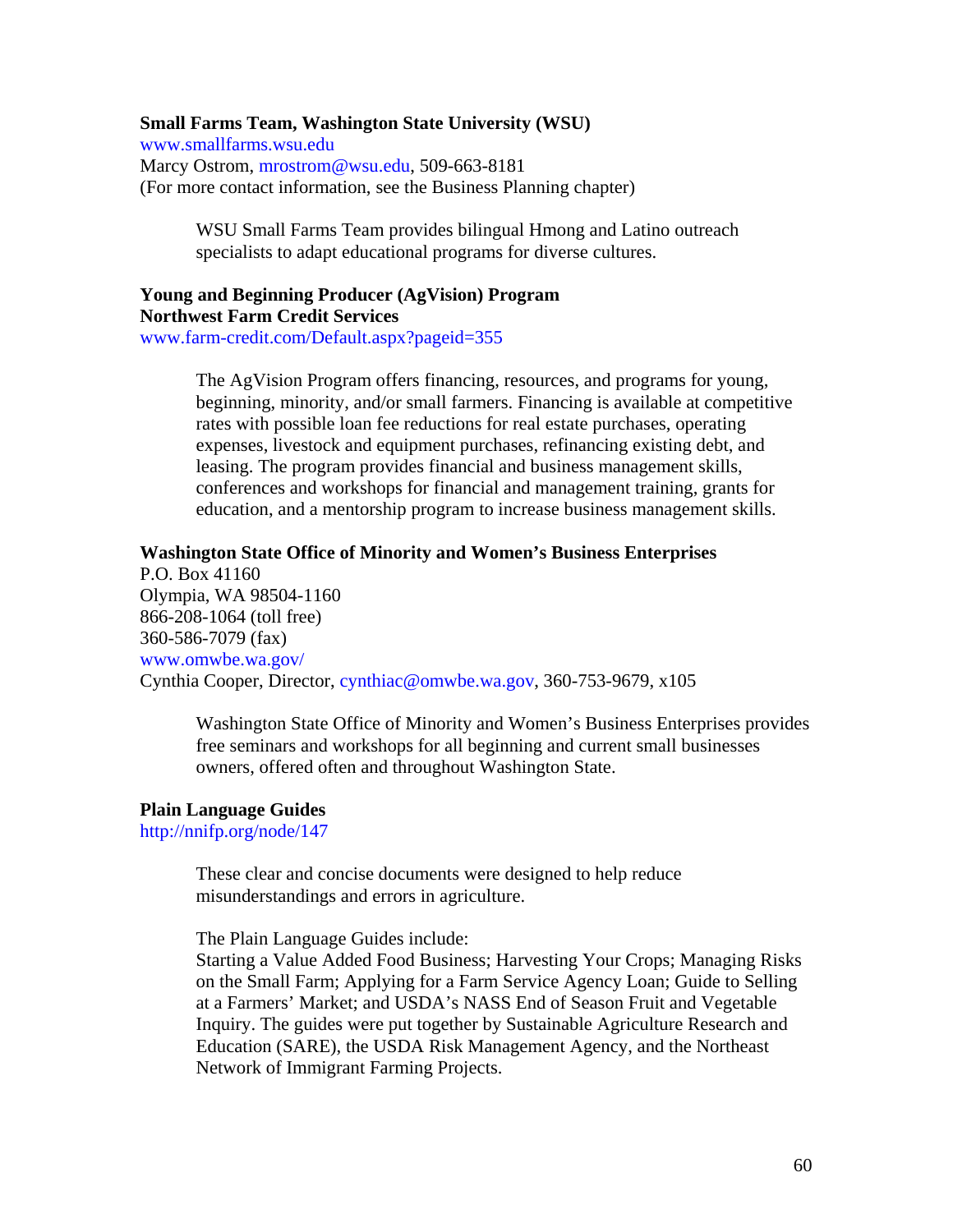**National Immigrant Farming Initiative (NIFI)** P.O. Box 8 Athens, NY 12015 518-945-2160 [www.immigrantfarming.org](http://www.immigrantfarming.org/) [mapyalvarez@gmail.com](mailto:mapyalvarez@gmail.com?subject=NIFI%20website%20visitor%20seeking%20more%20information)

> NIFI provides training, information sharing, networking opportunities, grants for immigrant and refuge farming projects, and other resources to support immigrant farmers.

**Center for Latino Farmers**  24 S Third Avenue

Yakima, WA. 98902 509-453-3157 [www.centerforlatinofarmers.com](http://www.centerforlatinofarmers.com/)  [latinofarmers@charter.net](mailto:latinofarmers@charter.net) 

> This organization primarily assists Spanish-speaking farmworkers in their transition to farm ownership through business planning and workshops, preparing loan packages, and one-on-one services.

## **Heritage University**

3240 Ford Road Toppenish, WA. 98948 509-865-8500 or 888-272-6190 [www.heritage.edu](http://www.heritage.edu/) Kazuhiro Sonoda, Arts and Sciences Dean, [Sonoda\\_k@heritage.edu](mailto:Sonoda_k@heritage.edu) 

> Heritage University offers undergraduate and graduate courses throughout Washington State-- in Seattle, Wenatchee, Moses Lake, Yakima, Toppenish, and Tri-Cities. This university supports the highest proportion of minority and lowincome undergrads of any university in the state, and offers degrees that can assist with small farm business planning and other aspect of agriculture.

**"The Green Book"** (see the Marketing section) and **ATTRA publications** (see the Sustainable and Organic Agriculture section) are available in Spanish.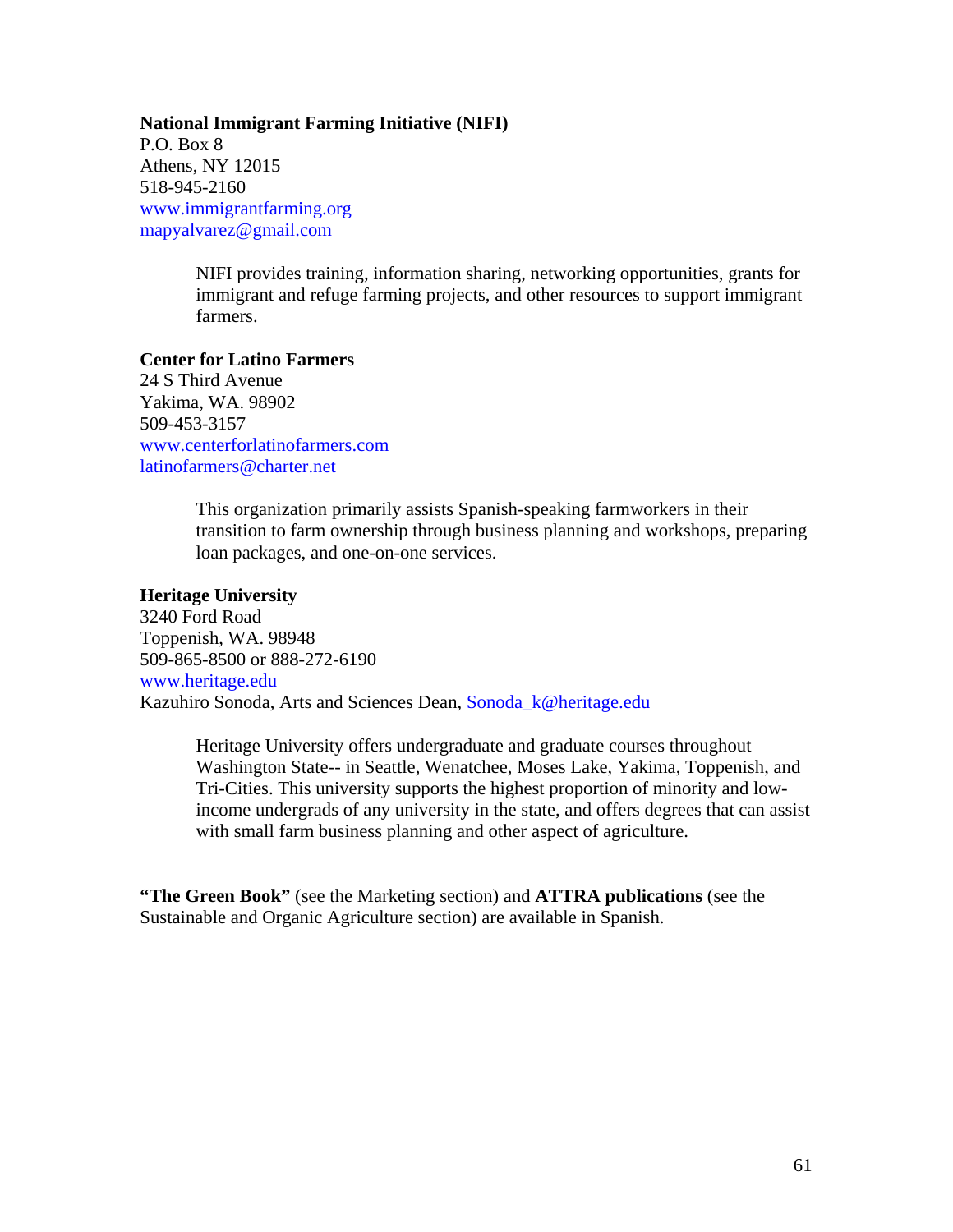## **Heifer International**

**Pacific Northwest Program** PO Box 739 Ellensburg, WA. 98926 509-925-7350 or 800-481-9507 (phone) 509-925-7359 (fax) [www.heifer.org](http://www.heifer.org/) Colleen Donovan, Program Manager: [colleen.donovan@heifer.org](mailto:colleen.donovan@heifer.org) 

> Heifer International's Pacific Northwest Program partners with community groups, non-profits, or associations to support projects that help rebuild local food systems, social justice and food sovereignty. Heifer offers hands-on field support and multi-year funding. Approved projects receive help with participatory planning, group development, networking, technical assistance, training, livestock and horticulture.

## **Community to Community Development**

203 W Holly #317 Bellingham, WA. 98225 360-738-0893 [www.foodjustice.org](http://www.foodjustice.org/)  [decomunidad@questoffice.net](mailto:decomunidad@questoffice.net)

> Community to Community helps farm workers and organic farmers find collaborative solutions for producing organically and locally. This organization is also working to develop a domestic Fair Trade label. Community to Community is committed to social, economic, and environmental justice, and although it primarily assists farm workers in Whatcom County, it strives to assist all farm workers in Washington.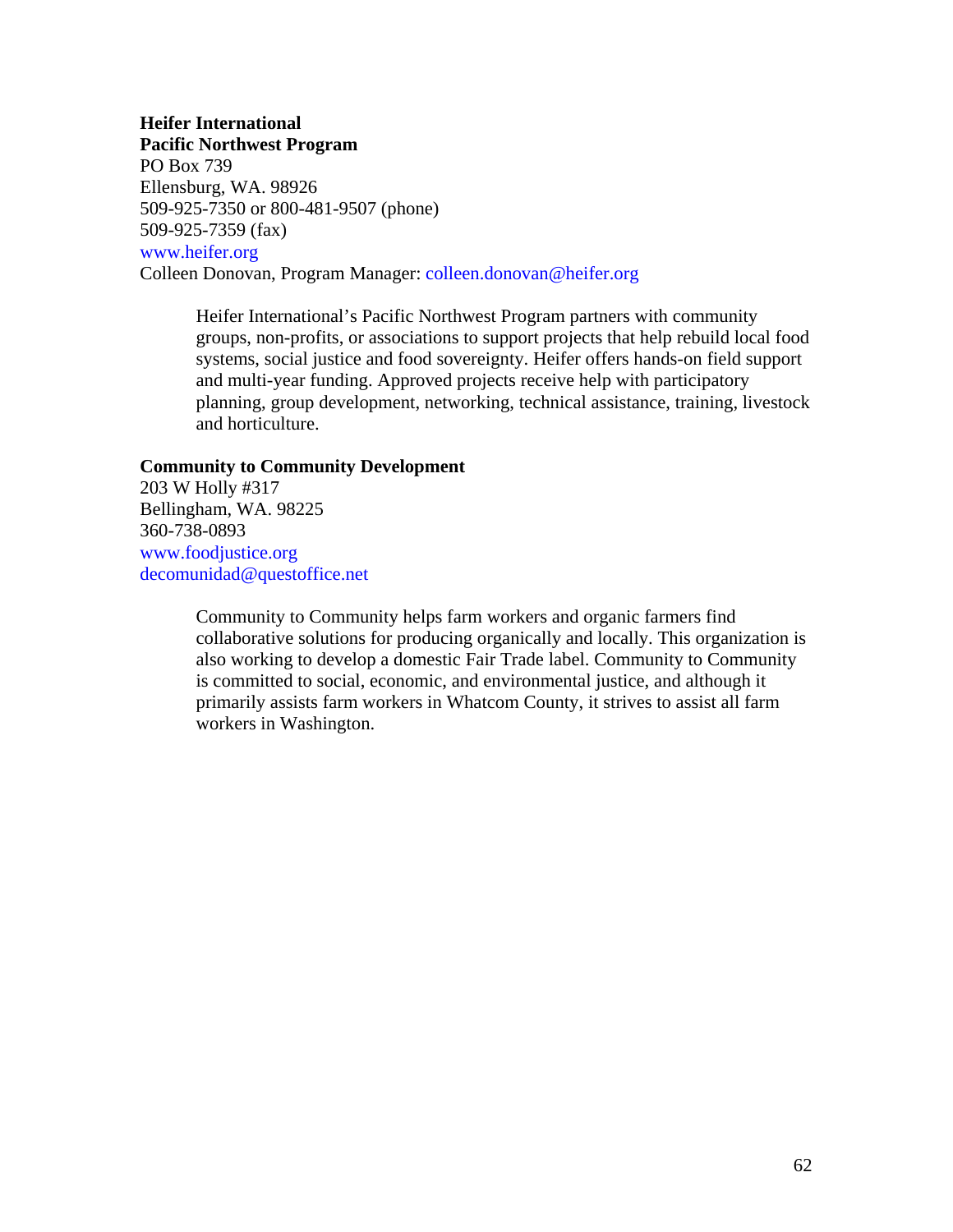## **Chapter 14: COUNTY AND REGION-SPECIFIC RESOURCES**

• What additional resources are in my region, county, city, or town?

Although the previous sections contain helpful national and state-wide resources, the following regional and county resources may also be of great assistance. Every county has a WSU extension office, and land trusts, conservation districts, farm bureaus, and small business development centers are located throughout Washington State. Many counties, cities, and towns also have websites you can use to search for agricultural information.

This section provides:

- Links to offices and organizations throughout Washington State that support agriculture, especially through education, networking, conservation, and business support
- Information on the beneficial Open Space Taxation Act
- Additional resources for specific regions and counties

## *THROUGHOUT WASHINGTON*

#### **Tilth Producers Directory**

[www.tilthproducers.org/directory/tpdirportal.htm#region](http://www.tilthproducers.org/directory/tpdirportal.htm#region) 

Search for growers, CSA farms, farm stands, u-pick farms, value-added products, markets, grocers, restaurants, wholesalers, brokers, processors, suppliers, consultants, services, and education by region. This directory is divided by region, and is very useful.

#### **Washington State University Extension Offices**

<http://ext.wsu.edu/locations/>

WSU Extension has offices in every county which provide education, local events, research, resources, and assistance to farmers and ranchers. This webpage provides a list of websites and directories for local extension offices.

#### **Conservation Districts**

[www.scc.wa.gov/index.php/contact/Conservation-Districts/](http://www.scc.wa.gov/index.php/contact/Conservation-Districts/) 

Conservation districts are independent governmental entities that support landowners, specifically with regards to water and soil conservation, and help provide incentive-based conservation on private lands, through cost-share programs. This site provides contact information for county and regional conservation districts in Washington.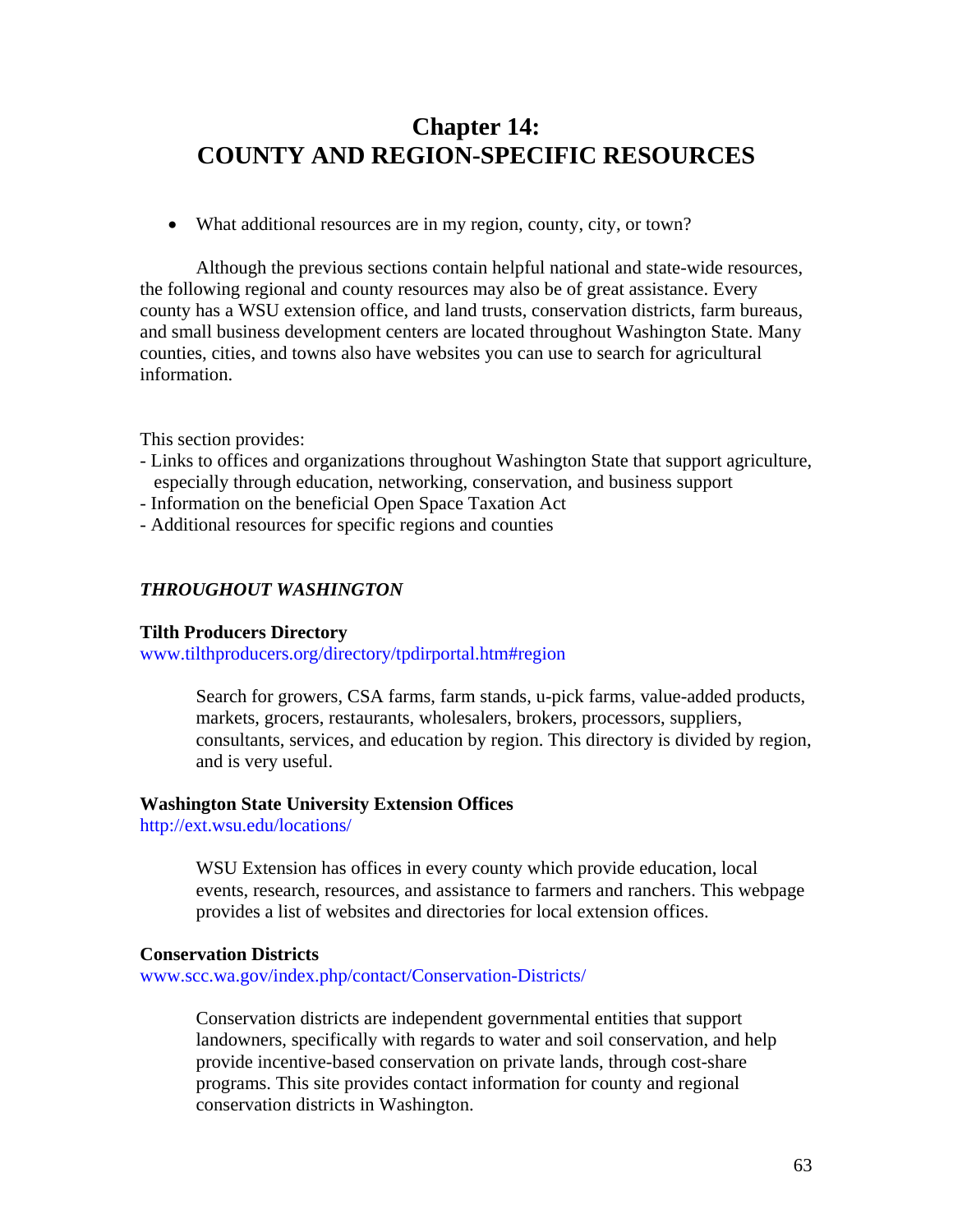#### **Small Business Development Centers**

Centers located throughout Washington

#### [www.wsbdc.org](http://www.wsbdc.org/)

Search by zip code to find nearby small business development centers.

## **Land Trusts**

[www.ltanet.org/landtrustdirectory](http://www.ltanet.org/landtrustdirectory)

The Land Trust Alliance provides a search tool for all state-wide and local land trusts.

## **Open Space Taxation Act Washington State Department of Revenue**

(Department of Revenue offices throughout the State) 1-800-647-7706 [http://dor.wa.gov/docs/Pubs/Prop\\_Tax/OpenSpace.pdf](http://dor.wa.gov/docs/Pubs/Prop_Tax/OpenSpace.pdf)

> The Open Space Taxation Act allows eligible landowners to have their farm and agricultural land valued for tax purposes at its current use (agriculture) rather than at its highest value use (development). Landowners can save through this tax program, if they apply and qualify for "open space land." Participation in this program alleviates pressures from development.

Go to [http://dor.wa.gov](http://dor.wa.gov/) for an application.

#### **Washington Counties**

[www.mrsc.org/byndmrsc/counties.aspx](http://www.mrsc.org/byndmrsc/counties.aspx) 

The Municipal Research and Services Center of Washington provides links to Washington county, city, and town government websites.

#### **Washington State Farm Bureau**

360-357-9975 (phone) [www.wsfb.com](http://www.wsfb.com/) 

> The Washington State Farm Bureau provides resources for farmers and ranchers such as health insurance, education, training, and scholarships for young and beginning farmers. It provides leadership and support for farm and ranch families at the local, state, and national levels. Access events and meetings for your local county farm bureau, and become a member at this website: [www.wsfb.com/membership/join](http://www.wsfb.com/membership/join)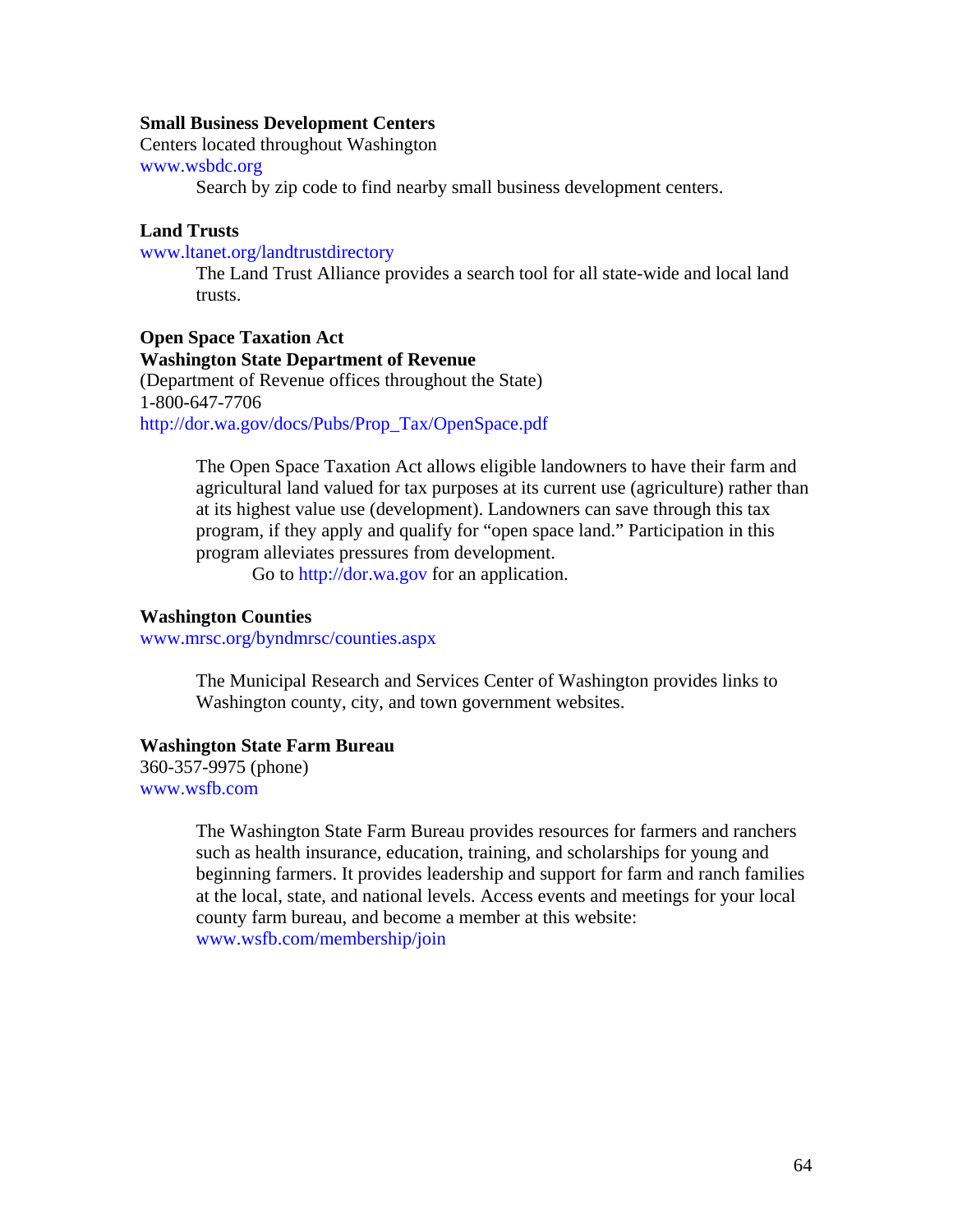## *REGIONS AND COUNTIES*

## **Cascade Region**

Cascade Foothills Farmland Association

[www.visitwashingtonfarms.com](http://www.visitwashingtonfarms.com/) 

This association promotes agritourism, and provides a directory of services in the foothills of the eastern Cascades.

## **Clallam County**

## Clallam Grown

[www.clallamgrown.org](http://www.clallamgrown.org/) 

Clallam Grown provides education on eating locally, and its website includes links to grocery stores, markets, restaurants, CSAs, and local farms.

Friends of the Fields P.O. Box 1201 Carlsborg, WA. 98324 360-683-7750 (phone) [www.friendsofthefields.org](http://www.friendsofthefields.org/) 

> Friends of the Fields supports and advocates for agriculture, supports agritourism, works to educate the public, and protects farmland through conservation easements for Clallam County farmers and ranchers.

#### **Island County**

South Whidbey Tilth P.O. Box 252 Langley, WA. 98260 360-678-4168 [www.southwhidbeytilth.org](http://www.southwhidbeytilth.org/)  [info@southwhidbeytilth.org](mailto:info@southwhidbeytilth.org) 

South Whidbey Tilth supports and promotes sustainable agriculture.

## **Jefferson County**

Jefferson LandWorks Collaborative [www.jeffersonlandworks.org/](http://www.jeffersonlandworks.org/)

> Jefferson LandWorks Collaborative is a network of nine local organizations working to keep farmland and forestland economically viable in the region. The Collaborative helps farmers and beginning farmers find land to lease or purchase, and locates funding for conservation easements and specific grants. It also provides business planning, financial planning, marketing, production, processing, and estate planning assistance.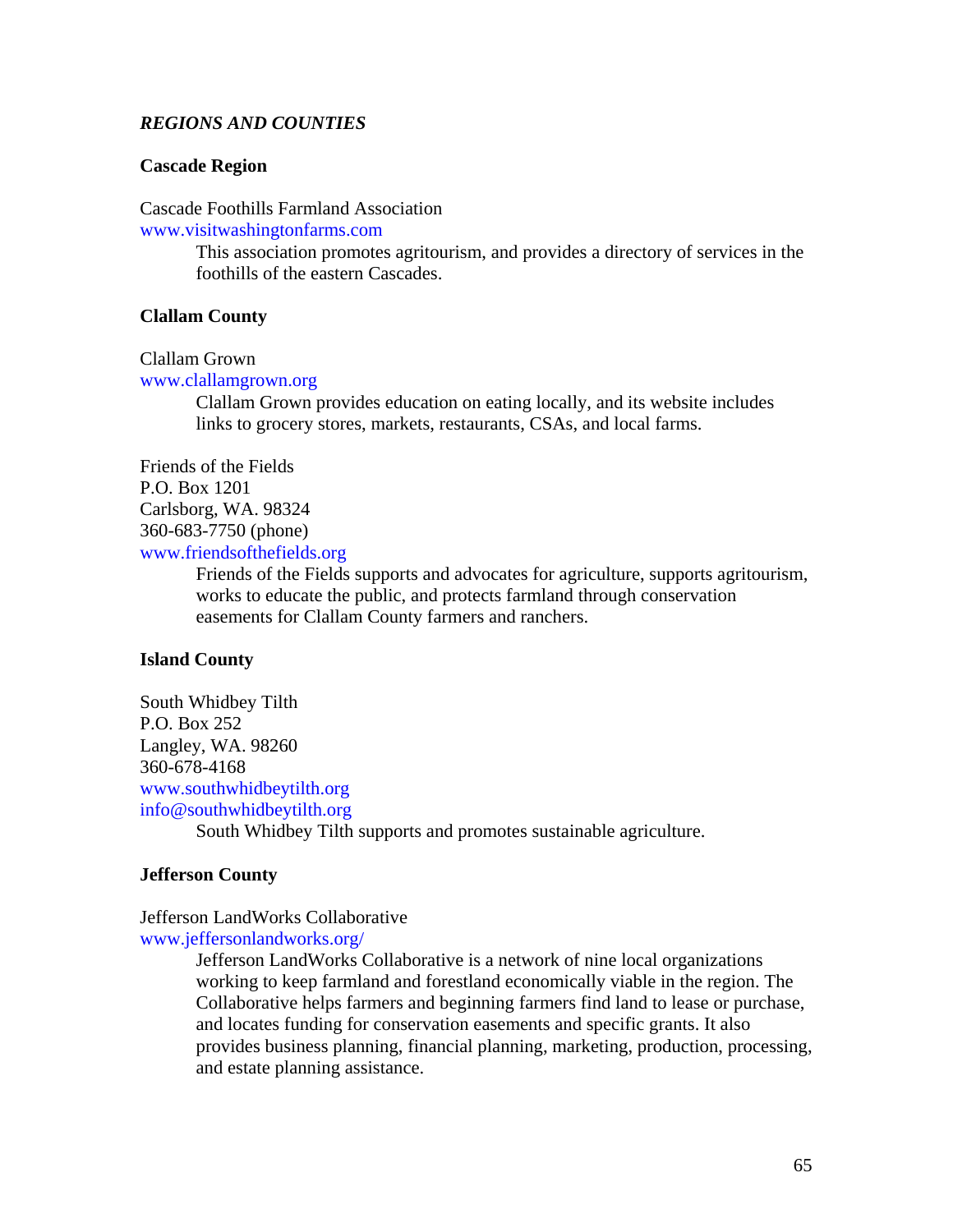## **King County**

King County Water and Land Resources Division

Agriculture Program:

[www.kingcounty.gov/environment/wlr/agriculture-program.aspx](http://www.kingcounty.gov/environment/wlr/agriculture-program.aspx)

King County helps preserve prime agricultural soils, protect water resources, and ensure the economic vitality of agriculture through the Agricultural Drainage Assistance Program, King County Agriculture Commission, and Puget Sound Fresh.

King County Agriculture Commission:

[www.kingcounty.gov/environment/waterandland/agriculture/commission.aspx](http://www.kingcounty.gov/environment/waterandland/agriculture/commission.aspx)

The Agriculture Commission aims to influence regional policy to support agricultural land, economically viable agriculture, and to educate the public on the benefits of local agricultural products.

King County Farmland Preservation Program:

[www.kingcounty.gov/environment/wlr/agriculture-program/farmland](http://www.kingcounty.gov/environment/wlr/agriculture-program/farmland-preservation-program.aspx)[preservation-program.aspx](http://www.kingcounty.gov/environment/wlr/agriculture-program/farmland-preservation-program.aspx) 

Contact Judy Herring at [judy.herring@kingcounty.gov](mailto:judy.herring@kingcounty.gov) 

Landowners can sell development rights to King County for farmland preservation. Land must be in an Agricultural Production District to qualify.

King County Natural Resource Lands:

[www.kingcounty.gov/environment/waterandland/natural-lands.aspx](http://www.kingcounty.gov/environment/waterandland/natural-lands.aspx) 

The county conserves tracts of ecologically-sensitive lands, working farms, and forests. These acquisitions are made through the King County Open Space System plan.

King County Office of Business Relations and Economic Development MS BOA-EX-2000 701 Fifth Avenue, Suite 2000 Seattle, WA 98104 206-205-0700 (phone) 206-205-0719 (fax) [www.metrokc.gov/exec/bred/](http://www.metrokc.gov/exec/bred/) 

> The Office of Business Relations and Economic Development provides access to information on loan opportunities, including King County Small Business Loan Program, Small Business Administration 7 (a) Loan Guarantee, Certified Development Company (504) Loan, HUD Section 108 Loan Guarantee, and Cascadia Revolving Fund:

[www.kingcounty.gov/exec/bred/resourcedirectory/businessfinprograms.aspx](http://www.kingcounty.gov/exec/bred/resourcedirectory/businessfinprograms.aspx)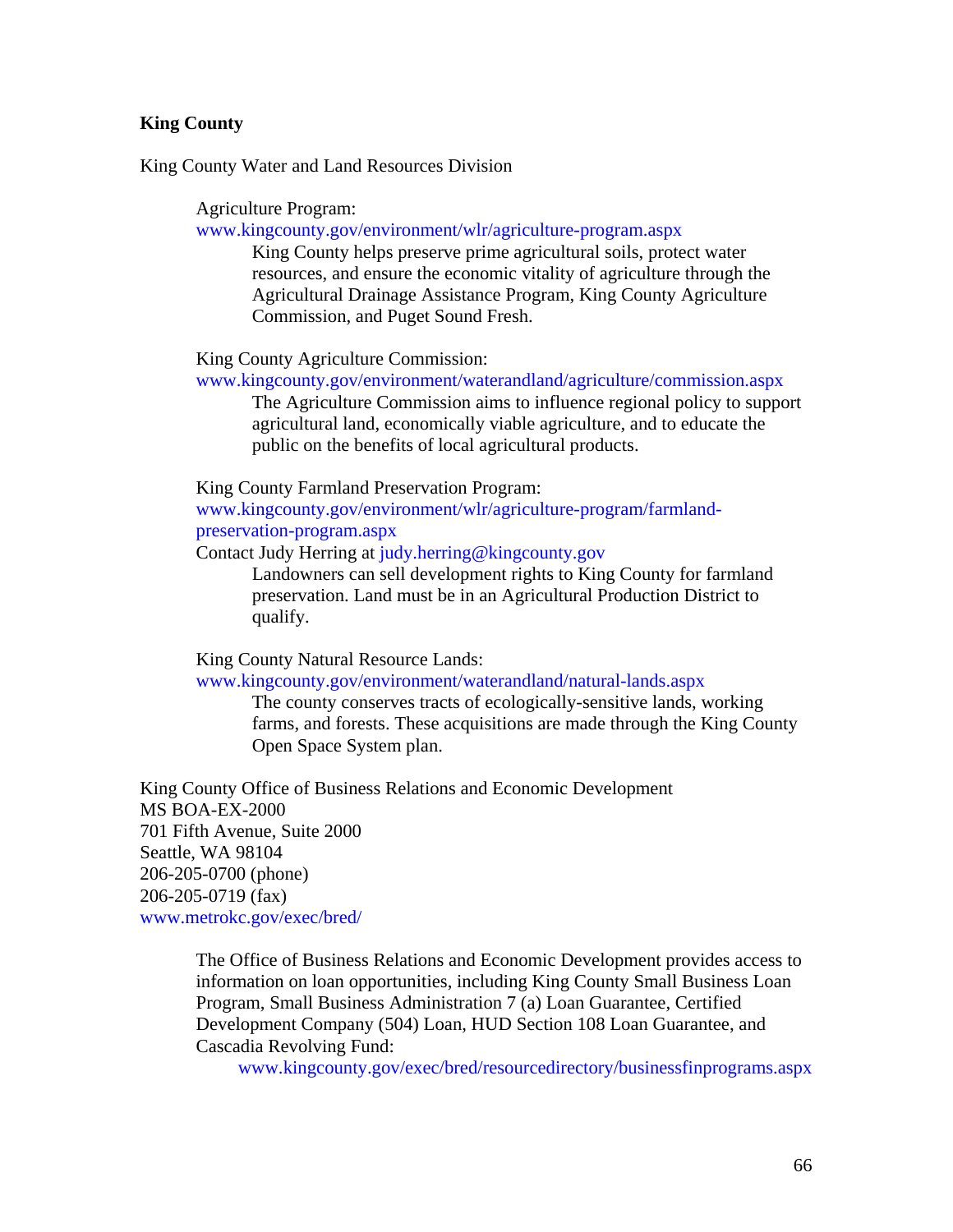## WSU King County Extension: Food and Farms

<http://king.wsu.edu/foodandfarms/foodfarmfacts.htm>

At this website, you can find resource handouts on: Farm Supply and Equipment Vendors, Tips for Buying Farm Equipment, Financial Resources, Insurance Resources, Value-Added Enterprises for Small-Scale Farmers, Livestock, Marketing, Sustainable Agriculture, Weeds and Pests. Each handout includes relevant organizations and contact information, publications, and other resources.

## Department of Natural Resources and Parks Grant Exchange <http://dnr.metrokc.gov/wlr/PI/grants.htm>

King County offers grants and technical support for watershed protection, habitat restoration, reforestation, salmon conservation, and natural resource stewardship.

#### Snoqualmie Stewardship Program

### [http://stewardshippartners.org/prog\\_snoq.html](http://stewardshippartners.org/prog_snoq.html)

The Snoqualmie Stewardship Program implements habitat restoration projects with landowners and farmers, and connects farmers to other organizations and agencies that can provide resources and cost-sharing opportunities to help them improve their farm practices and economic viability. Stewardship Partners also has a "Salmon-Safe" certification program that provides market incentives to encourage and promote salmon habitat restoration.

Sno-Valley Tilth P.O. Box 48 Carnation, WA 98041 360-794-6081 [www.snovalleytilth.org](http://www.snovalleytilth.org/)  [info@snovalleytilth.org](mailto:info@snovalleytilth.org) 

Sno-Valley Tilth supports organic and sustainable agriculture.

#### 21 Acres

P.O. Box 2001

Woodinville, WA. 98072

### 425-487-3037

[www.21acres.org](http://www.21acres.org/) 

21 Acres is an agricultural and environmental learning center with a biodiverse farmstead, trails, demonstration plots, and community gardens.

Vashon Island Growers Association (VIGA) [www.vigavashon.org](http://www.vigavashon.org/) 

VIGA is a group of growers working together to access markets and sponsor classes and workshops.

PCC Natural Markets, Metropolitan Market, and Madison Market are a few grocers that buy directly from local producers throughout Washington, with stores located in King County.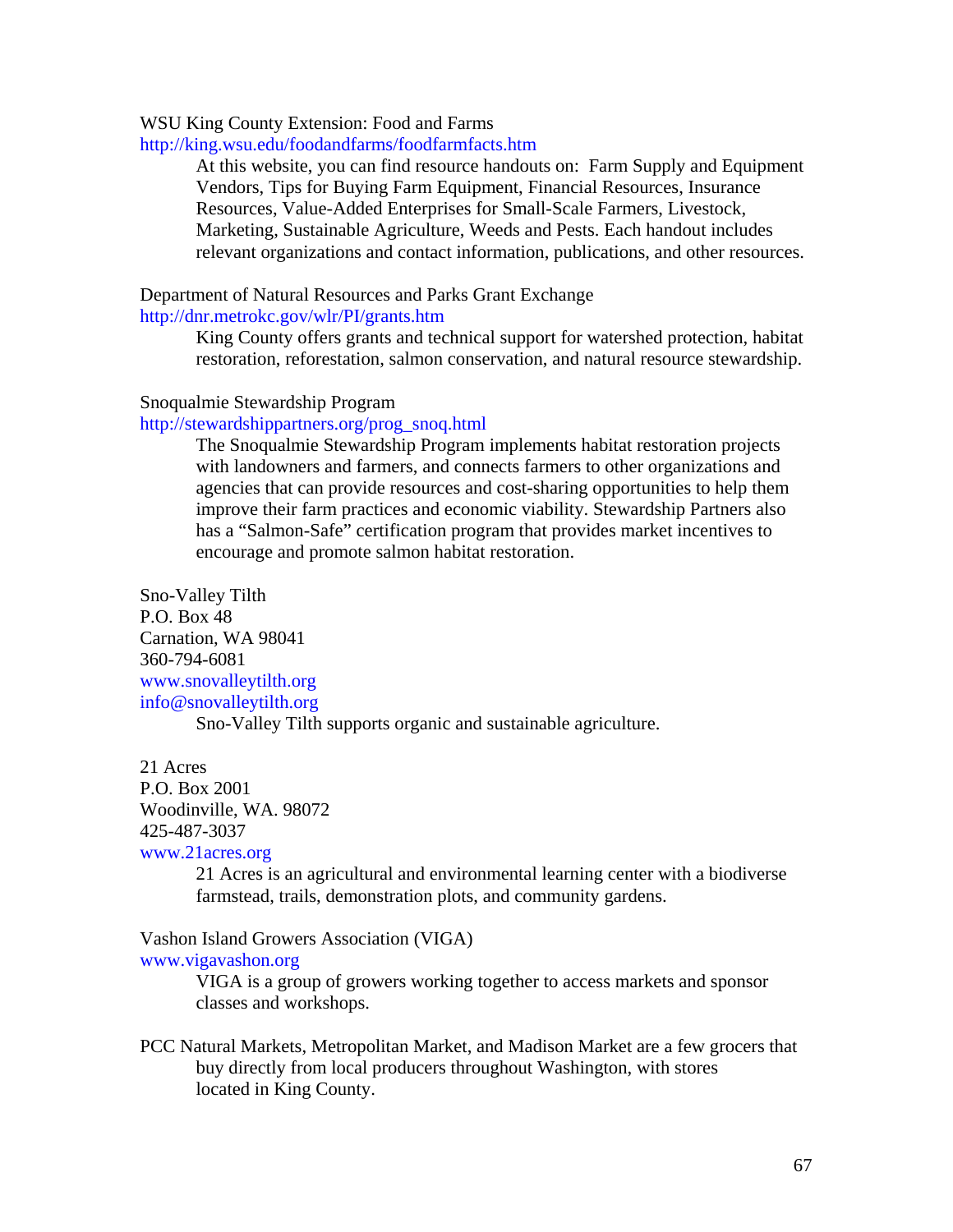## **Kitsap County**

Kitsap Community and Agricultural Alliance [www.kitsapag.org](http://www.kitsapag.org/)  This organization promotes bonds between agriculture and communities.

## **Lewis County**

Farm Bank Project 186 Tingle Road Winlock, WA. 98596 360-785-4927 [www.farmbankproject.com](http://www.farmbankproject.com/) 

> This project works to preserve local farms and farmland, supports sustainable local food economies, and builds community through events.

Lewis County Farm Bureau [www.lewiscountyfb.com](http://www.lewiscountyfb.com/)

### **Okanogan County**

Methow "Buy Local"

[www.methownet.com/buylocal.html](http://www.methownet.com/buylocal.html) 

This website includes a listing of local farms and ranches in the Methow Valley.

## Partnership for a Sustainable Methow

[www.sustainablemethow.net](http://www.sustainablemethow.net/) 

Partnership for a Sustainable Methow provides workshops and events, a quarterly journal, and a directory of local services dedicated to sustainability.

#### **North/Central Washington**

Chelan-Douglas Land Trust, Conservation Buyer Program [www.cdlandtrust.org](http://www.cdlandtrust.org/) Contact [bob@cdlandtrust.org](mailto:bob@cdlandtrust.org)

> This land trust sells conservation properties (properties protected from development by conservation easements at or prior to the time of the sale).

North Central Washington Resource and Conservation Development Council [www.ncwrcd.org](http://www.ncwrcd.org/)

This council assists with conservation in Douglas, Chelan, and Okanogan counties.

## Education and Agriculture Together

## [www.eatncw.org](http://www.eatncw.org/)

Education and Agriculture Together is a community food system group that promotes local agriculture.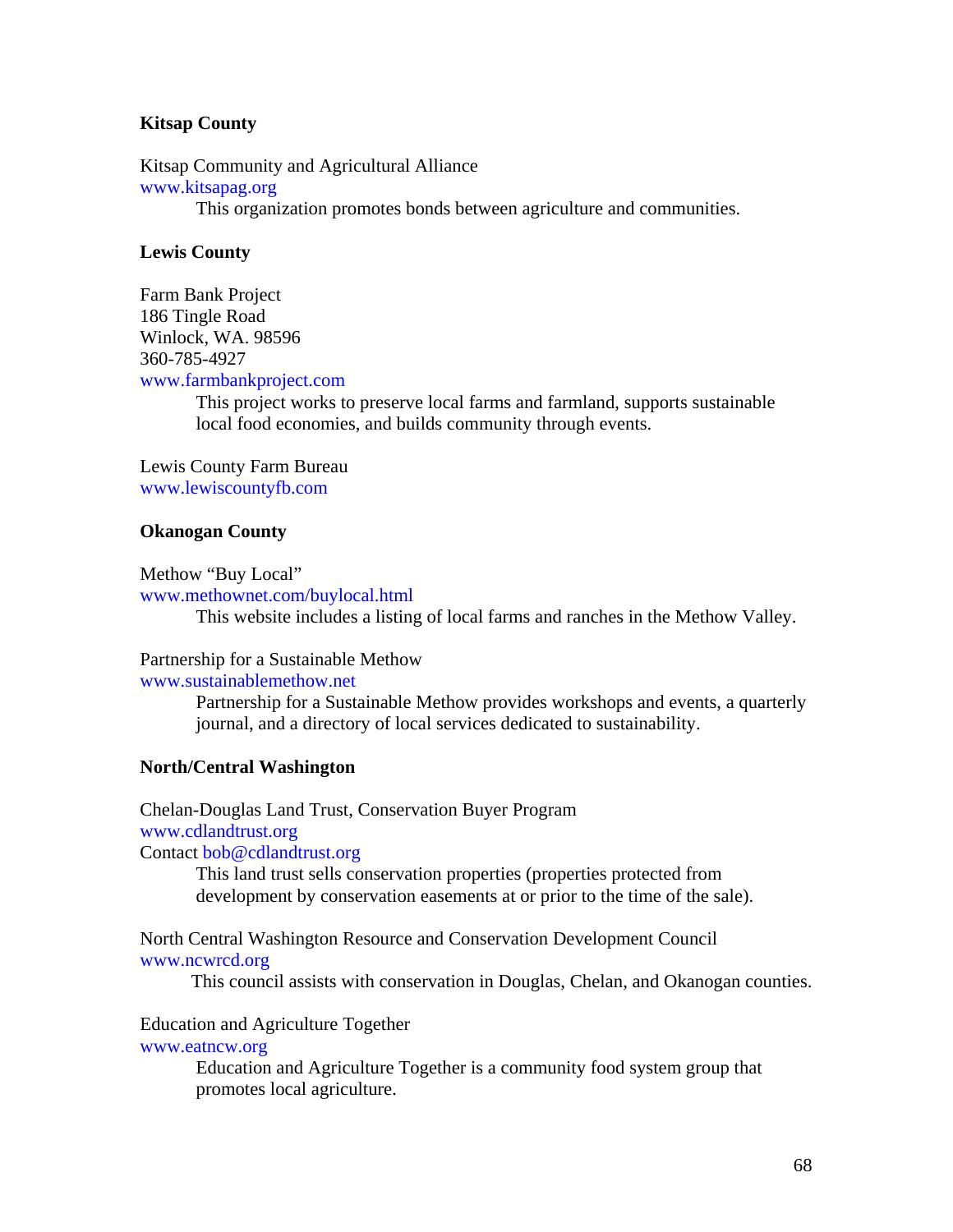## **Pierce County**

Open Space: Farm and Agricultural Tax Program

[www.co.pierce.wa.us/pc/abtus/ourorg/at/opsp\\_agricultural.htm](http://www.co.pierce.wa.us/pc/abtus/ourorg/at/opsp_agricultural.htm)

This program adjusts taxes to relieve agricultural landowners from development pressure.

Farming Assistance, Revitalization, and Marketing (FARM) program Pierce County Planning and Land Services

[www.co.pierce.wa.us/pc/services/home/property/pals/other/pcfac.htm](http://www.co.pierce.wa.us/pc/services/home/property/pals/other/pcfac.htm) 

 The FARM program works to preserve and promote the long-term viability of agriculture. It is an umbrella organization for all agriculture-related issues in Pierce County.

## King-Pierce County Farm Bureau

[www.kingpiercecofb.org](http://www.kingpiercecofb.org/) 

This farm bureau provides educational scholarships and local resources.

## **San Juan County**

## San Juan County Land Bank

[www.co.san-juan.wa.us/land\\_bank](http://www.co.san-juan.wa.us/land_bank)

San Juan County will help buy easements on land that is considered an important conservation resource, has public support, and is vulnerable to development. San Juan County Land Bank also has a Conservation Buyer Program, and sells land to private owners.

Agricultural Resources Committee (ARC) of San Juan County

## [www.sjcarc.org](http://www.sjcarc.org/)

This Committee aims to protect and restore the agricultural resources of San Juan County.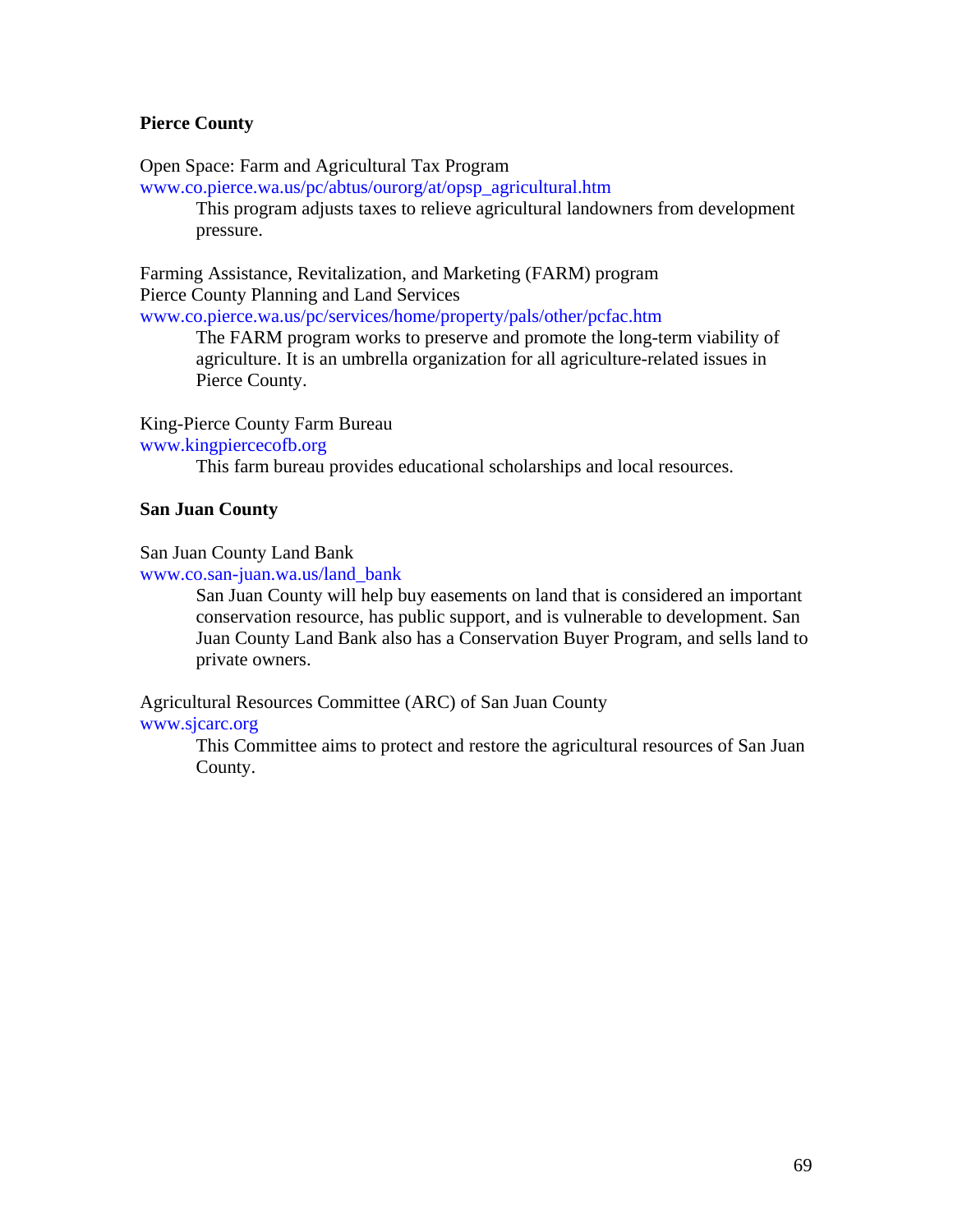## **Skagit County**

Skagitonians to Preserve Farmland PO Box 2405 Mount Vernon, WA 98273 360-336-3974 (phone) [www.skagitonians.org](http://www.skagitonians.org/) [spf@anacortes.net](mailto:spf@anacortes.net) Allen Rozema, Executive Director, [allenr@skagitonians.org](mailto:allenr@skagitonians.org), 360-630-9560 Skagitonians to Preserve Farmland works to protect farmers, farming, and farmland.

Skagit County Farmland Legacy Program [www.skagitcounty.net](http://www.skagitcounty.net/) Skagit County purchases agricultural easements on farmland: [http://www.skagitcounty.net/Common/asp/default.asp?d=ConservationFutures&c](http://www.skagitcounty.net/Common/asp/default.asp?d=ConservationFutures&c=General&p=main.htm)  $=$ General $&$ p=main.htm

## **Spokane County**

Spokane Tilth W 35 Main Spokane, WA. 99201 509-325-6911 [www.spokanetilth.org](http://www.spokanetilth.org/)  [office@spokanetilth.org](mailto:office@spokanetilth.org)  Spokane Tilth supports and promotes sustainable agriculture.

## **Thurston County**

Thurston County Farm Map [www.soundfoodshed.org](http://www.soundfoodshed.org/) 

> This website provides an online map and an alphabetical listing of farms in Thurston County.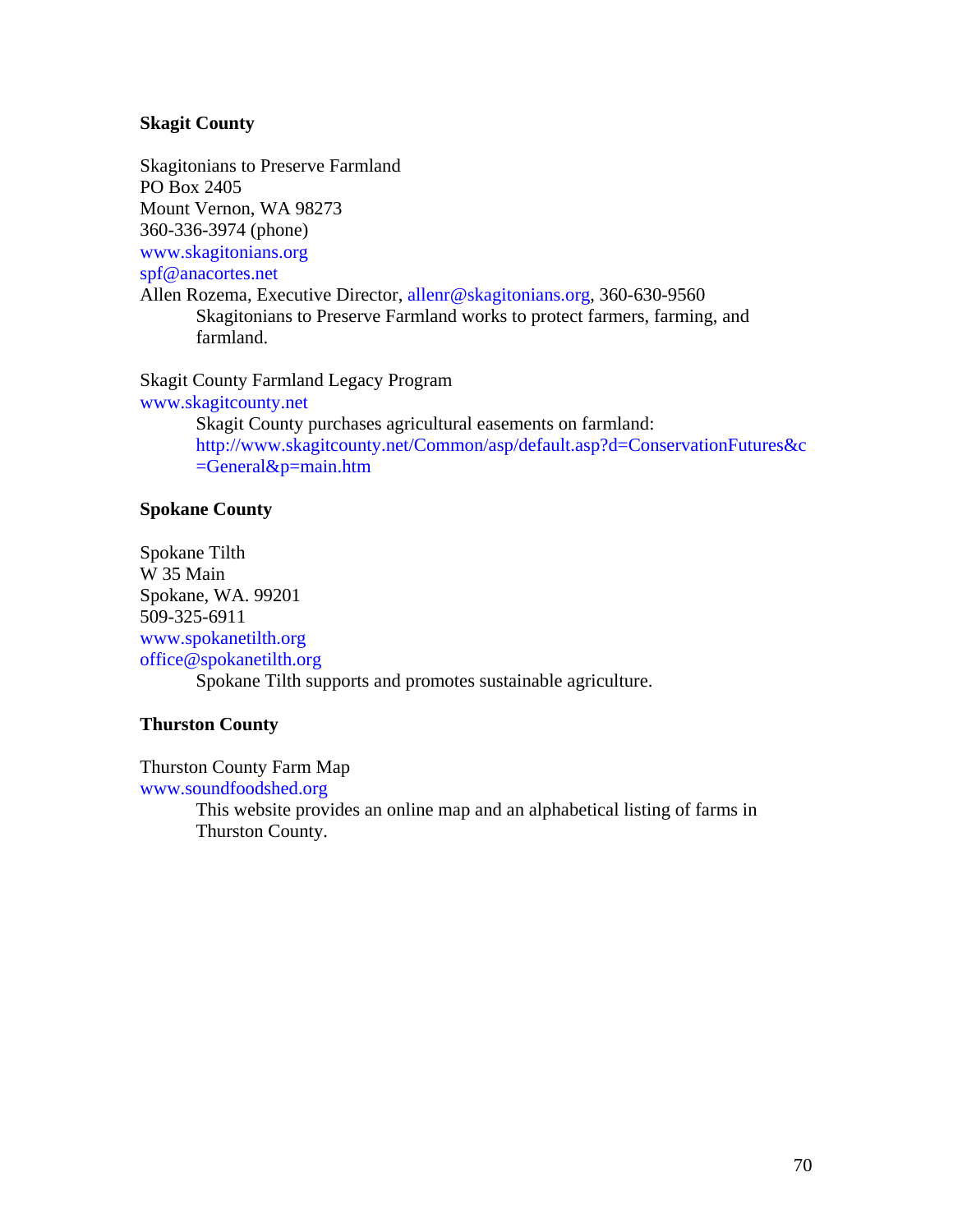## **Whatcom County**

Sustainable Connections [www.sconnect.org](http://www.sconnect.org/) 

> Sustainable Connections is a membership organization of Washington business and community leaders working to support a sustainable economy of strong communities, a healthy environment, meaningful employment, and local goods.

Whatcom County Farm Map: A 2005 map of u-pick farms, roadside stands, farmers markets, local restaurants, retailers, and farm events for Whatcom County, Washington: [www.sconnect.org/\\_uploads/docs/2005%20Farm\\_Map\\_final.pdf](http://www.sconnect.org/_uploads/docs/2005%20Farm_Map_final.pdf)

Whatcom County Purchase of Development Rights Program: [www.co.whatcom.wa.us/pds/planning/agricultural\\_program.jsp](http://www.co.whatcom.wa.us/pds/planning/agricultural_program.jsp)

Community to Community Development 203 W Holly #317 Bellingham, WA. 98225 360-738-0893 [www.foodjustice.org](http://www.foodjustice.org/)  [decomunidad@questoffice.net](mailto:decomunidad@questoffice.net)

> Community to Community helps farm workers and organic farmers find collaborative solutions for producing organically and locally. It is also working to develop a domestic Fair Trade label. Community to Community is committed to social, economic, and environmental justice, and although it primarily assists farm workers in Whatcom County, it strives to assist all farm workers in Washington.

Whatcom Farm Friends 1796 Front Street Lynden, WA. 98264 360-354-1337 [www.wcfarmfriends.com](http://www.wcfarmfriends.com/)  [farmfriends@wsfarmfriends.com](mailto:farmfriends@wsfarmfriends.com)  Whatcom Farm Friends is dedicated to preserving agriculture.

Community Food Co-op Farm Fund 1220 North Forest Street Bellingham, WA 98225 360-734-8158 [http://communityfood.coop](http://communityfood.coop/)  [info@communityfood.coop](mailto:jeanr@communityfood.coop)

This co-op supports the growth of sustainable agriculture in Whatcom County.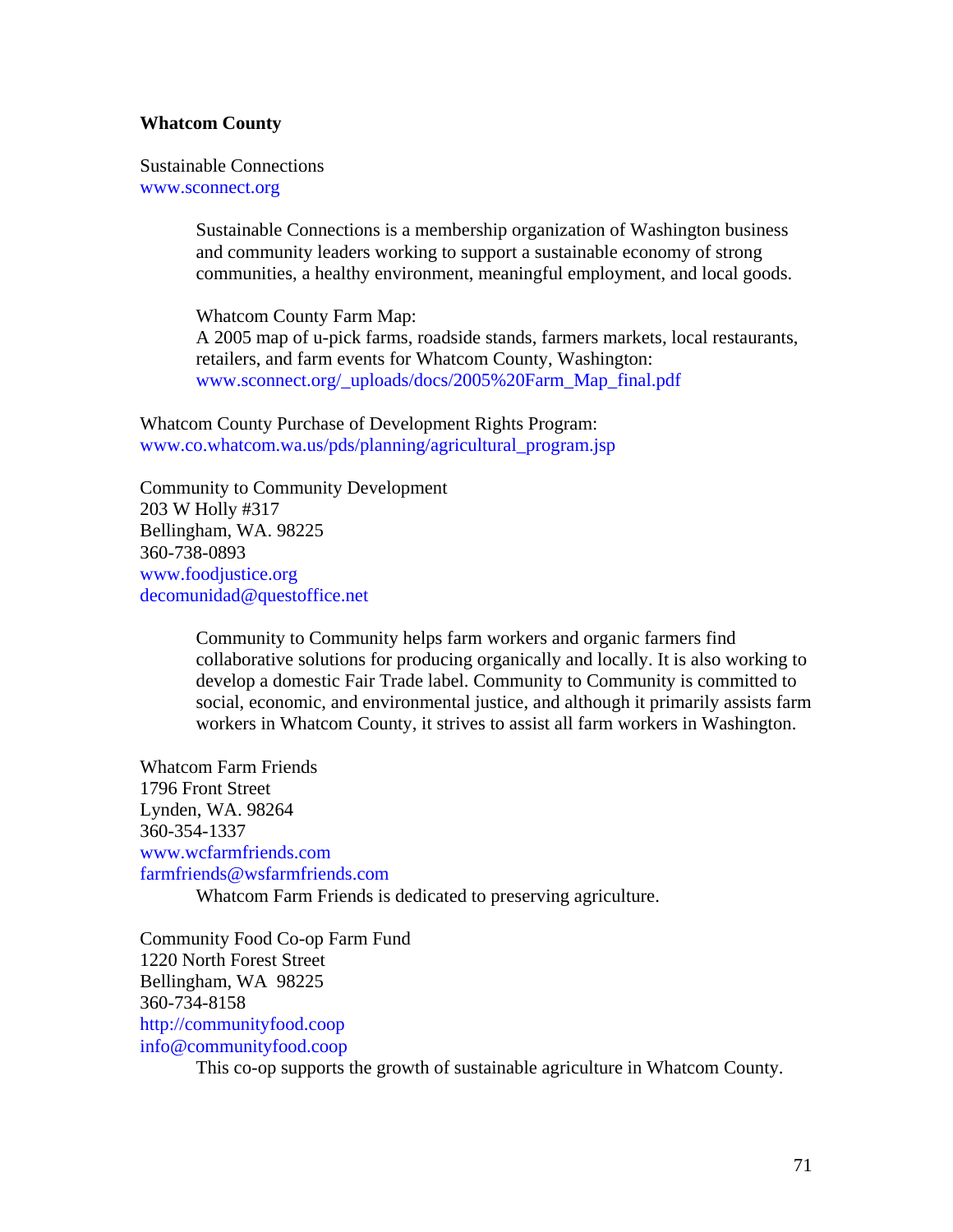## LIST OF RESOURCES Page #

| <b>Agricultural Marketing Resource Center</b>                         | 19         |
|-----------------------------------------------------------------------|------------|
| <b>Agricultural Marketing Service</b>                                 | 20         |
| Agri-Services Agency                                                  | 32         |
| Alternative Farming Systems Information Center                        | 45         |
| American Farm Bureau Insurance Services, Inc.                         | 31         |
| <b>American Farmland Trust</b>                                        | 49         |
| Animal Welfare Approved Grant                                         | 46         |
| Bainbridge Graduate Institute                                         | 39         |
| <b>Bank of America</b>                                                | 16         |
| Beginning Farmer/Rancher Loan Program                                 | 6          |
| "Building a Sustainable Business"                                     | 12         |
| <b>Cascade Harvest Coalition</b>                                      | 57         |
| <b>Cascade Land Conservancy</b>                                       | 53         |
| <b>Center for Latino Farmers</b>                                      | 61         |
| Center for Rural Affairs, Beginning Farmer and Rancher Opportunities  | 11         |
| Center for Sustaining Agriculture and Natural Resources               | 38, 42     |
| <b>Certified Naturally Grown</b>                                      | 26         |
| <b>Conservation Districts</b>                                         | 63         |
| College of Agricultural, Human, and Natural Resource Sciences, WSU    | 39         |
| <b>Community to Community Development</b>                             | 62         |
| <b>Country Companies Insurance Group</b>                              | 30         |
| <b>Cultivating Success Program</b>                                    | 38, 42     |
| Database of State Incentives for Renewable Energy                     | 56         |
| "Disaster Preparedness for Livestock"                                 | 32         |
| <b>Economic Research Service</b>                                      | 19         |
| "Enterprise Budgets A-Z"                                              | 20         |
| <b>Evergreen Community Development</b>                                | 15         |
| Evergreen State College, The                                          | 40         |
| "Exploring the Small Farm Dream: Is Starting an Agricultural Business |            |
| Right for You?"                                                       | 12         |
| Extension Offices, Washington State University                        | 39, 63     |
| FarmAid Farmer Resource Network                                       | 20         |
| Farm Bureau Bank                                                      | 16         |
| "Farm Business Records: An Introduction"                              | 12         |
| <b>Farmer Chef Connection</b>                                         | 22         |
| Farmland Information Center, The                                      | 49         |
| Farm Service Agency                                                   | 14, 51, 59 |
| "Farmstead Energy Audit"                                              | 56         |
| "Farm to Cafeteria," WSDA Small Farm and Direct Marketing Program     | 23         |
| Farm to School                                                        | 24         |
| From the Heart of Washington                                          | 26         |
| <b>Frontier Bank</b>                                                  | 16         |
| "Good Food"                                                           | 58         |
| Growing Washington                                                    | 23         |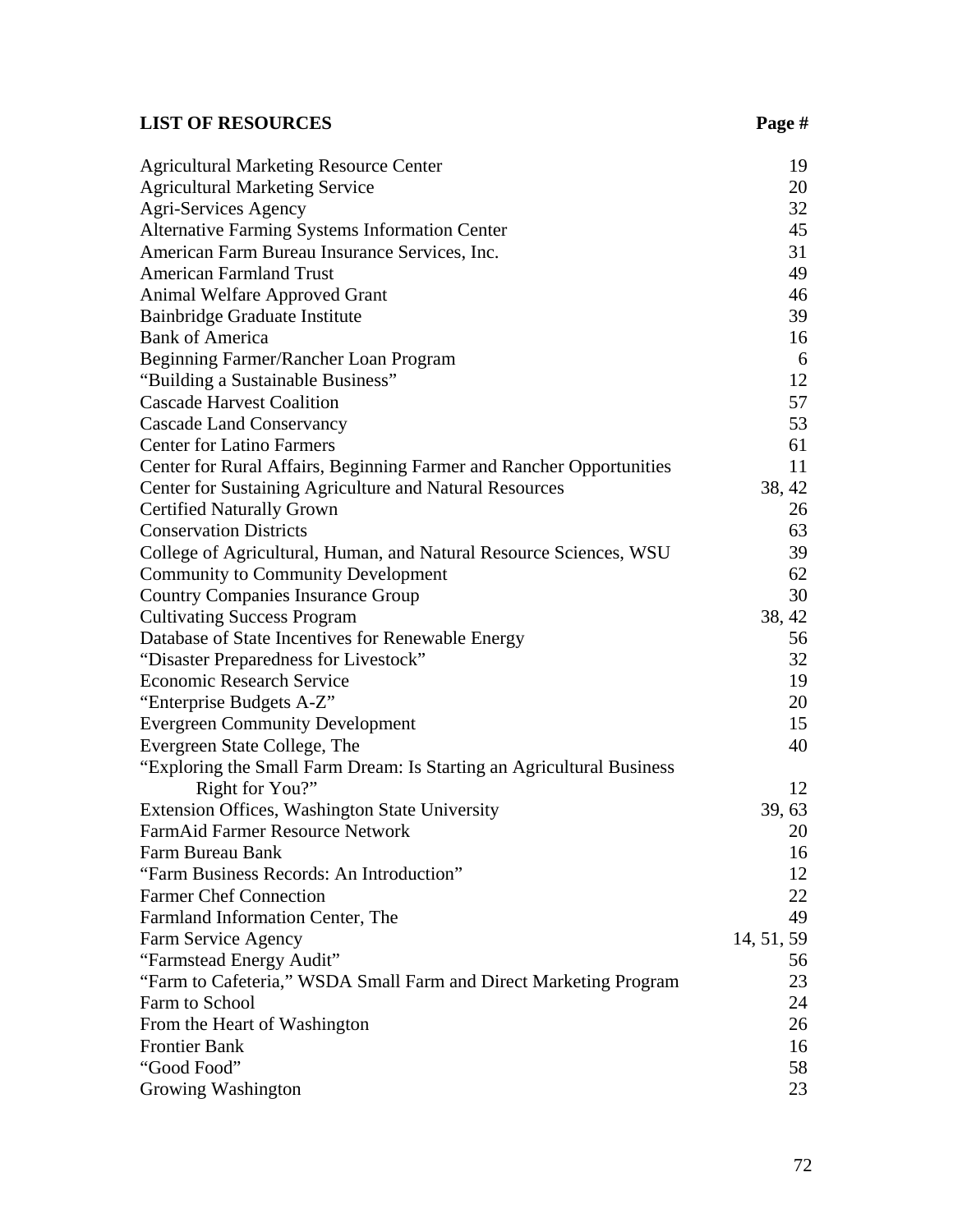| <b>Heifer International</b>                                             | 62            |
|-------------------------------------------------------------------------|---------------|
| Heritage University                                                     | 61            |
| Insurance and Risk Management, WSDA                                     | 30            |
| Iowa State University Extension Publications                            | 17            |
| <b>Land Trust Alliance</b>                                              | 51, 64        |
| Leopold Center for Sustainable Agriculture                              | 47            |
| <b>Local Harvest</b>                                                    | 24            |
| National Agricultural Library                                           | 10, 35        |
| <b>National Ag Statistics Service</b>                                   | 19            |
| <b>National Farmers Union</b>                                           | 56            |
| National Immigrant Farming Initiative                                   | 61            |
| National Sustainable Agriculture Information Service (ATTRA)            | 45, 55        |
| <b>Natural Resource Conservation Service</b>                            | 35, 49, 56    |
| Northwest Agriculture Business Center                                   | 9             |
| <b>Northwest Farm Credit Services</b>                                   | 8, 14, 30     |
| Northwest Sustainable Energy for Economic Development                   | 56            |
| <b>Office of Farmland Preservation</b>                                  | 52            |
| Open Space Taxation Act, Washington State Department of Revenue         | 15, 64        |
| Organic Food Program, WSDA                                              | 44            |
| Organic Seed Alliance                                                   | 47            |
| <b>PCC Farmland Trust</b>                                               | 53            |
| <b>PCC Natural Markets</b>                                              | 24            |
| Pioneers in Conservation                                                | 52            |
| <b>Plain Language Guides</b>                                            | 40, 60        |
| <b>Puget Sound Fresh (of Cascade Harvest Coalition)</b>                 | 26            |
| Renewable Energy Systems and Energy Efficiency                          |               |
| Improvements Program, USDA                                              | 55            |
| <b>Risk Management Agency</b>                                           | 29            |
| Rural Development, USDA                                                 | 15            |
| "Safe Handling of Farm Produce"                                         | 31            |
| ShoreBank Enterprise Cascadia                                           | 10, 59        |
| <b>ShoreBank Pacific</b>                                                | 16            |
| <b>Small Business Administration</b>                                    | 31, 39        |
| <b>Small Business Development Centers</b>                               | 64            |
| Small Farm and Direct Marketing Program, WSDA                           | 21            |
| Small Farms Team, WSU                                                   | 8, 38, 43, 60 |
| "Small Farms: The Heart of Washington Agriculture"                      | 58            |
| <b>Small Farm Today</b>                                                 | 58            |
| "Starting an Ag Business: A Pre-Planning Guide"                         | 12            |
| Stewardship Partners/ Salmon-Safe                                       | 27            |
| "Strategies for Financing Beginning Farmers"                            | 17            |
| Sustainable Agriculture Research and Education (SARE)                   | 11, 46        |
| Sustainable Farmer Magazine                                             | 47            |
| <b>Sustainable Northwest</b>                                            | 46            |
| The Food Alliance                                                       | 26            |
| "The Green Book: The Handbook of Regulations for Direct Farm Marketing" | 22            |